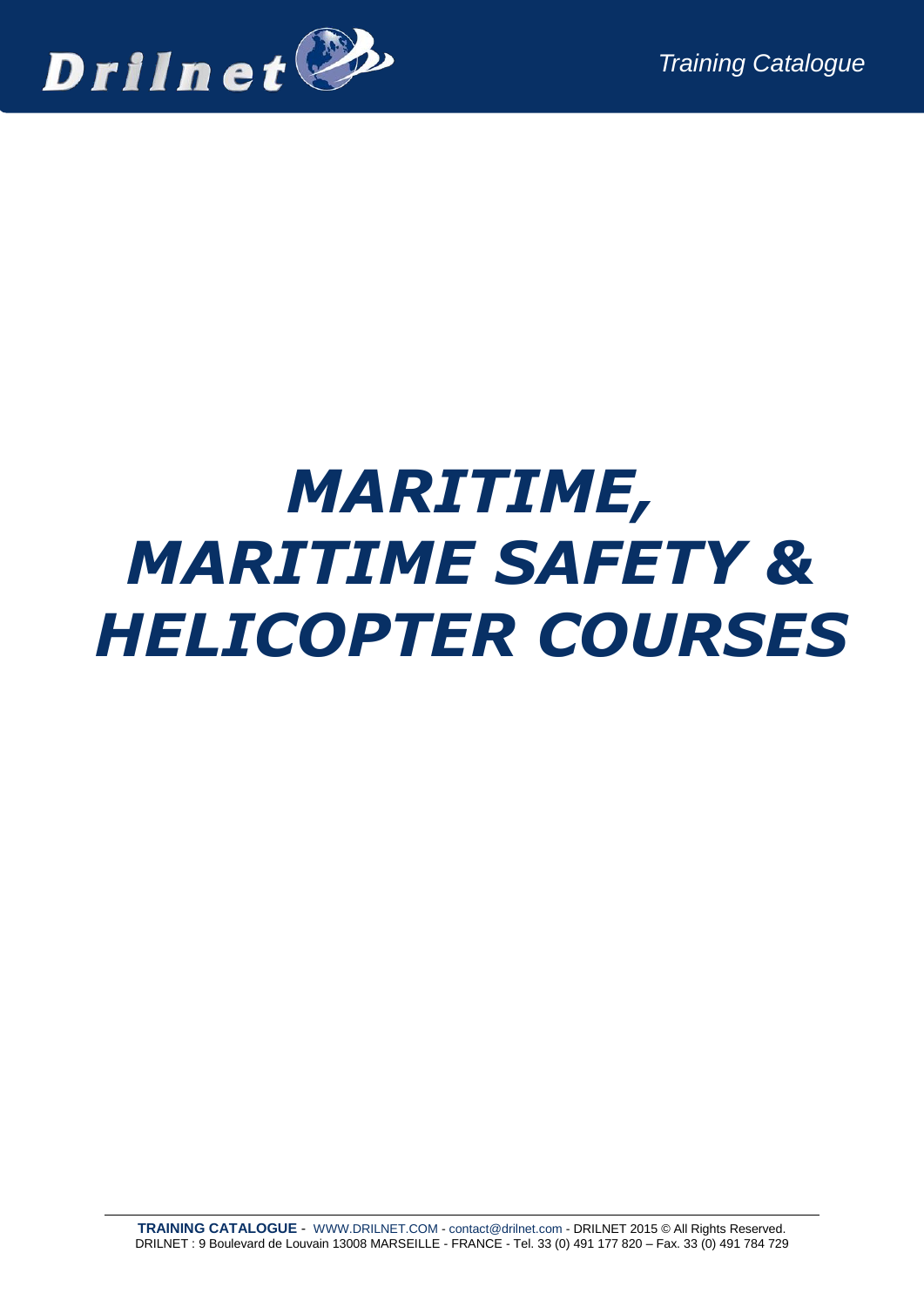

## **CONTENTS**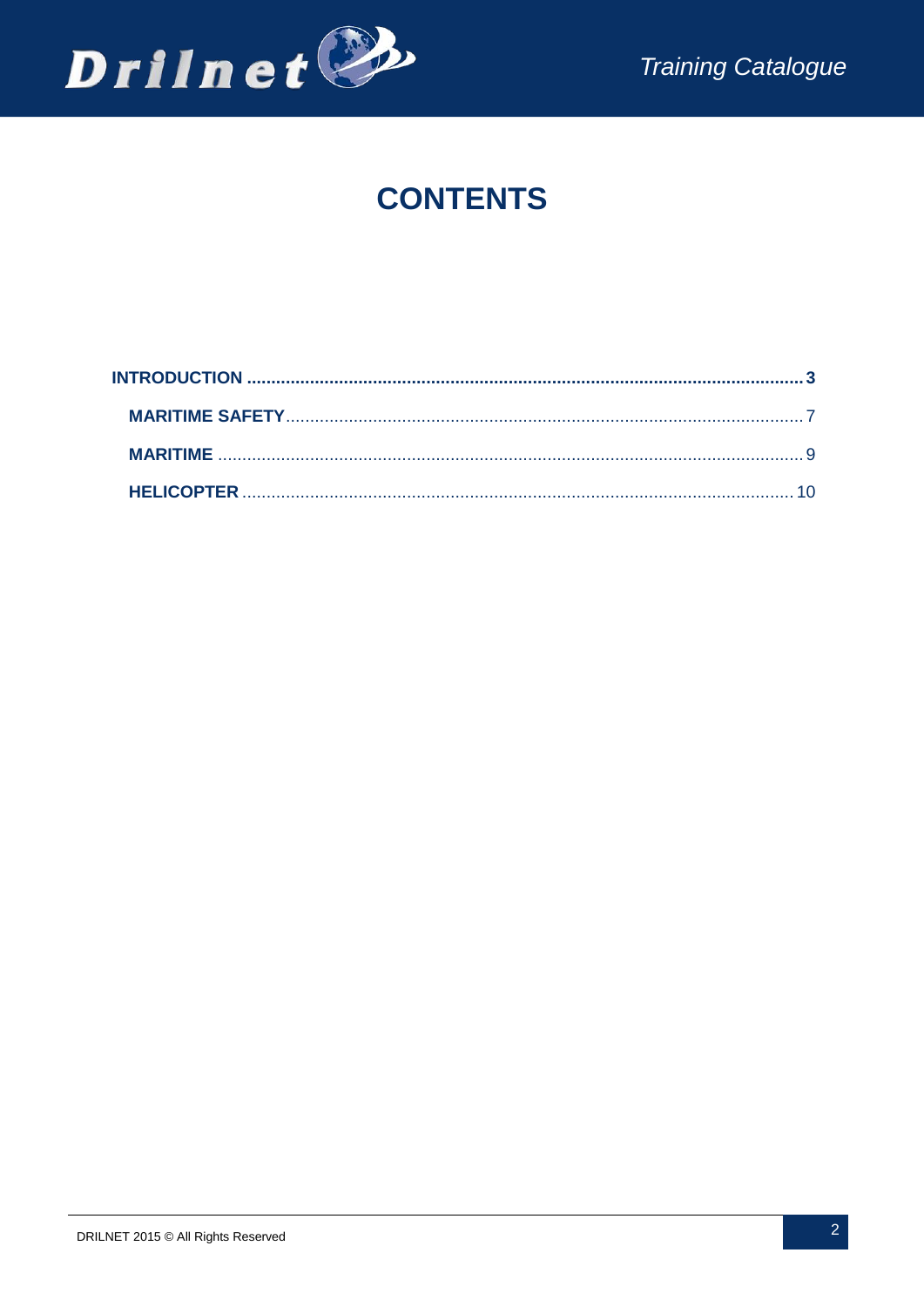

## **INTRODUCTION**

<span id="page-2-0"></span>DRILNET is specialized in the technology transfer in the petroleum and para petroleum sector. Our expertise covers all sectors of the oil industry: Oil, Gas and Energy Project Management, Exploration, Production, Development, Refining and Logistics, but also Safety, Maintenance and Management.

Training is the first activity of our company, that has been accredited since 2000 by the French competent bodies as a training center under the number 93 13 0999613. Thus, we are entitled to offer training services: training engineering (training needs audit, training programs creation, manual editing), conventional training presentation (in premises and on site), coaching (on-the-job training), blended learning and e-learning. In addition to this, DRILNET offers the possibility to train your future trainers.

We are recognized worldwide as an expert in this domain, as we train the personnel of the biggest international petroleum companies. DRILNET develops drilling training programs and trains engineers and technicians of international companies such as ADCO (UAE), BOUMERDES UNIVRSITY (Algeria), COFOR (France), DELTAWELL (Italy), DIETSMANN (Monaco), DRILLMEC (Iraq, Italy), ENI and ENI CORPORATE UNIVERSITY (UAE, Malaysia, Kazakhstan, Iraq, Italy), FORASOL (France), GAZ DE FRANCE (France), GSP (Romania), GTSC (UAE), HALLIBURTON (Algeria), OMV-PETROM (Romania), PRIDE (France, Kazakhstan), POLITECHNICO (Italy), RST GLOBAL SOLUTIONS (Singapore, Netherlands, UAE), SCHLUMBERGER (France, UK, Algeria), SONATRACH (Algeria), TNK-BP ROSNEFT (Russia), TOTAL (France, Syria) and others.

Through our partnerships and associations we provide all existing certifications: **American Safety & Health Institute, AWS, Chartered Institute of Environmental Health, Crane Certification Association of America, Croix Rouge Internationale, Emergency First Response, IADC, IASST, IMI Awards, IOSH Managing Safety, LEEA, MCA, National Safety Council, NEBOSH, NFPA, OPITO, STCW 95, UK Spill, etc.**

DRILNET is a proud Member of the **Society of Petroleum Engineers**, the **International Well Control Forum** and also the **Romanian Association of Drilling Contractors.**

The training catalogue represents an assembly of technical guide sheets. The durations and the subjects introduced can be adapted in accordance with the context and the objectives of the client.

Depending on your needs, you can choose a course in our training catalogue, and we propose to help you to adapt it in accordance with your objectives and your means.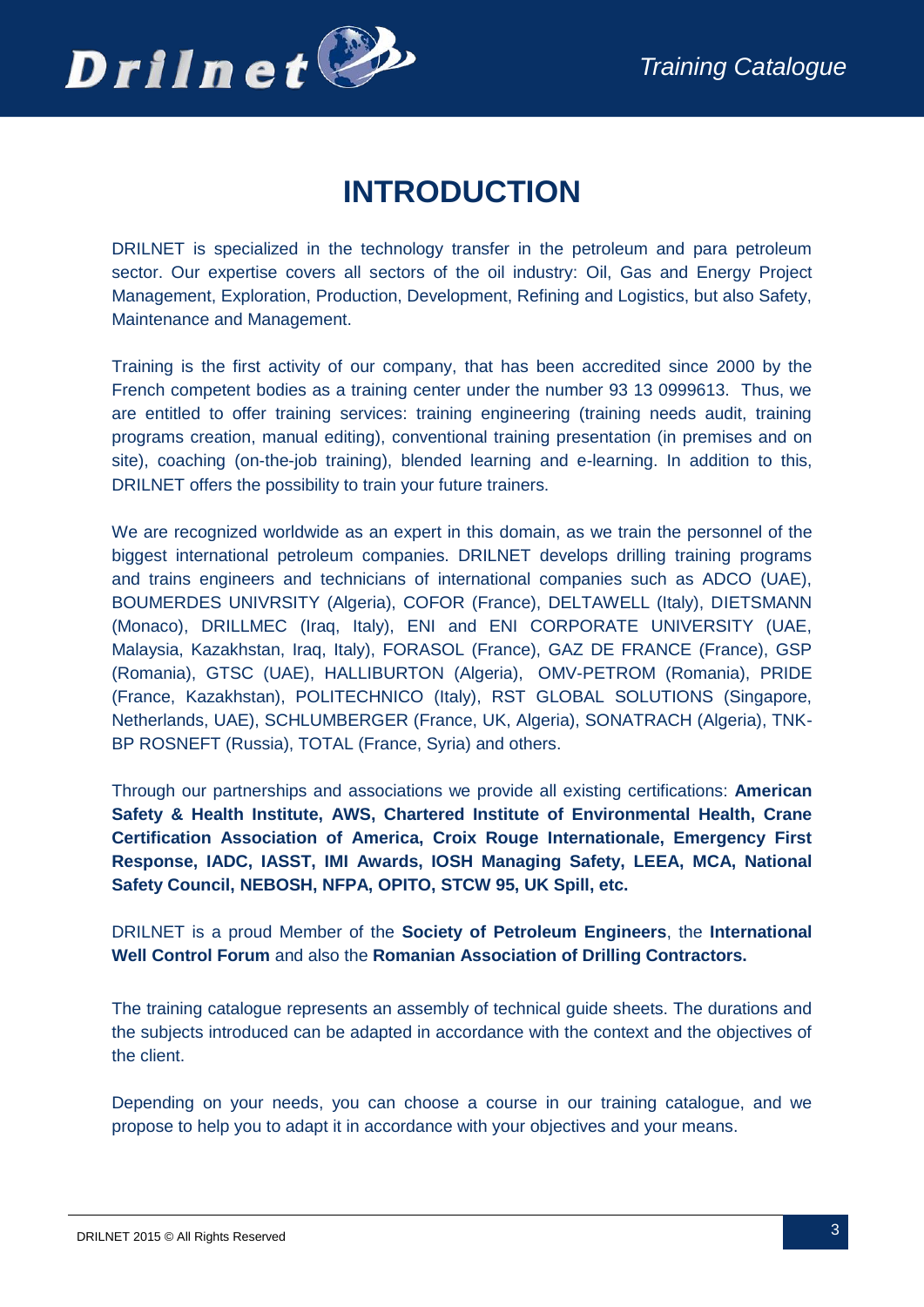

DRILNET offers SAFETY training courses for offshore and maritime operational staff in accordance with STCW95 international standards.

### *What is STCW?*

This is the Standards of Training, Certification & Watchkeeping (STCW) Convention which was drafted in 1978. The Convention prescribes minimum standards relating to training, certification and watchkeeping for seafarers which countries are obliged to meet or exceed.

Since 1995 the amendments completely re-wrote enforcement related to the Convention, and more importantly created an STCW Code that set stringent standards for mariners to meet.

Unlike the original 1978 Convention, the 1995 Amendments required a separate piece of paper to certify that the mariner met the requirements. The STCW Certificate was the result. People get confused about these certificates because there is a 1978 Certificate and a 1995 Certificate. Both of these certificates were created at the same time!!!

The STCW 1978 Certificate means that a mariner was working aboard ship before August 1, 1998 and hasn't completed all of the grandfather requirements, yet. New mariners (1st day aboard ship after Aug. 1, 98) cannot get an STCW 1978 Certificate. They have to comply with all of the Convention requirements! STCW 1995 Certificates are issued to grandfathered mariners after they do the "gap closing" training.

The STCW 95 certificates are registered at the Inspection of Maritime Affairs (France) which is working with the European and International Maritime Organizations.

The Manila amendments to the STCW Convention and Code were adopted on 25 June 2010, marking a major revision of the STCW Convention and Code. The 2010 amendments are set to enter into force on 1 January 2012 under the tacit acceptance procedure and are aimed at bringing the Convention and Code up to date with developments since they were initially adopted and to enable them to address issues that are anticipated to emerge in the foreseeable future.

Among the training standards according to the STCW 95 Certificate there are following training courses: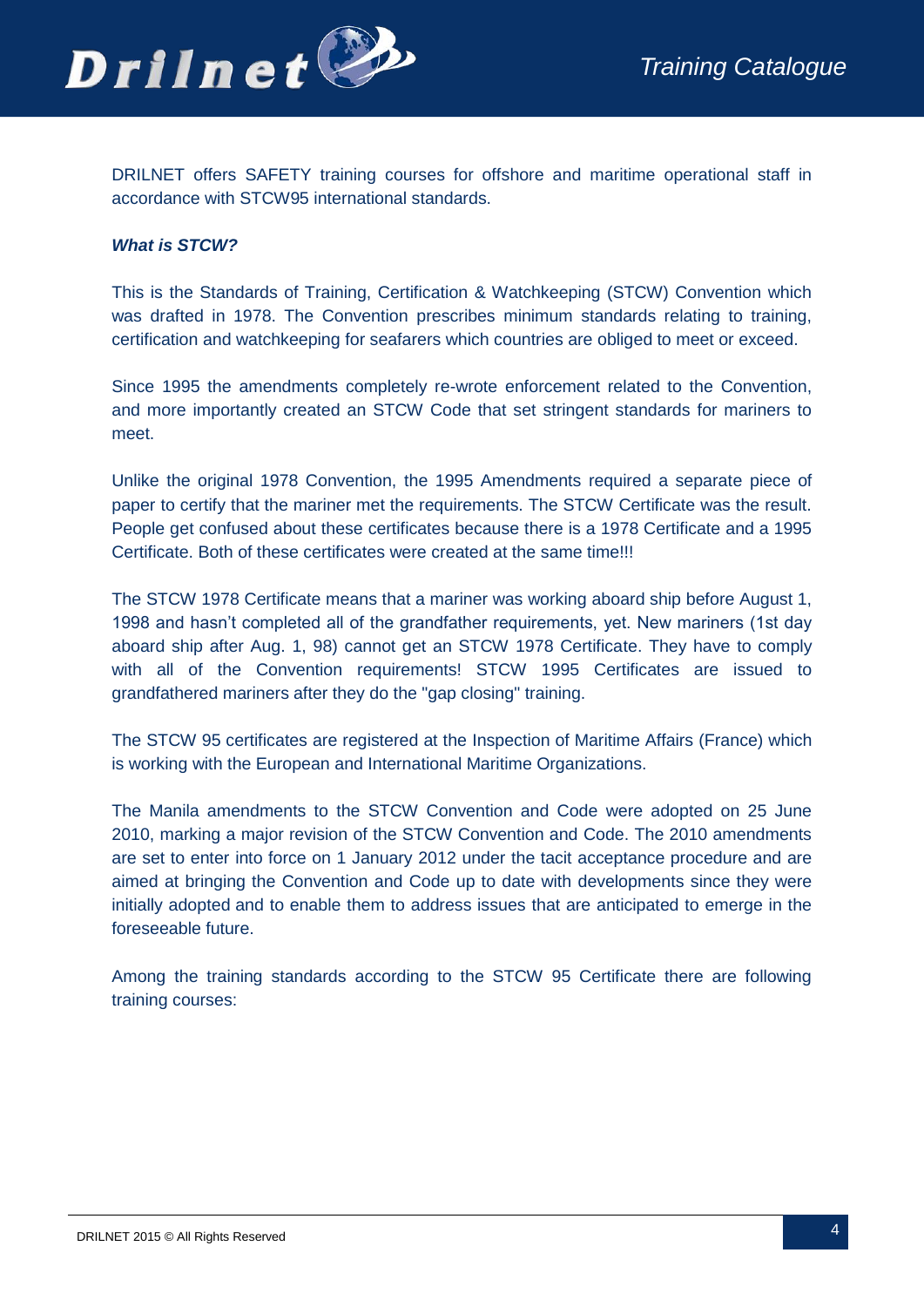

### **BST/ Basic Safety Training:**

- Proficiency in Elementary First Aid Training Certificate
- Personal Survival Techniques Training Certificate (Rule A-VI/1-1 of STCW 95)
- Personal Safety and Social Responsibility Training Certificate (Rule A-VI/1-4 of STCW 95)
- Basic Fire Fighting Training Certificate

### **BAEERS / Vocational Certificate for Operations of Boats and Life Rafts (STCW 95 Ch. VI, rule VI/2 §1, section A-VI/2, resolution A891)):**

- Proficiency in Elementary First Aid Training Certificate
- Personal Survival Techniques Training Certificate (Rule A-VI/1-1 of STCW 95)
- Personal Safety and Social Responsibility Training Certificate (Rule A-VI/1-4 of STCW 95)
- Introductory Basic Fire Fighting Training Certificate

### **Other training courses are useful and even compulsory but not certified by STCW 95:**

- HUET (Helicopter Underwater Escape Training)
- MES (Marine Escape System Training Certificate)

**All certificates STCW 95 have 5-year validity. They could be refreshed during the 4th year after the date of certificate delivery.**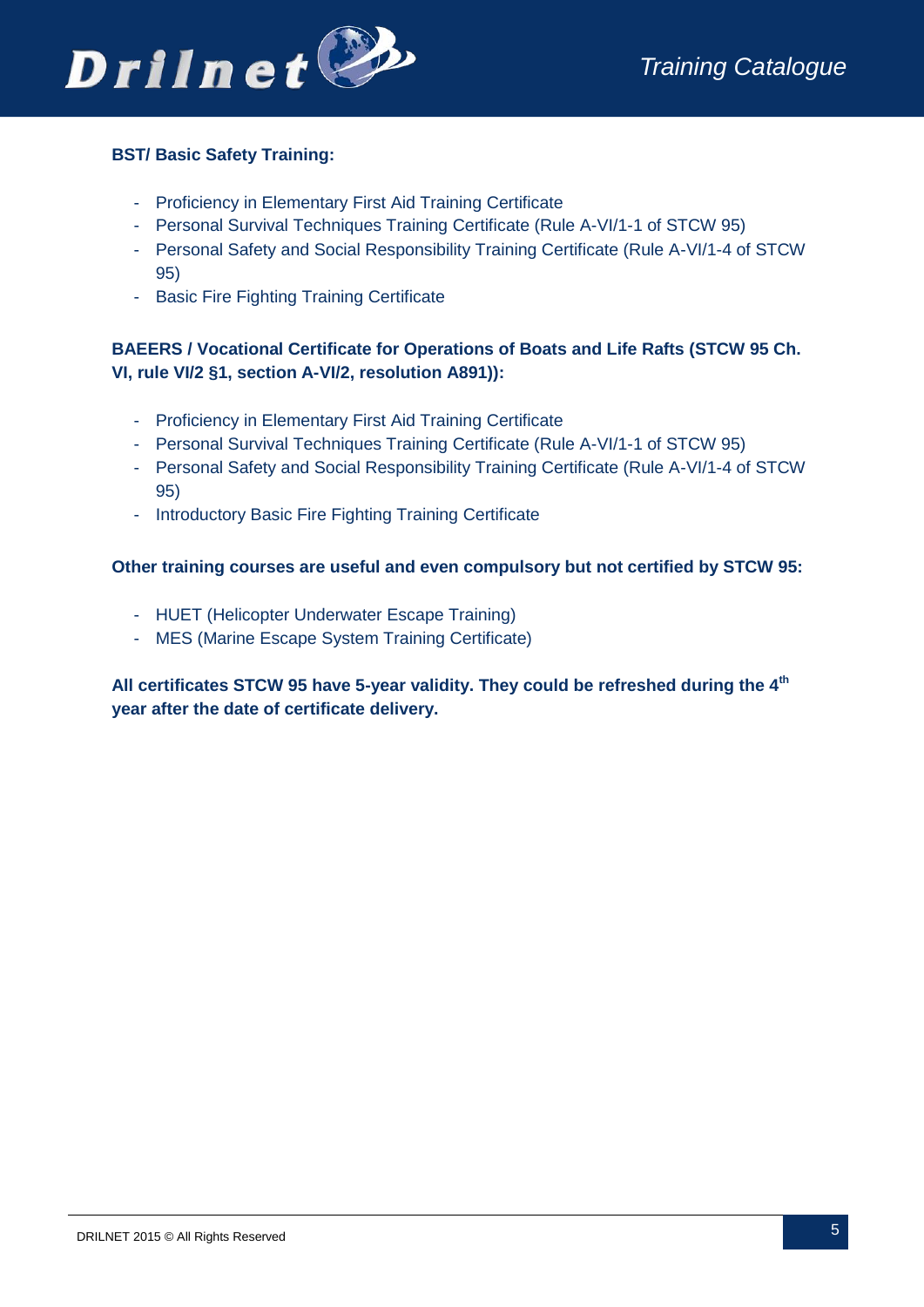

The following table gives an example of the training required depending on the qualification level and the type of the staff concerned:

| <b>LEVEL</b>                                             | <b>MARITIME STAFF</b>                                                                                                                                                                                                                              | <b>OFFSHORE STAFF</b>                                                                                                                                                      |  |  |
|----------------------------------------------------------|----------------------------------------------------------------------------------------------------------------------------------------------------------------------------------------------------------------------------------------------------|----------------------------------------------------------------------------------------------------------------------------------------------------------------------------|--|--|
| <b>BASIC</b>                                             | <b>BAEERS</b><br><b>HUET</b><br><b>Marine Escape System</b>                                                                                                                                                                                        | <b>BST</b><br><b>HUET</b><br><b>Marine Escape System</b>                                                                                                                   |  |  |
| <b>ADVANCED</b>                                          | <b>Basic Fire Fighting</b><br><b>Advanced Fire Fighting</b><br><b>Medical Level 2</b><br><b>Medical Level 3</b><br><b>Fast Rescue Boat</b><br><b>General Radio Operator</b><br><b>Certificate</b>                                                  | <b>BAEERS</b><br><b>Advanced Fire Fighting</b><br><b>Medical Level 2</b><br><b>Medical Level 3</b><br><b>Fast Rescue Boat</b><br><b>General Radio Operator Certificate</b> |  |  |
| <b>WITHOUT</b><br><b>STCW 95</b><br><b>CERTIFICATION</b> | <b>Marine Escape System</b><br><b>HUET</b><br><b>Helicopter Landing Officer</b><br><b>Helideck Assistant</b><br><b>Helicopter Refuelling</b><br>Team Member 1 <sup>st</sup> Response<br>Team Member 2 <sup>nd</sup> Response<br><b>Team Leader</b> | <b>Marine Escape System</b><br><b>HUET</b>                                                                                                                                 |  |  |
| <b>MORE</b>                                              | <b>Management of Maritime Fire Fighting (STCW 95)</b>                                                                                                                                                                                              |                                                                                                                                                                            |  |  |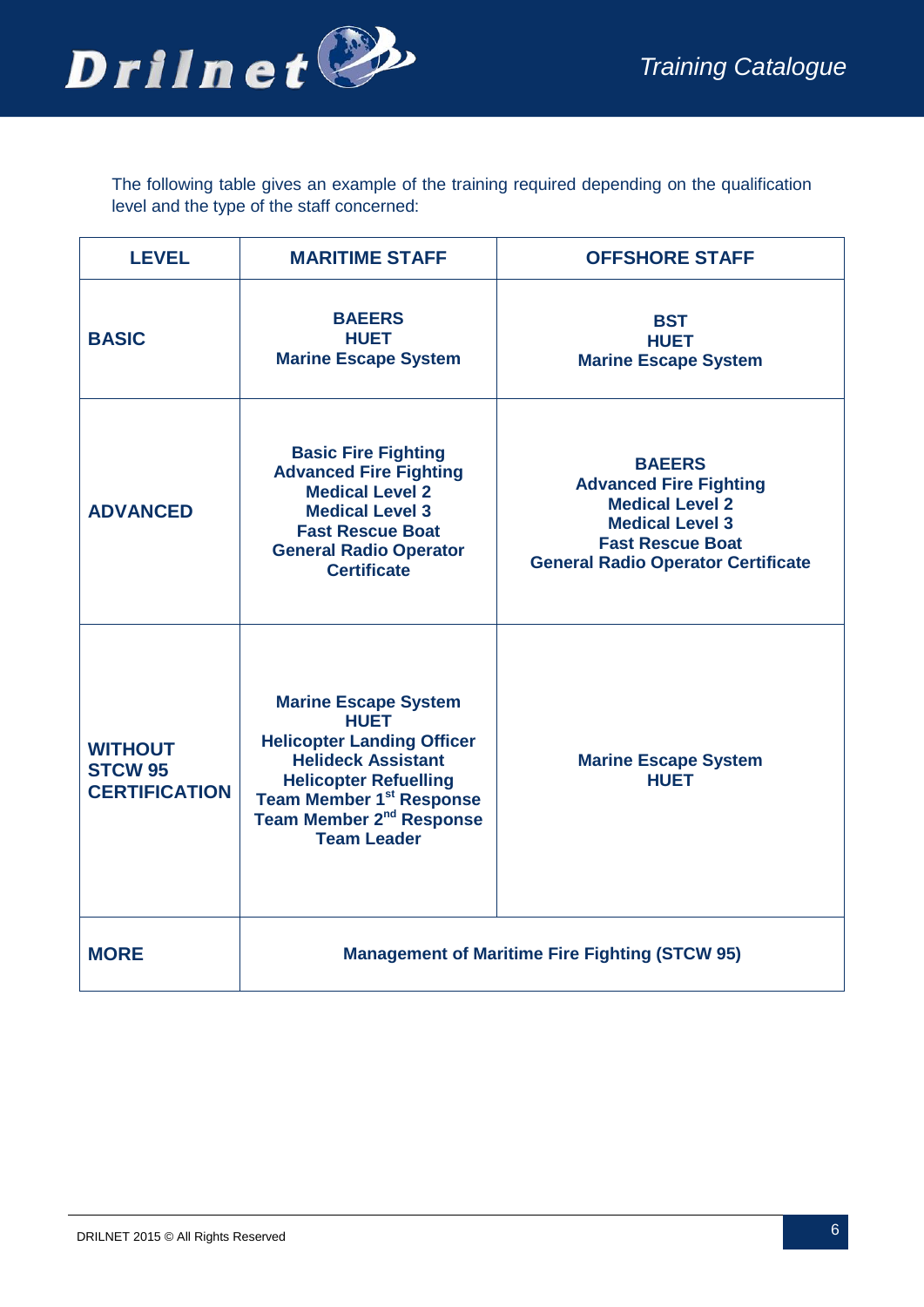

<span id="page-6-0"></span>

| <b>MARITIME SAFETY</b>                                           |                                              |                                    |                 |                |
|------------------------------------------------------------------|----------------------------------------------|------------------------------------|-----------------|----------------|
| <b>Course Title</b>                                              | <b>Who should attend</b>                     | <b>Certification</b>               | <b>Duration</b> | <b>Content</b> |
| <b>Basic Safety Training</b><br>(BST)                            | • Offshore and maritime operational<br>staff | STCW <sub>95</sub>                 | 5 days          | Page 11        |
| <b>Personal Survival</b><br><b>Techniques</b>                    | • Offshore and maritime operational<br>staff | STCW <sub>95</sub>                 | 2 days          | Page 13        |
| <b>Sea Survival</b>                                              | • Offshore and maritime operational<br>staff | <b>IASST</b>                       | 1 day           | Page 14        |
| <b>Personal Safety &amp;</b><br><b>Social Responsibility</b>     | • Offshore and maritime operational<br>staff | STCW <sub>95</sub>                 | 1 day           | Page 15        |
| <b>Proficiency in Survival</b><br><b>Craft &amp; Rescue Boat</b> | • Offshore and maritime operational<br>staff | STCW <sub>95</sub>                 | 5 days          | Page 16        |
| <b>Fast Rescue Boat</b>                                          | • Offshore and maritime operational<br>staff | <b>STCW 95/</b><br><b>IASST</b>    | 3 days          | Page 17        |
| <b>Offshore Lifeboat</b><br><b>Coxswain</b>                      | • Offshore and maritime operational<br>staff | <b>IASST/OPITO</b>                 | 4 days          | Page 18        |
| <b>Boat Bilge Rescue &amp;</b><br><b>Evacuation Training</b>     | • Offshore and maritime operational<br>staff |                                    | 3 days          | Page 19        |
| <b>Proficiency in</b><br><b>Elementary First Aid</b>             | • Offshore and maritime operational<br>staff | STCW <sub>95</sub>                 | 1 day           | Page 20        |
| <b>Medical Training 1</b>                                        | • Offshore and maritime operational<br>staff | STCW <sub>95</sub>                 | 2 days          | Page 21        |
| <b>Medical Training 2</b>                                        | • Offshore and maritime operational<br>staff | STCW 95                            | 5 days          | Page 22        |
| <b>Medical Training 3</b>                                        | • Offshore and maritime operational<br>staff | STCW <sub>95</sub>                 | 10 days         |                |
| <b>Basic Fire Fighting</b>                                       | • Offshore and maritime operational<br>staff | <b>STCW 95/</b><br><b>IADC DIT</b> | 3 days          | Page 23        |
| <b>Advanced Fire</b><br><b>Fighting</b>                          | • Offshore and maritime operational<br>staff | <b>STCW 95/</b><br><b>IADC DIT</b> | 5 days          | Page 24        |
| <b>Fire Team Leader</b>                                          | • Offshore and maritime operational<br>staff | STCW <sub>95</sub>                 | 3 days          | Page 25        |
| <b>Fire Team Member</b>                                          | • Offshore and maritime operational<br>staff | STCW <sub>95</sub>                 | 3 days          | Page 26        |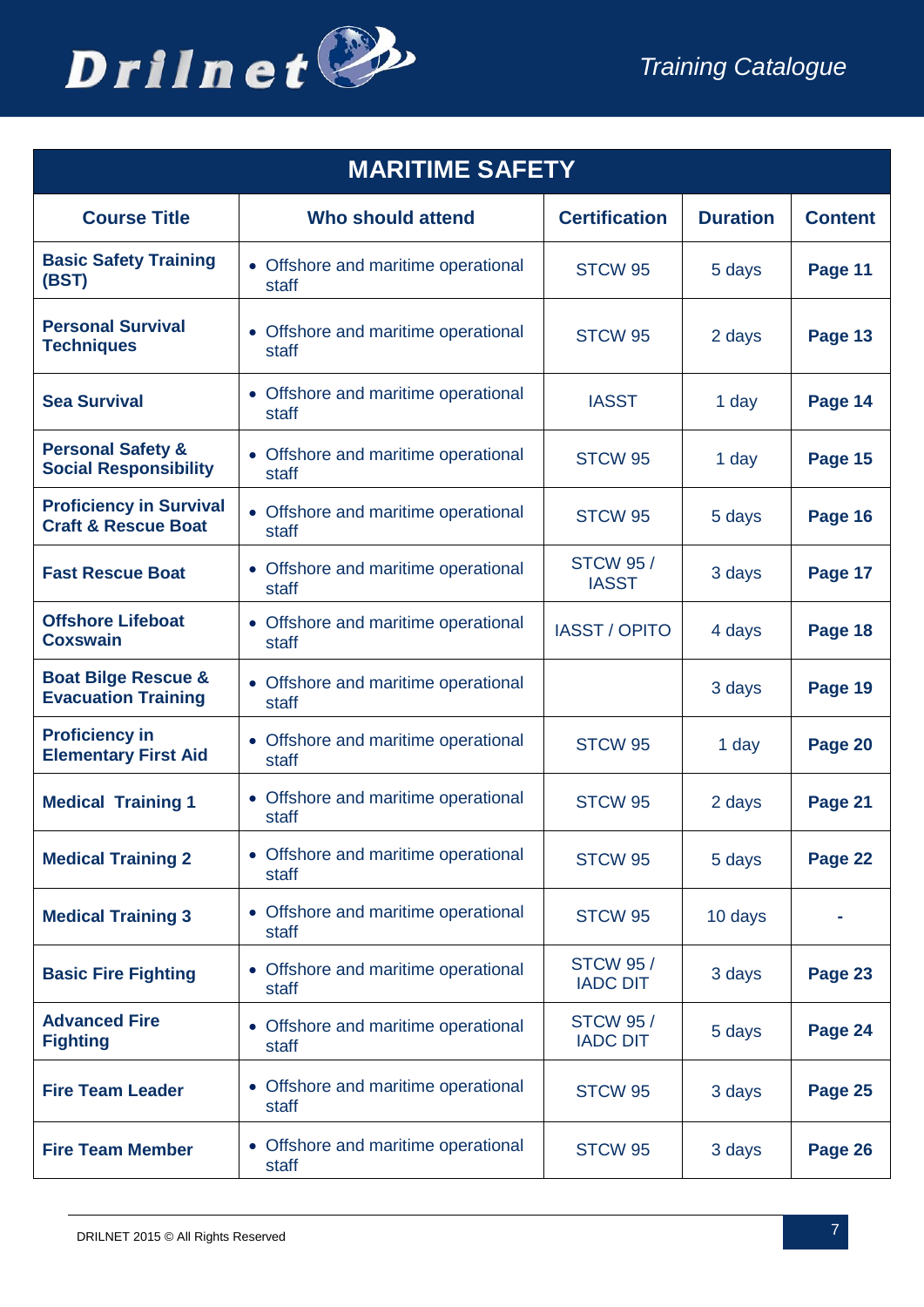

| <b>MARITIME SAFETY</b>                                                                                             |                                              |                      |                 |                |
|--------------------------------------------------------------------------------------------------------------------|----------------------------------------------|----------------------|-----------------|----------------|
| <b>Course Title</b>                                                                                                | <b>Who should attend</b>                     | <b>Certification</b> | <b>Duration</b> | <b>Content</b> |
| <b>Offshore Emergency</b><br><b>Response Team</b><br><b>Leader (OERTL)</b>                                         | • Offshore and maritime operational<br>staff | <b>OPITO</b>         | 4 days          | Page 27        |
| <b>Offshore Emergency</b><br><b>Response Team</b><br><b>Member (OERTM)</b>                                         | • Offshore and maritime operational<br>staff | <b>OPITO</b>         | 5 days          | Page 28        |
| <b>Basic Offshore Safety</b><br><b>Induction and</b><br><b>Emergency Training</b><br>(BOSIET)                      | • Offshore and maritime operational<br>staff | <b>OPITO</b>         | 3 days          | Page 29        |
| <b>Tropical Basic</b><br><b>Offshore Safety</b><br><b>Induction and</b><br><b>Emergency Training</b><br>(T-BOSIET) | • Offshore and maritime operational<br>staff | <b>OPITO</b>         | 3 days          | Page 30        |
| <b>Further Offshore</b><br><b>Emergency Training</b><br>(FOET)                                                     | • Offshore and maritime operational<br>staff | <b>OPITO</b>         | 1 day           | Page 31        |
| <b>Tropical Further</b><br><b>Offshore Emergency</b><br><b>Training (T-FOET)</b>                                   | • Offshore and maritime operational<br>staff | <b>OPITO</b>         | 1 day           | Page 32        |
| <b>Accident &amp; Incident</b><br><b>Investigation</b>                                                             | • Offshore and maritime operational<br>staff |                      | 1 day           | Page 33        |
| <b>Risk Assessment &amp;</b><br><b>Management</b>                                                                  | • Offshore and maritime operational<br>staff |                      | 1 day           | Page 34        |
| <b>Crisis Management &amp;</b><br><b>Human Behaviour</b>                                                           | • Maritime operational staff                 | STCW <sub>95</sub>   | 1 day           | Page 35        |
| <b>Dangerous, Hazardous</b><br>& Harmful Cargoes                                                                   | • Industry and Oil staff                     |                      | 5 days          | Page 36        |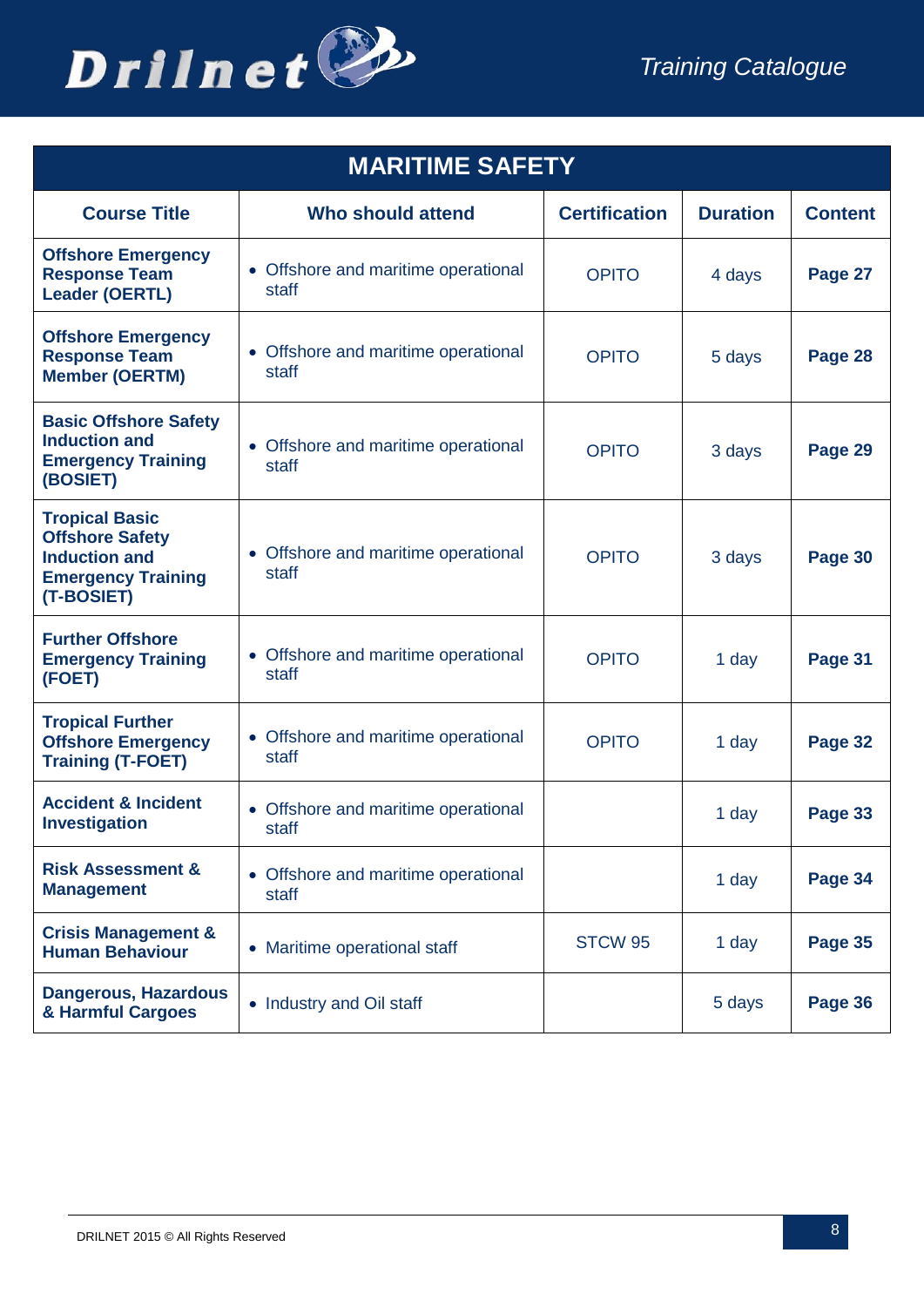

<span id="page-8-0"></span>

| <b>MARITIME</b>                                           |                                              |                      |                 |                |
|-----------------------------------------------------------|----------------------------------------------|----------------------|-----------------|----------------|
| <b>Course Title</b>                                       | <b>Who should attend</b>                     | <b>Certification</b> | <b>Duration</b> | <b>Content</b> |
| <b>Ship Security Officer</b><br>(SSO)                     | • Offshore and maritime operational<br>staff | STCW <sub>95</sub>   | 3 days          | Page 37        |
| <b>Company Security</b><br>Officer (CSO)                  | • Offshore and maritime operational<br>staff | STCW <sub>95</sub>   | 5 days          | Page 38        |
| <b>Port Facility Security</b><br><b>Officer (PFSO)</b>    | • Offshore and maritime operational<br>staff | STCW <sub>95</sub>   | 3 days          | Page 39        |
| <b>General Radio Operator</b>                             | • Offshore and maritime operational<br>staff | STCW <sub>95</sub>   | 10 days         | Page 40        |
| <b>Restricted Radio</b><br><b>Operator</b>                | • Offshore and maritime operational<br>staff | STCW <sub>95</sub>   | 1 day           | Page 41        |
| <b>Basic Nautical Training</b>                            | • Offshore and maritime operational<br>staff |                      | 4 days          | Page 42        |
| <b>Water Ways Stability</b>                               | • Offshore and maritime operational<br>staff |                      | 2 days          | Page 43        |
| <b>Dynamic Positioning</b><br><b>Operator</b>             | • Offshore and maritime operational<br>staff |                      | 5 days          | Page 44        |
| <b>Dynamic Positioning</b><br><b>Induction - Basic</b>    | • Offshore and maritime operational<br>staff |                      | 4 days          | Page 45        |
| <b>Dynamic Positioning</b><br><b>Simulator - Advanced</b> | • Offshore and maritime operational<br>staff |                      | 4 days          | Page 46        |
| <b>Practical Seagoing</b><br><b>Dynamic Positioning</b>   | • Offshore and maritime operational<br>staff |                      | 3 days          |                |
| <b>Training on Dynamic</b><br><b>Positioning Vessels</b>  | • Offshore and maritime operational<br>staff |                      | 6 months        |                |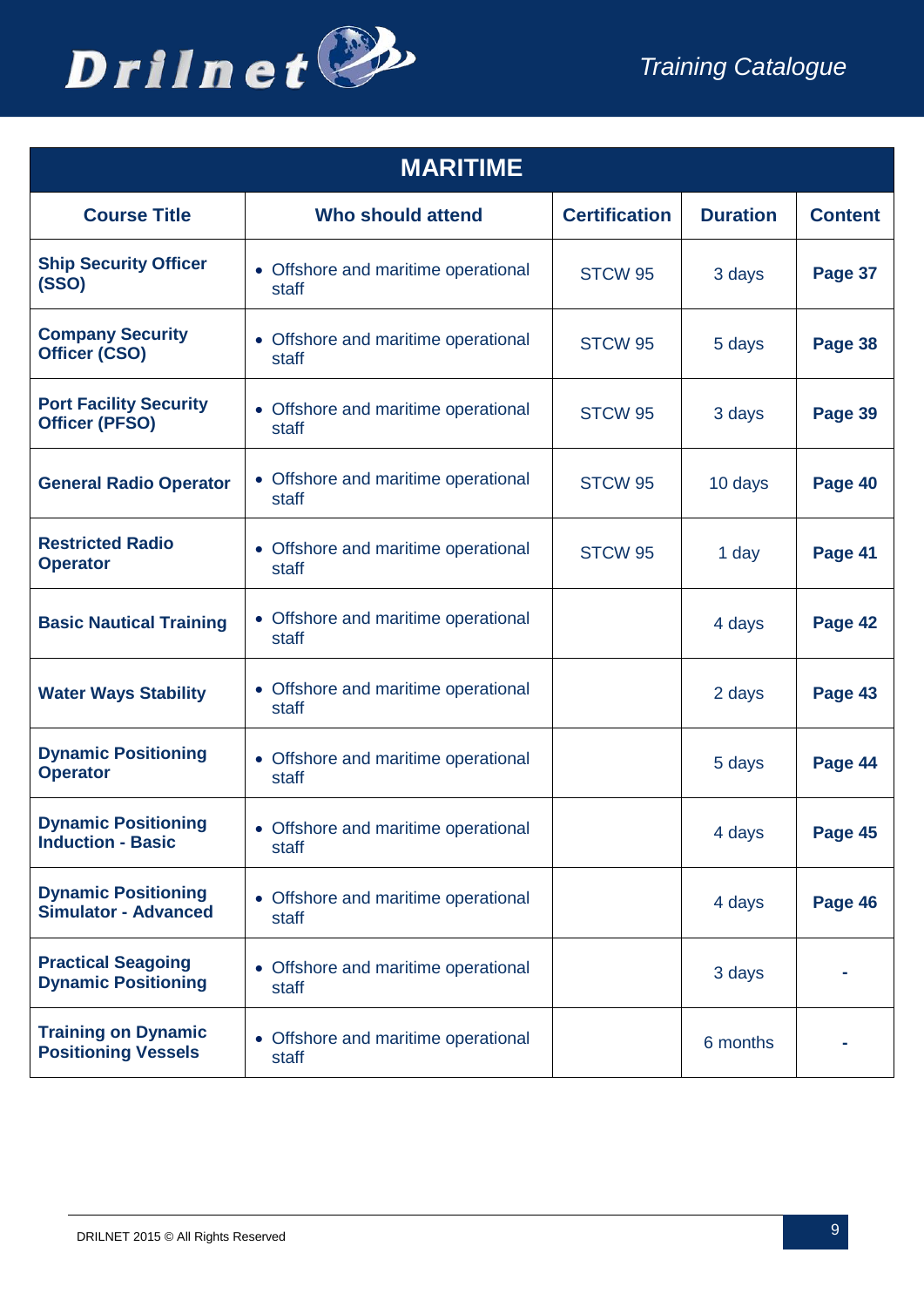



<span id="page-9-0"></span>

| <b>HELICOPTER</b>                                                                                                |                                              |                      |                 |                |
|------------------------------------------------------------------------------------------------------------------|----------------------------------------------|----------------------|-----------------|----------------|
| <b>Course Title</b>                                                                                              | <b>Who should attend</b>                     | <b>Certification</b> | <b>Duration</b> | <b>Content</b> |
| <b>Helideck</b><br><b>Assistant (HDA)</b>                                                                        | • Offshore and maritime operational<br>staff |                      | $1,5$ days      | Page 47        |
| <b>Helicopter</b><br><b>Landing Officer</b><br>(HLO)                                                             | • Offshore and maritime operational<br>staff |                      | 2 days          | Page 48        |
| <b>Helicopter</b><br><b>Refuelling</b>                                                                           | • Offshore and maritime operational<br>staff |                      | 2 days          | Page 49        |
| <b>Helideck Fire</b><br><b>Fighting (HDFF)</b>                                                                   | • Offshore and maritime operational<br>staff |                      | 1 day           | Page 50        |
| <b>Helideck Rescue</b>                                                                                           | • Offshore and maritime operational<br>staff |                      | 3 days          | Page 51        |
| <b>Helicopter</b><br><b>Underwater</b><br><b>Escape Training</b><br>(HUET)                                       | • Offshore and maritime operational<br>staff | <b>OPITO</b>         | 1 day           | Page 52        |
| <b>Tropical</b><br><b>Helicopter</b><br><b>Underwater</b><br><b>Escape Training</b><br>(T-HUET)                  | • Offshore and maritime operational<br>staff | <b>OPITO</b>         | 1 day           | Page 53        |
| <b>Helicopter</b><br><b>Underwater</b><br><b>Escape Training</b><br>and EBS<br>(HUET & EBS)                      | • Offshore and maritime operational<br>staff | <b>OPITO</b>         | 1 day           | Page 54        |
| <b>Tropical</b><br><b>Helicopter</b><br><b>Underwater</b><br><b>Escape Training</b><br>and EBS<br>(T-HUET & EBS) | • Offshore and maritime operational<br>staff | <b>OPITO</b>         | 1 day           | Page 55        |

The following pages give a non exhaustive list of training Programs.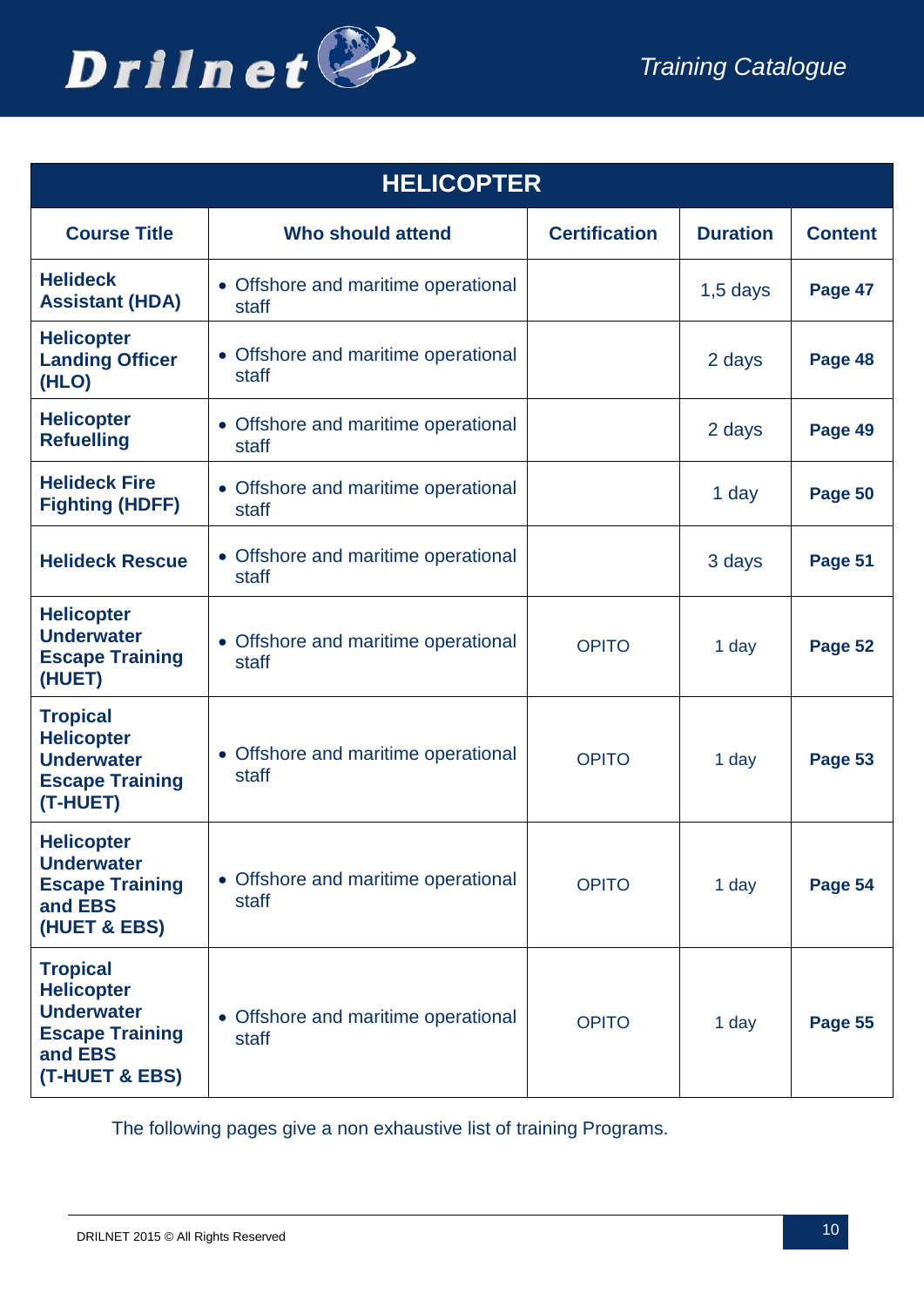### BASIC SAFETY TRAINING (BST)

Duration: 5 days

### **Objectives**

The 5 days provide an overview of first aid, fire prevention and firefighting, sea survival and some general information about life at sea.

### Who should attend

The course will benefit all personnel whose position will include seafaring.

### **Prerequisite**

Physical fitness to perform practical exercises

### Program

This five day training package comprises four separate accredited courses:

### **Personal Survival Techniques**

- $\triangleright$  Abandonment and survival
- $\triangleright$  Types of life-saving appliances carried on ships
- $\triangleright$  Personal life-saving equipment
- $\triangleright$  Survival crafts and survival crafts equipment
- $\triangleright$  Helicopter safety

### **Basic Fire Fighting**

- $\triangleright$  Properly don a fire suit
- $\triangleright$  Properly don and use a Self-Contained Breathing Apparatus (SCBA)
- $\triangleright$  Using portable fire extinguishers, put out class A, B, and C class fires (this exercise is conducted three times: once for each class of fire)
- Use an all-purpose nozzle for protection and extinguishing fires
- $\triangleright$  Advancement of hose teams with the team leader giving commands
- $\triangleright$  Enter an internal space with S.C.B.A. and extinguish fire with fire hose
- $\triangleright$  Properly enter a watertight door with a fire behind door
- $\triangleright$  Rescue a victim (165lb. mannequin) from a smoke-filled room wearing an S.C.B.A.
- $\triangleright$  Take immediate action upon encountering an accident or medical emergency
- $\triangleright$  Perform an emergency drill in accordance with a station bill
- $\triangleright$  Identifying what extinguishers to use on what class fire
- $\triangleright$  Properly ventilate a fire
- $\triangleright$  Correctly overhaul a fire
- $\triangleright$  Effectively contain a fire using a suppression system

### **Elementary First Aid**

### $\triangleright$  Using barriers

- $\triangleright$  Ensuring scene is safe setup
- $\triangleright$  Calling EMS
- $\triangleright$  Primary Assessment of patient
- $\triangleright$  Checking airway, breathing,
- circulation, and shock
- $\triangleright$  Positioning the patient
- $\triangleright$  CPR
- $\triangleright$  Stop Bleeding
- $\triangleright$  Procuring vital signs
- $\triangleright$  Identifying signs and symptoms for heart problems, stroke, allergic reactions, asthma, poisoning, diabetic, epileptic, and injury assessments
- $\triangleright$  Treating fractures, head, neck and back injuries
- $\triangleright$  Treating wounds
- $\triangleright$  Properly bandaging patient
- Caring for heat and cold exposure
- $\triangleright$  Treating for burns, scalds, and electrical injuries
- Treat and manage amputations
- $\triangleright$  Treat and manage bites and stings (marine, animal, human, insects)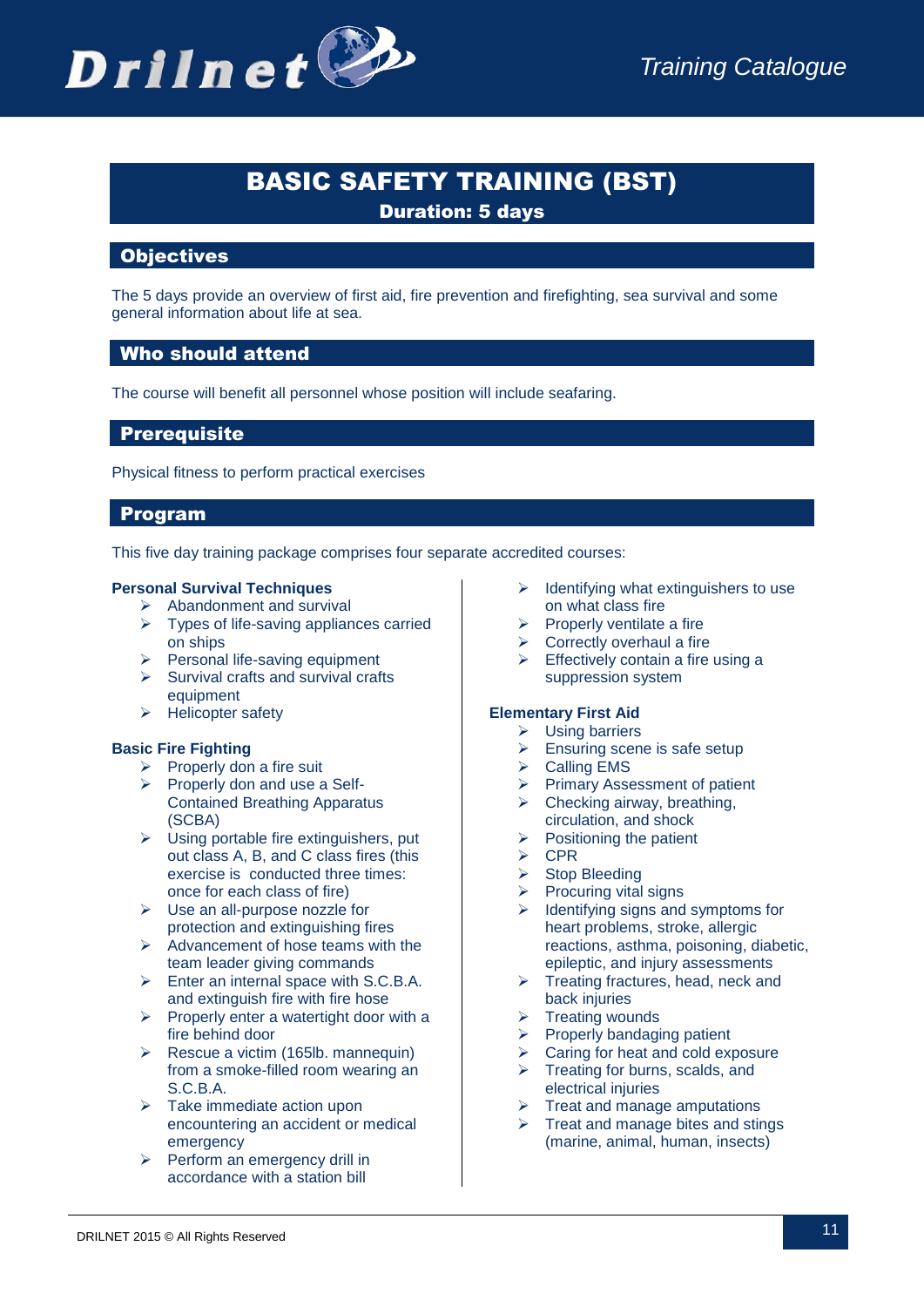

### **Personal Safety and Social Responsibilities**

- $\triangleright$  Understand types of Emergencies and actions to take
- $\triangleright$  Recognize emergency signals in station bill and use of safety
- $\ge$  equipment<br> $\ge$  Know the v
- Know the values of drills and training
- $\triangleright$  Understand importance of working safely
- $\triangleright$  Use appropriate escape routes
- $\triangleright$  Understand effective communication
- $\triangleright$  Understand importance of precautions prior to entering a confined space
- ▶ Recognize when to use Lock-Out/Tag-Out
- $\triangleright$  Recognize duties regarding pollution prevention
- $\triangleright$  Understand policies regarding drug and alcohol abuse
- $\triangleright$  Know the importance of maintaining appropriate employee relations

### Certification

Course certificate STCW95 / Table A-V1/1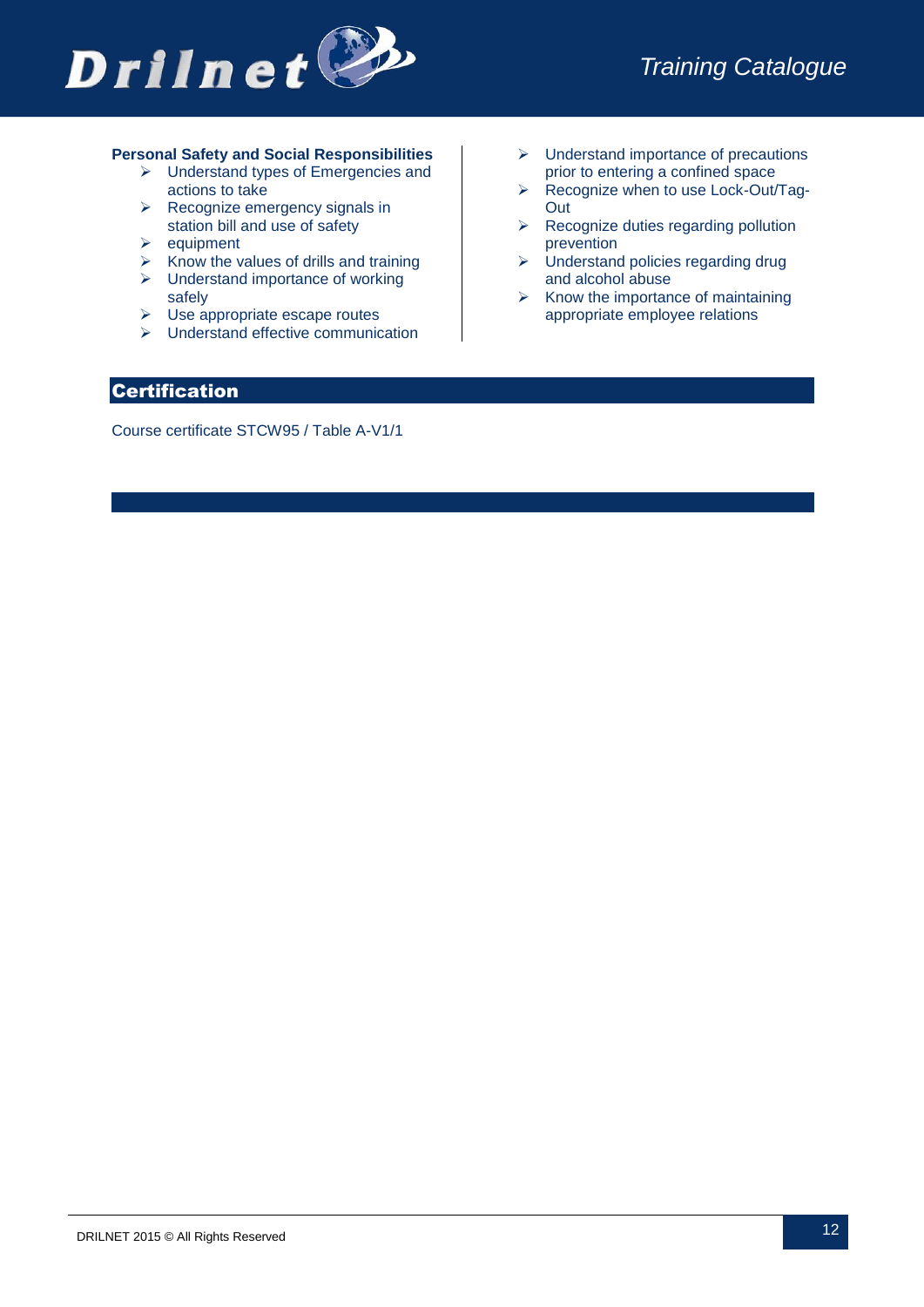### PERSONAL SURVIVAL TECHNIQUES

Duration: 2 days

### **Objectives**

This course is designed to give all persons intending to go to sea, in merchant or fishing vessels, the essential basics knowledge and experience of personal survival principles and techniques that can be applied to maximize their chances of survival in the event of a marine incident.

### Who should attend

The course will benefit all personnel whose position will include seafaring

### **Prerequisite**

Seafarers are required to be medically fit a regulation STCW 95.regulation I/9

### Program

The syllabus focuses on:

- $\triangleright$  Emergency signals
- Mustering of personnel
- Use of lifejacket
- $\geq$  Use of immersion suits<br> $\geq$  Lifeboat procedures
- $\geq$  Lifeboat procedures<br> $\geq$  Modes of evacuation
- Modes of evacuation
- $\triangleright$  Boarding life rafts or buoyant apparatus
- $\triangleright$  Water survival techniques
- Deployment of life rings and associated equipment

### Certification

Course certificate STCW95 / Table A-V1/1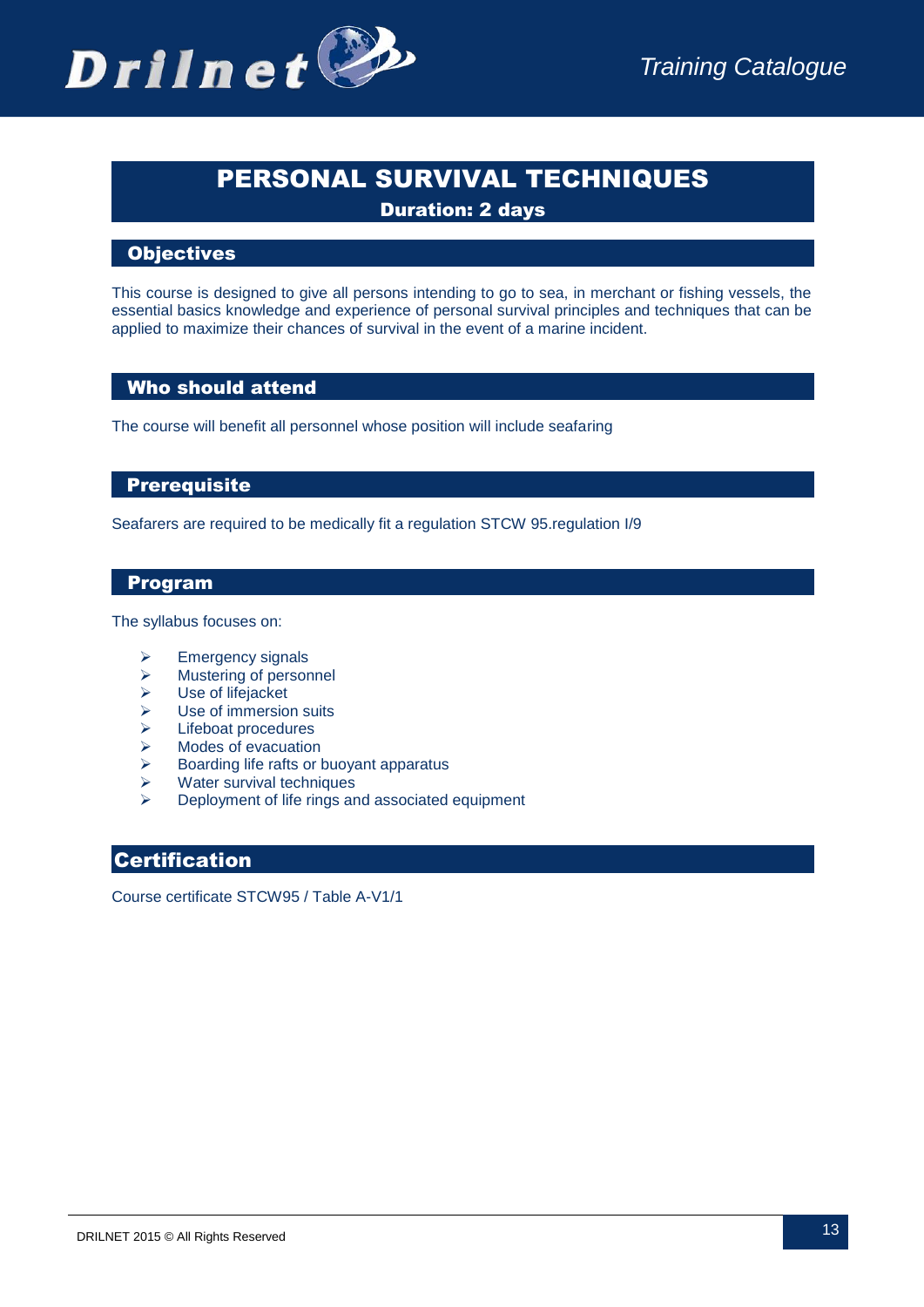

### SEA SURVIVAL Duration: 1 day

### **Objectives**

To understand how to use the equipment and how to help yourself it is a well-proven fact that, in the event of an emergency at sea, people with training are more likely to survive.

### Who should attend

Personnel working at sea

### **Prerequisite**

None

### Program

An important part of the course is a practical session in a swimming pool. Experience first hand the problems of entering an uncooperative life craft and assisting others while fully kitted out in wet weather gear and a lifejacket.

- $\geq$  Life crafts and the equipment they contain<br>  $\geq$  Survival techniques
- Survival techniques
- $\geq$  The design of lifejackets<br> $\geq$  Medical aspects of sea s
- $\triangleright$  Medical aspects of sea survival<br> $\triangleright$  Search and rescue techniques
- Search and rescue techniques

### Certification

IASST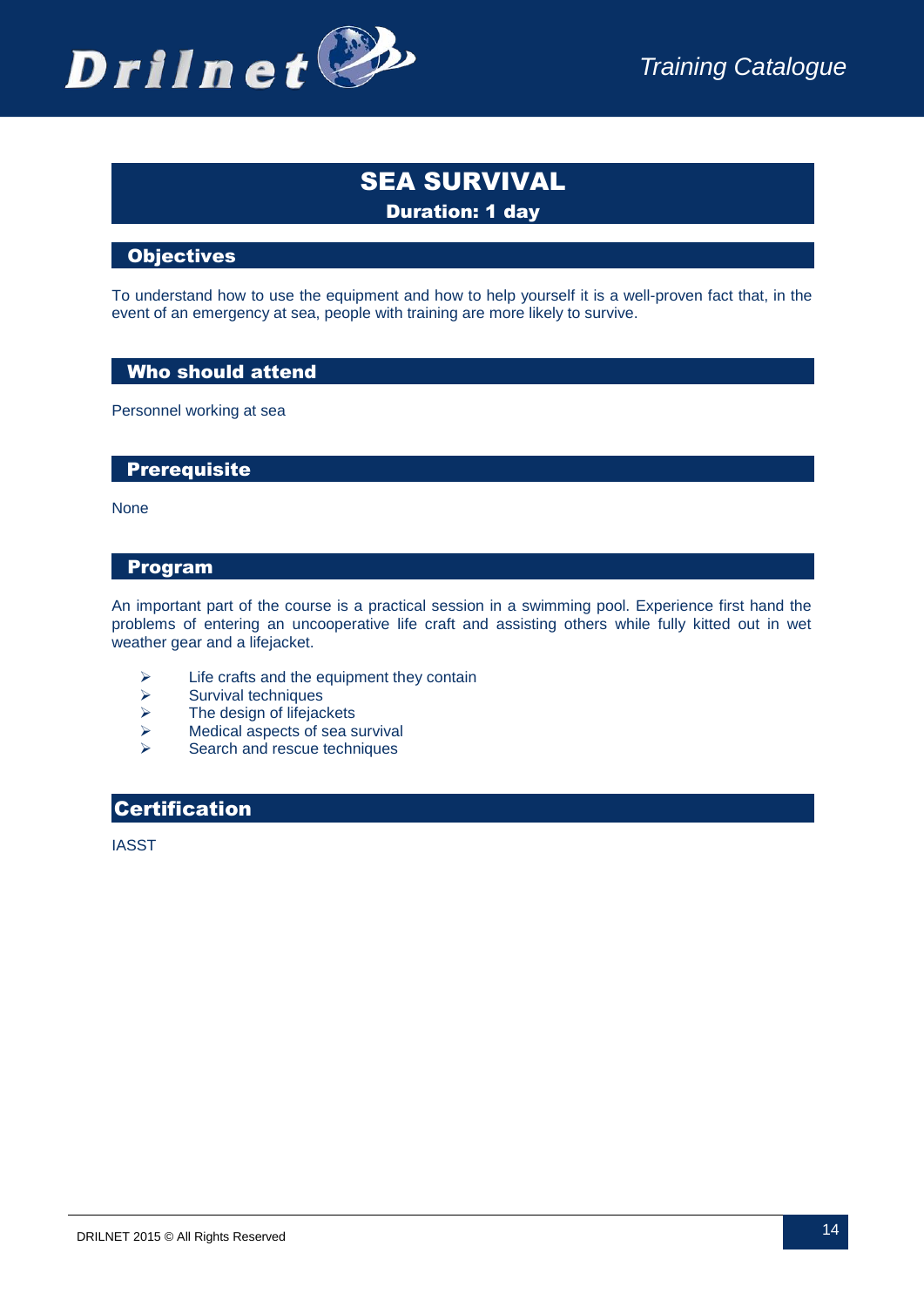

### PERSONAL SAFETY& SOCIAL RESPONSIBILITY Duration: 1 day

### **Objectives**

To provide seafarers with the knowledge and skills needed to maintain a safe working environment while successfully relating and responding to others in a social manner.

### Who should attend

The course will benefit all personnel whose position will include seafaring

### **Prerequisite**

#### None

### Program

- $\triangleright$  Knowledge of shipboard contingency plans
- $\triangleright$  Emergency signals, muster station, use of personnel equipment.
- $\triangleright$  Action to take for potential emergency, fire, collision, ingress of water, hearing emergency signal
- $\triangleright$  Knowledge of escape routes and internal communication
- $\triangleright$  Value of training
- $\triangleright$  Effects of pollution of the marine environment
- $\triangleright$  Basic environmental protection procedures
- $\triangleright$  Safe working practices.
- $\triangleright$  Safety protective devices
- $\triangleright$  International measures concerning accident prevention
- $\triangleright$  Ability to understand orders and communicate
- $\triangleright$  Importance of maintaining good human and working relationships
- $\triangleright$  Individual rights and obligations, dangers of drug and alcohol abuse

### **Certification**

Course certificate STCW95 / Table A-V1/1 -4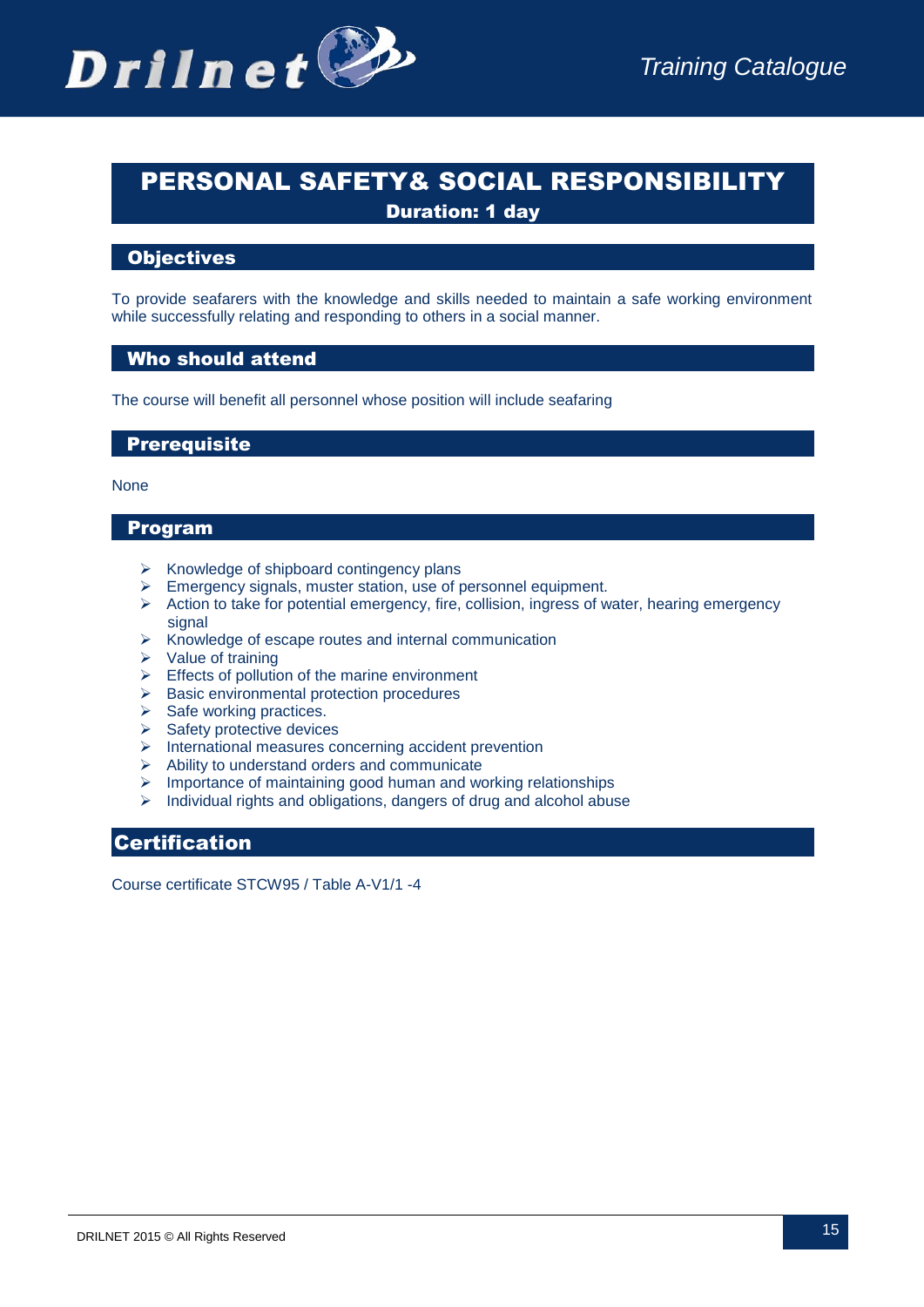

## PROFICIENCY IN SURVIVAL CRAFT & RESCUE BOAT

### Duration: 5 days

### **Objectives**

On completion of the training, the delegates will have knowledge of the construction and function of different types of survival craft, rescue boats and associated equipment and be able to:

- $\checkmark$  Take charge of a survival craft or rescue boat during and after launch and upon recovery. manage survivors and survival craft after abandoning ship
- $\checkmark$  Manage injured persons, including the control of bleeding and shock.

### Who should attend

This training is intended for seafarers that are required to take charge of a survival craft or a rescue boat in emergency situations during and after launch

### **Prerequisite**

Seafarers are required to be medically fits per Regulation 1/9 of STCW95

### Program

- $\triangleright$  Construction and outfit of survival craft and rescue boats and individual items of their equipment
- $\triangleright$  Particular characteristics and facilities of survival craft and rescue boats
- $\triangleright$  Various types of device used for launching survival craft and rescue boat
- $\triangleright$  Methods of launching survival craft into a rough sea
- > Methods of recovering survival craft
- $\triangleright$  Action to be taken after leaving the ship
- $\triangleright$  Methods of launching and recovering rescue boats in a rough sea.
- $\triangleright$  Radio life-saving appliances carried in survival craft, including satellite EPIRBs and SARTs
- $\triangleright$  Pyrotechnic distress signals
- $\triangleright$  Use of the first-aid kit and resuscitation techniques
- Management of injured persons, including control of bleeding and shock.

### **Certification**

Course certificate STCW95 / Table A-VI/2-1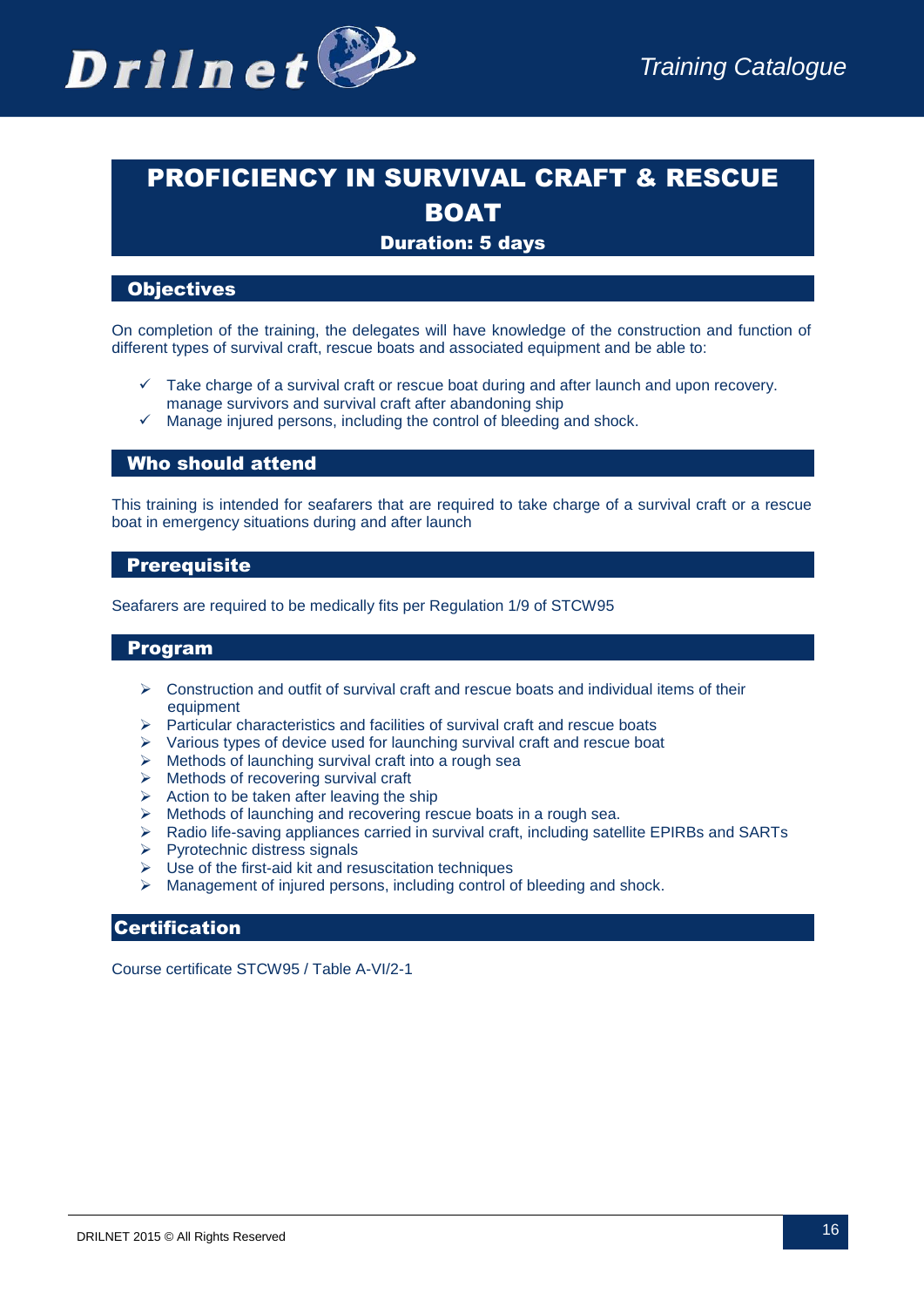

### FAST RESCUE BOAT Duration: 3 days

### **Objectives**

This course provides a " hand-on " experience in the launch and operation of a typical fast rescue boat, the conduct of effective search patterns, and the recovery of victim in various weather and sea conditions. This course meets all the STCW'95 requirements.

### Who should attend

- Person in charge of the search & rescue team.
- According the minimum safe manning scales

### **Prerequisite**

- A certificate in proficiency of survival Craft & Rescue boat.
- A basic training.

#### Program

- $\triangleright$  Construction and outfit of survival craft and rescue boats and individual items of their equipment
- $\triangleright$  Particular characteristics and facilities of survival craft and rescue boats
- $\triangleright$  Various types of device used for launching survival craft and rescue boat
- $\triangleright$  Methods of launching survival craft into a rough sea
- $\triangleright$  Methods of recovering survival craft
- $\triangleright$  Action to be taken after leaving the ship
- $\triangleright$  Methods of launching and recovering rescue boats in a rough sea.
- $\triangleright$  Radio life-saving appliances carried in survival craft, including satellite EPIRBs and SARTs
- $\triangleright$  Pyrotechnic distress signals
- $\triangleright$  Use of the first-aid kit and resuscitation techniques
- Management of injured persons, including control of bleeding and shock

### Certification

STCW 95 / IASST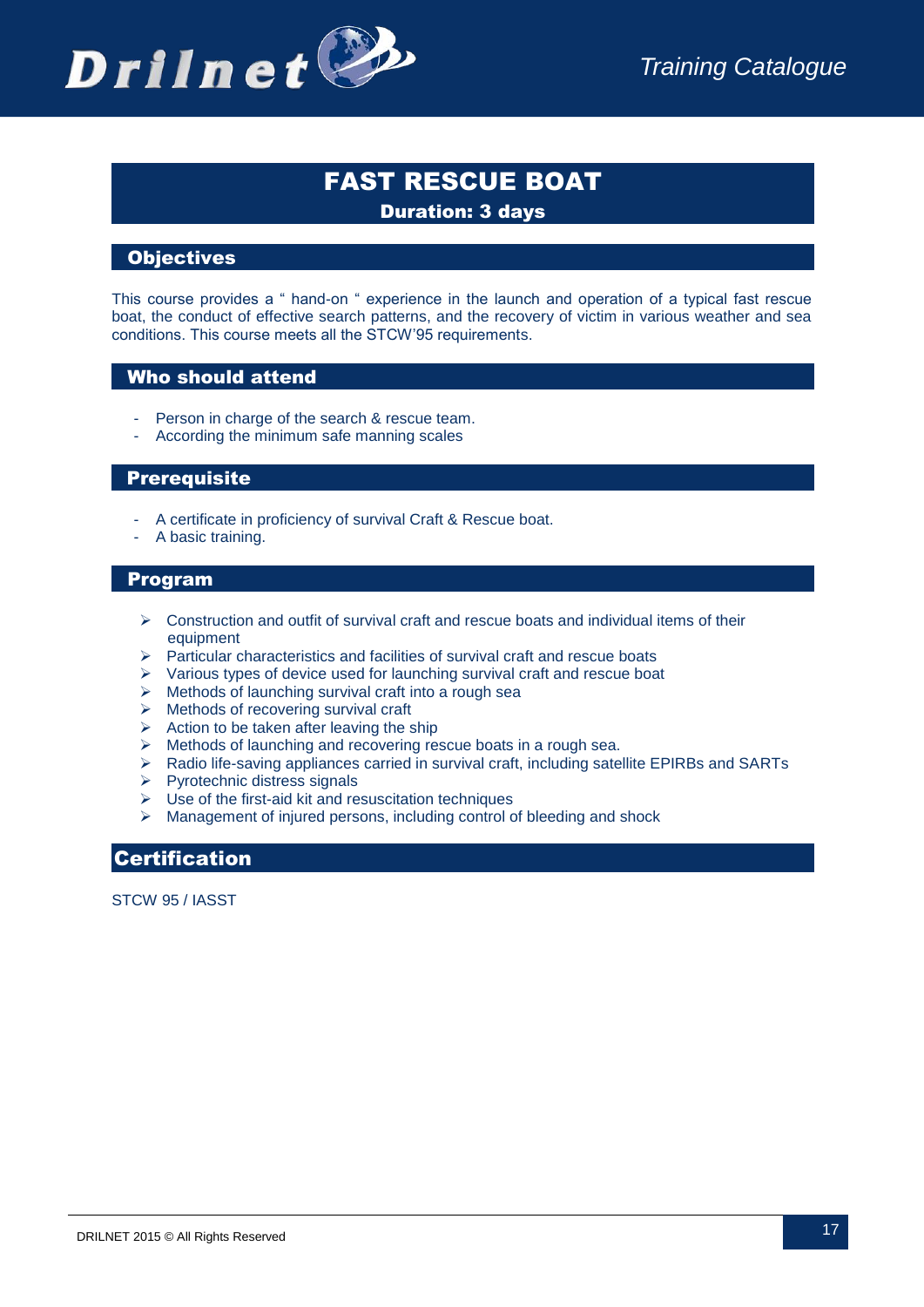

### OFFSHORE LIFEBOAT COXSWAIN

Duration: 4 days

### **Objectives**

The training Program consists of theoretical and practical initial training including coaching to prepare the delegates to take up duties as an offshore lifeboat coxswain, then continue their learning process with installation specific training.

### Who should attend

This OPITO / IASST approved training Program is designed to meet the OPITO / IASST guidelines for safety and contingency training for personnel designated to undertake coxswains duties on an installation survival craft (TEMPSC). After completing the course delegates should be able to prepare rescue craft equipment for use, organize boarding, safely operate lower and release equipment, manoeuvre and lead the recovery operation on the water, then continue with further offshore installation specific training.

### **Prerequisite**

Delegates must have attended either a Basic Offshore Safety Induction & Emergency Training (BOSIET) or Further Offshore Emergency Training (FOET), and be in possession of a valid certificate.

### Program

- $\triangleright$  Maintain operational readiness of the craft
- $\triangleright$  Contribute to drills and exercises
- $\triangleright$  Preparation of self and craft
- $\triangleright$  Boarding and launching of craft
- $\triangleright$  Safe launching procedures
- $\triangleright$  Handling and moving the craft to a safe location
- $\triangleright$  Personal safety & Equipment
- $\triangleright$  Communications
- $\triangleright$  Stay in lifeboat
- $\triangleright$  Recovery of people from the sea
- $\triangleright$  Relevant life support and first aid
- $\triangleright$  Rescue and recovery

### Certification

IASST / OPITO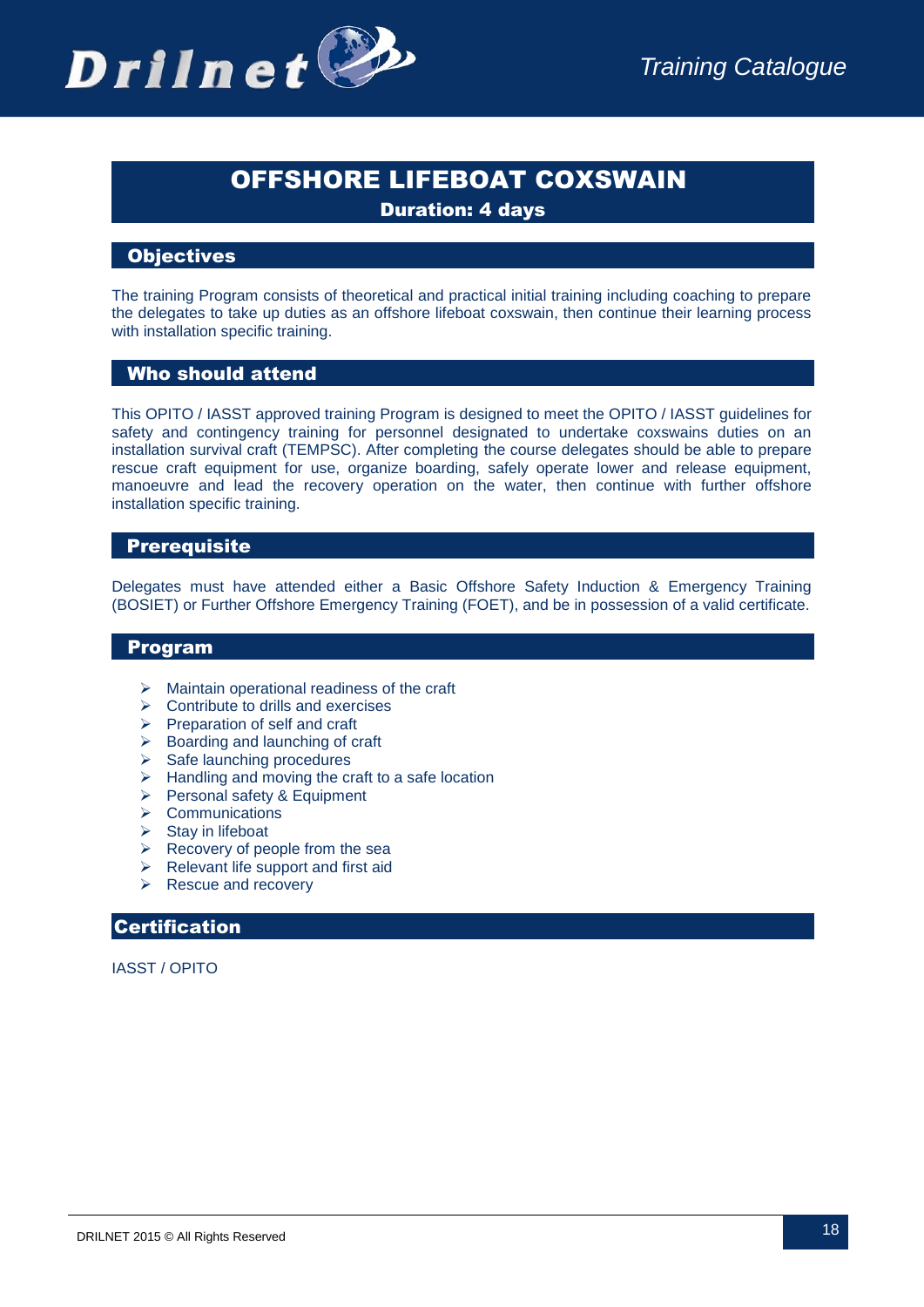

### BOAT BILGE RESCUE & EVACUATION TRAINING Duration: 3 days

### **Objectives**

To make known to firefighters and seafarers different types of evacuation of injured persons from the boat's bilge or in unsafe environment

### Who should attend

All companies and institutions staff

### **Prerequisite**

None

### Program

- $\triangleright$  Injured persons evacuation from hardly accessible places such as boat's bilge, slipway, etc
- $\triangleright$  Casualty movement using a corset evacuation carrier
- $\triangleright$  Rescue of casualties using ropes, straps, rescue kit
- $\triangleright$  First Aid equipment use
- $\triangleright$  Preparation for winching up the helicopters
- $\triangleright$  Reminders of first aid definitions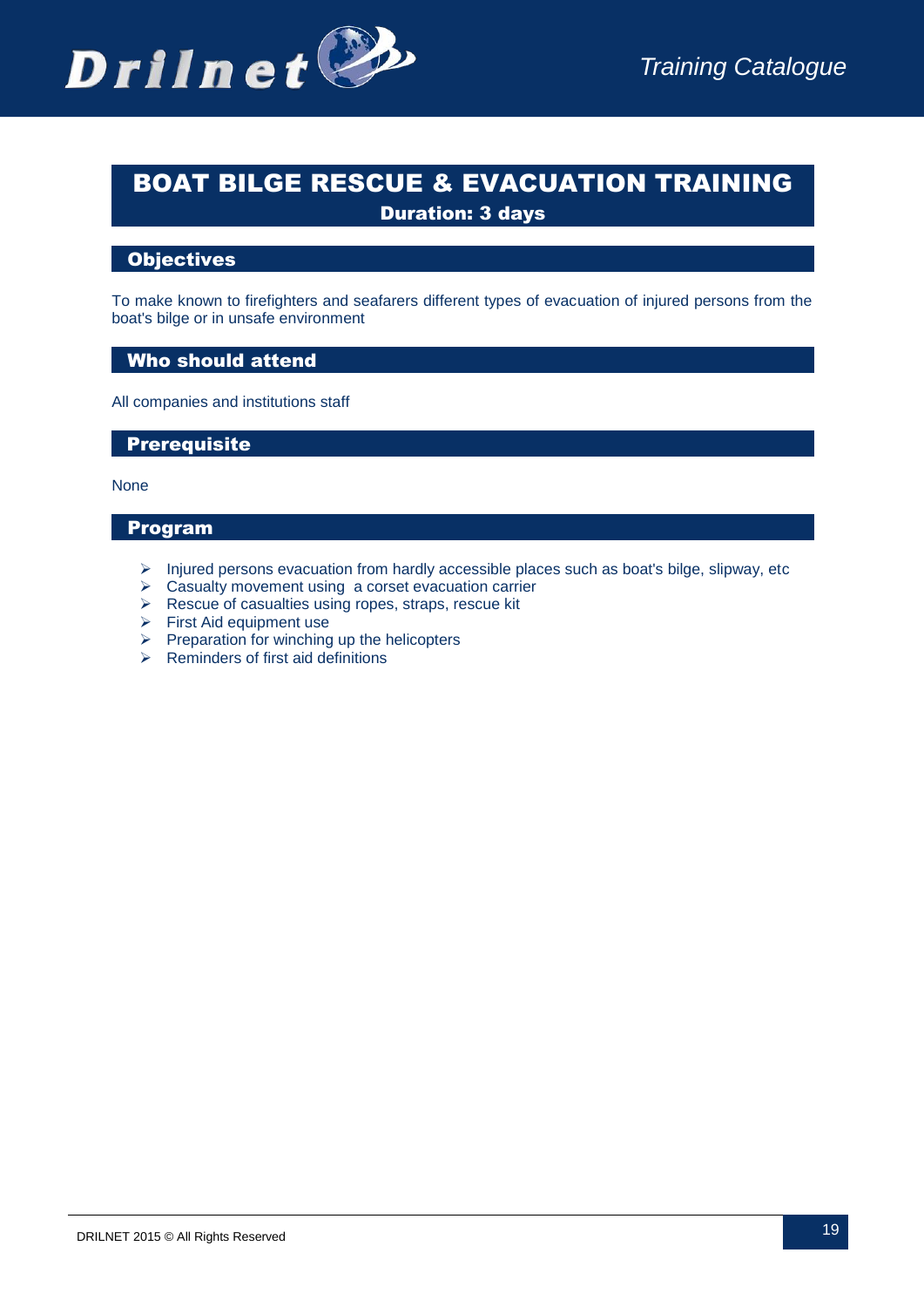

### PROFICIENCY IN ELEMENTARY FIRST AID Duration: 1 day

### **Objectives**

This course is a combination of theory and practical training for basic first aid and life-saving skills. It is designed to provide trainees with a basic knowledge of the immediate action to be taken upon encountering an accident or other medical emergency aboard ship.

### Who should attend

The course will benefit all personnel whose position will include seafaring

### **Prerequisite**

### **None**

### Program

- $\triangleright$  Taking immediate action upon encountering an accident or other medical emergency
- $\triangleright$  Knowledge, understanding and proficiency in basic first aid
- $\triangleright$  Assessing the needs of the casualty and threats to your own safety
- $\triangleright$  Appreciation of body structure and functions
- $\triangleright$  Understanding the immediate measures to be taken in case of an emergency
- $\triangleright$  Positioning a casualty
- $\triangleright$  Applying resuscitation techniques
- $\triangleright$  Controlling bleeding
- $\triangleright$  Basic shock management
- $\triangleright$  Applying appropriate measures in event of burns and scalds  $\triangleright$  The rescue and transport of a casualty
- The rescue and transport of a casualty
- $\triangleright$  Improvising bandages and using your emergency kit

### Certification

Course certificate STCW95 / Table A-VI/3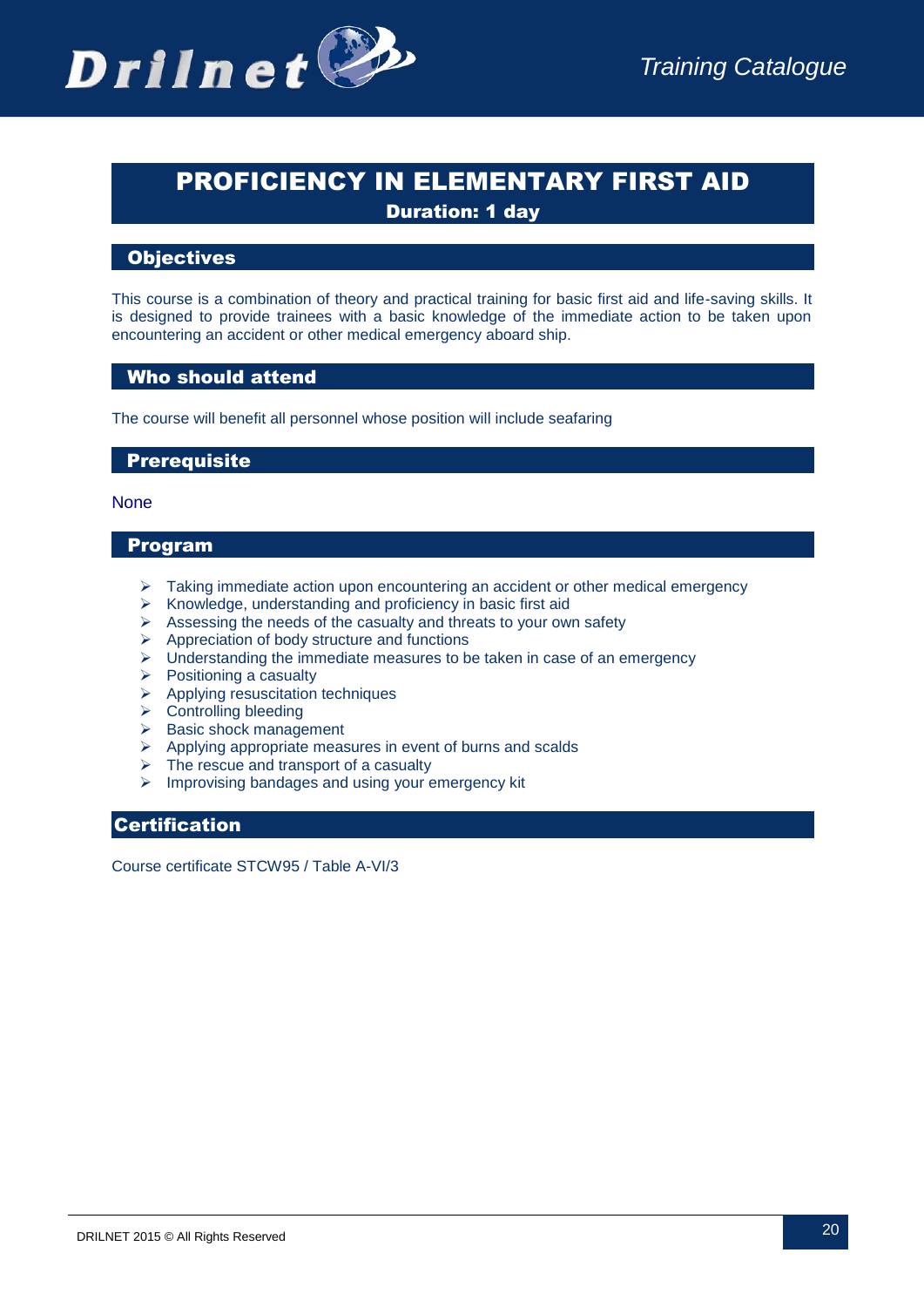

### MEDICAL TRAINING - LEVEL 1

Duration: 2 days

### **Objectives**

To train seafarers in accordance with 1st level instruction

### Who should attend

All Companies and Institutions staff

### **Prerequisite**

None

### Program

- $\triangleright$  Drawing up a balance sheet
- $\triangleright$  Blood pressure
- $\triangleright$  Controlling a haemorrhage
- $\triangleright$  Put an injured person in the lateral safe position
- $\triangleright$  Treating wounds and burns
- $\triangleright$  Stopping a haemorrhage
- $\triangleright$  Treating a drowning, an hypothermia in emergency
- $\triangleright$  Clearing the breathing ducts free
- Making an arterial ventilation with the equipment, oxygen therapy, inhalation, insufflations
- > Making an external cardiac massage
- $\triangleright$  Carrying out immobilizations (scarves, casts, cervical collar)
- $\triangleright$  Picking up a casualty (the "Dutch bridge", the simple bridge, the improved bridge)

### **STRETCHERING**

- $\triangleright$  Using emergency evacuation mattress
- $\triangleright$  Using a corset evacuation carrier
- $\triangleright$  Preparing an injured person to a helicopter transport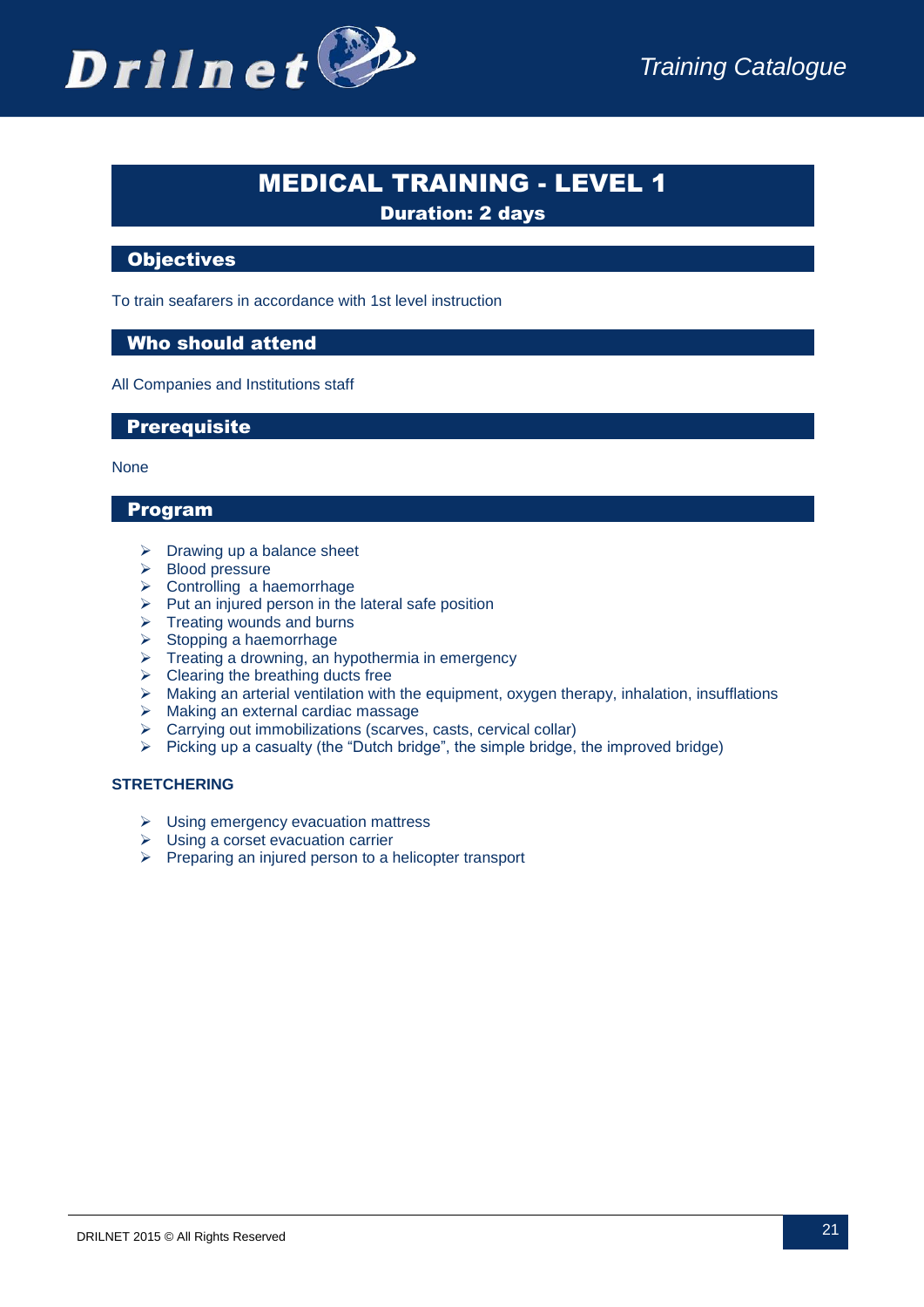

### MEDICAL TRAINING - LEVEL 2

Duration: 5 days

### **Objectives**

To provide staffs working on board of armed merchant ships and yachts with a 2nd level of medical training.

### Who should attend

All companies and institutions

**Prerequisite** 

None

### Program

#### **SE I**

- $\triangleright$  Respecting the asepsis rules
- $\triangleright$  Cleaning wounds and using an antiseptic
- $\triangleright$  Putting narrow bandages or stitches
- $\triangleright$  Dressing wounds

#### **SE 2**

- $\triangleright$  Measuring blood pressure
- $\geq$  Taking body temperature<br> $\geq$  Making an urinalysis with
- Making an urinalysis with urine dipsticks
- Making a glycaemia test with reactive narrow bandage

#### **SE 3**

- $\triangleright$  Administering medicines by oral pulverization, inhalation, nebulation
- $\triangleright$  Preparing a parenteral injection
- $\triangleright$  Making a subcutaneous injection, an intramuscular injection

#### **CT I CARES ABOARD**

- $\triangleright$  Medical assistance organization on sea
- $\triangleright$  Role of the captain who is responsible of cares
- $\triangleright$  Role of the maritime medical consultations centre
- $\triangleright$  Operational procedures of medical assistance on sea
- $\triangleright$  Cares aboard ships and medical teleconsultation
- $\triangleright$  Management and use of medical donations
- $\triangleright$  Use of the "ship medical quidebook"
- $\triangleright$  Draft of medical files
- $\triangleright$  Procedures of the medical teleconsultation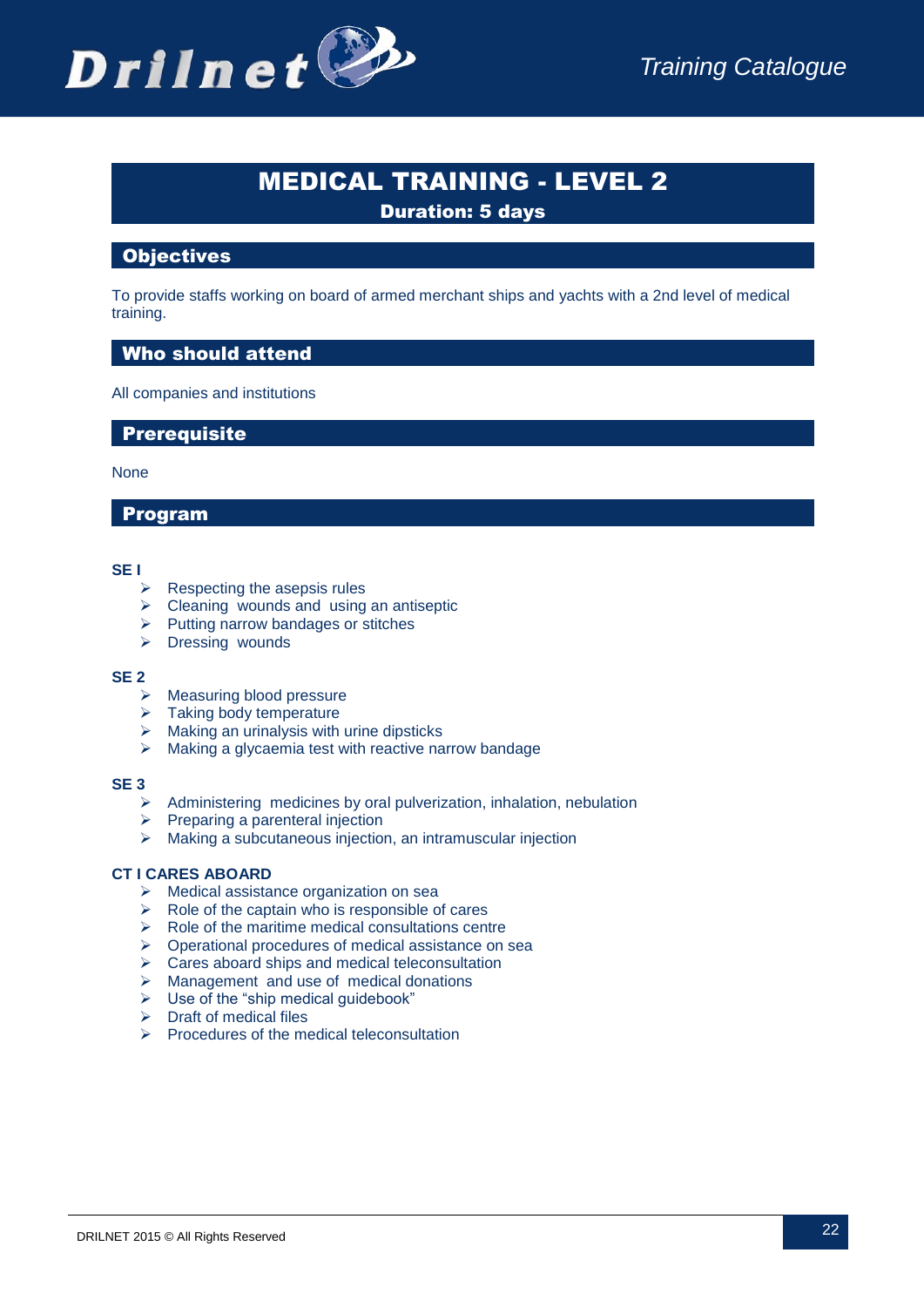

## BASIC FIRE FIGHTING

Duration: 3 days

### **Objectives**

To be able to carry out an investigation and extinguish a starting fire;

### Who should attend

All Companies and Institutions staff

### Prerequisite

- Medical clearance
- Medical approval for wearing a self-contained breathing apparatus
- Practice of fire exercises on real fire

### Program

#### THEORETICAL TRAINING

- $\triangleright$  Fires and explosions
- $\triangleright$  Combustion
- $\triangleright$  Extinguishing agents
- $\triangleright$  Fire prevention
- $\triangleright$  Fire-fighting detectors
- $\triangleright$  Fixed equipments
- $\triangleright$  Self-Contained Breathing Apparatus (ARI)
- $\triangleright$  General operations running

#### PRACTICAL TRAINING

- $\triangleright$  Log equipment
- $\triangleright$  Cloud smoke / heat course
- $\triangleright$  Deep fryer fire extinction
- $\triangleright$  Extinction of a tub fire in teams using a diffused jet fire hose
- $\triangleright$  Handlings of fire hoses
- $\triangleright$  Course with a life line
- $\triangleright$  Fire fighting using ARI in smoky space
- $\triangleright$  Rescue exercises using a stretcher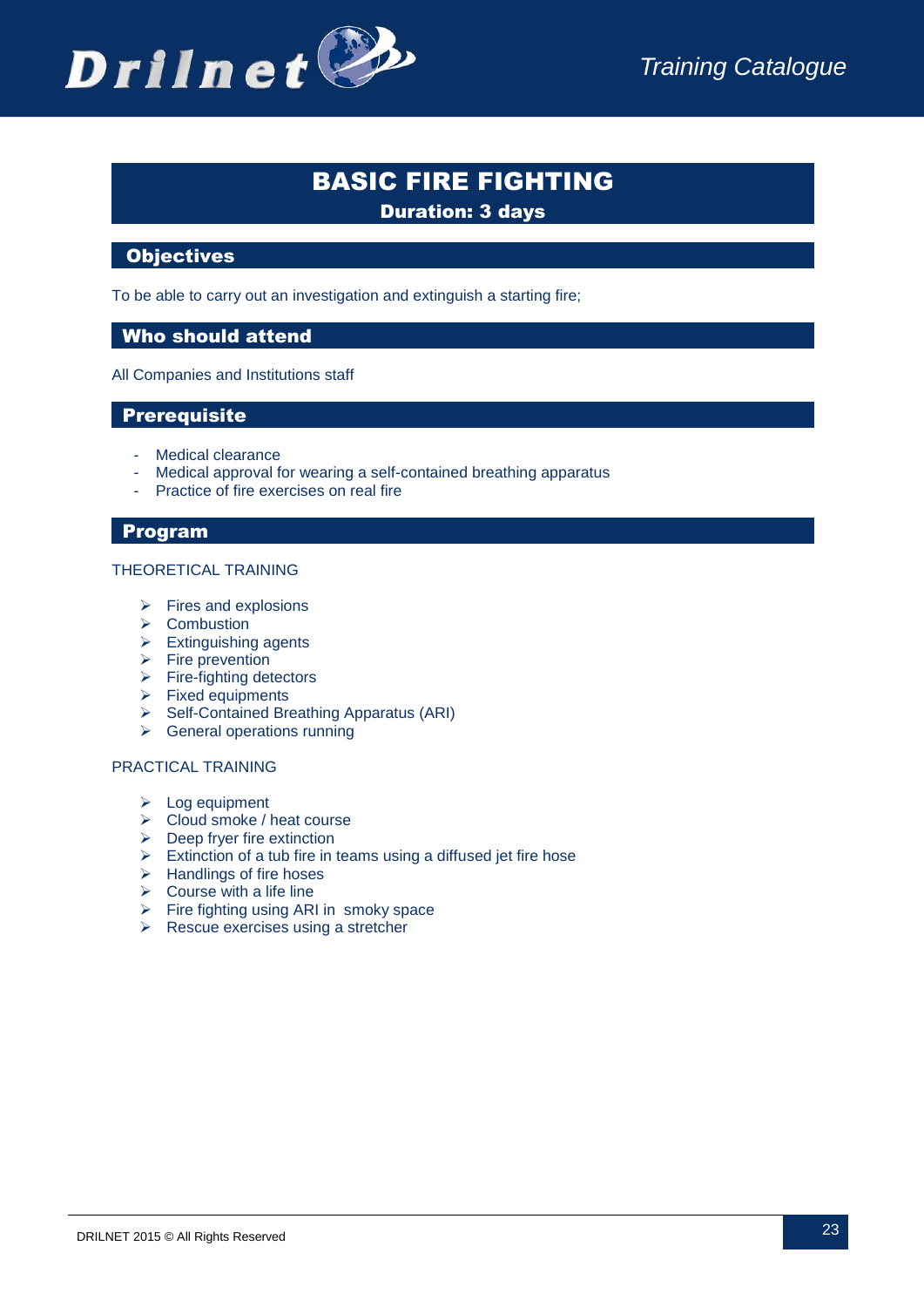

### ADVANCED FIRE FIGHTING

Duration: 5 days

### **Objectives**

To provide participants with the skills and knowledge required to respond effectively as a key member of the on board command fire fighting team and manage shipboard fire prevention, co-ordinate tactical fire fighting and use and maintain fire fighting and fire detection equipment carried on merchant ships.

### Who should attend

All Companies and Institutions

### Prerequisite

- Medical clearance
- Medical approval for wearing a self-contained breathing apparatus
- Practice of fire exercises on real fire
- BFF certificate obtained

### Program

#### THEORETICAL TRAINING

- $\triangleright$  On-board safety principles
- $\triangleright$  Review of theory of fire
- $\triangleright$  Operations organization
- $\triangleright$  Safety organization exercise
- **▶ General Operations Progress**
- Management of attack places
- $\triangleright$  Settlement of calling role
- > Tactical reasoning exercise
- $\triangleright$  Management of stability and smokes

#### PRACTICAL TRAINING

- $\triangleright$  Urgent cares review
- $\triangleright$  Casualty movement using stretchers exercise
- $\triangleright$  Command exercise
- On-board exercises
- $\triangleright$  Rescue team organization
- > Management of command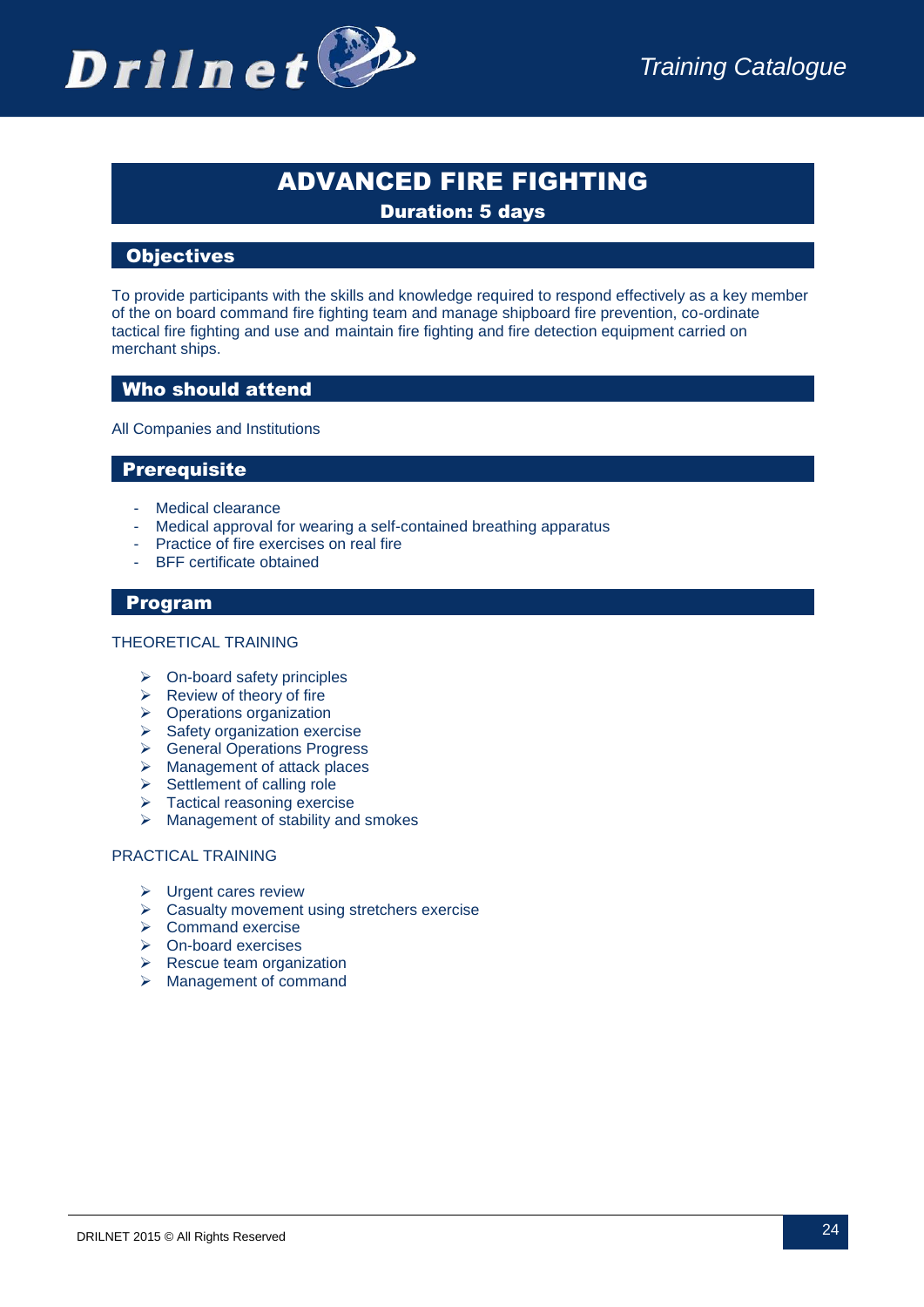

## FIRE TEAM LEADER

Duration: 3 days

### Objectives

The purpose of the course is to qualify the course participant in such a way that he/she will be able to act as fire chief during fire fighting on vessels.

### Who should attend

Maritime personnel who shall be part of the fire chief preparedness

### Prerequisite

Valid health certificate (maximum 1 year old) is required.

### Program

- $\triangleright$  Special conditions in relation to fire on vessels
- $\triangleright$  Managerial functions during fire and in daily life
- $\triangleright$  Communications paths during fire fighting
- > Plan, carry out and evaluate a minor fire drill
- $\triangleright$  Smoke-helmeted fireman technique/-tactic
- $\triangleright$  Chief during a fire service drill during a fire on vessel

### Certification

STCW-95 / Table A-VI/1-2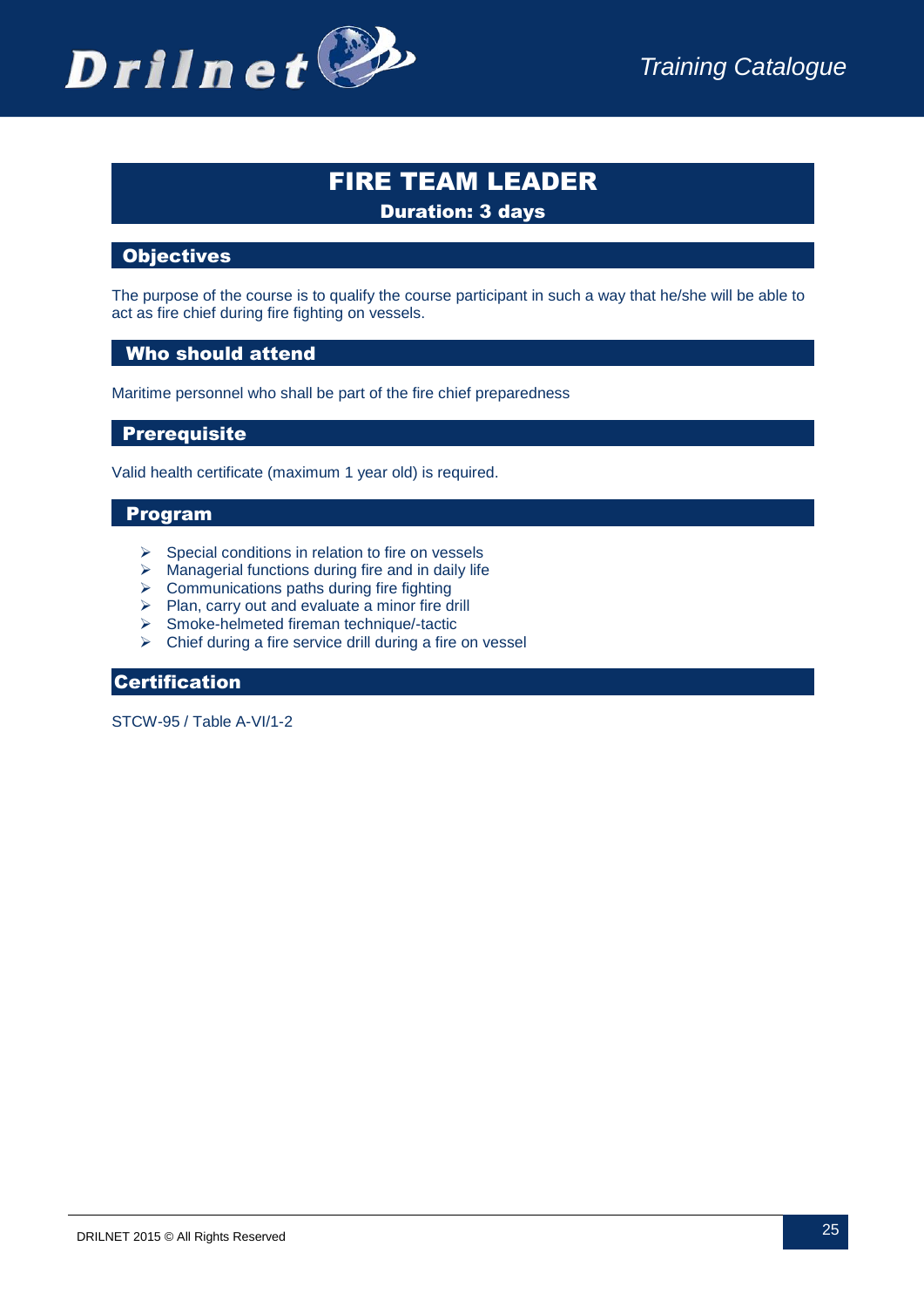

### FIRE TEAM MEMBER Duration: 3 days

### Objectives

To give the course participant necessary knowledge and appreciation to be able to be part of the fire fighter/smoke-helmeted fireman preparedness on vessels.

### Who should attend

Maritime personnel who shall be part of the fire chief preparedness

### Prerequisite

Valid health certificate (maximum 1 year old) is required.

### Program

- $\triangleright$  Combustion theory
- $\triangleright$  Extinguishment theory
- $\triangleright$  Function and use of extinguishing agents
- Various nozzles and foam equipment
- $\triangleright$  Portable fire extinguishers
- $\triangleright$  Breathing organs and the various conditions of the breathing functions
- $\triangleright$  Breathing poison
- $\triangleright$  Construction of the compressed air apparatus and its function
- Compressed air apparatus in relation to rescue and fire on vessels

### Certification

STCW-95 / Table A-VI/1-2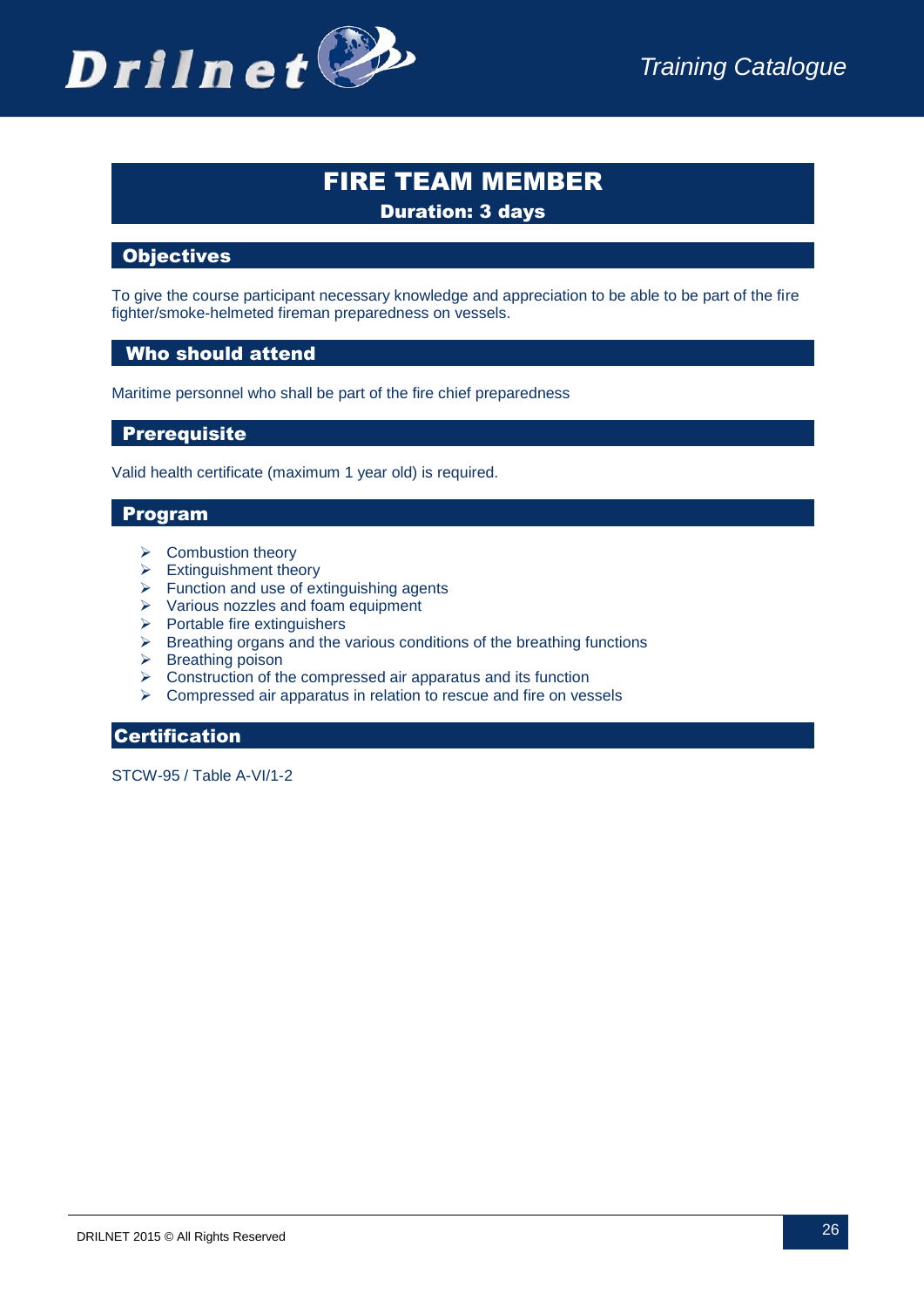

## OFFSHORE EMERGENCY RESPONSE TEAM LEADER (OERTL)

Duration: 4 days

### **Objectives**

The aims and objectives of the Initial Training Program are to equip the delegate with the necessary knowledge, understanding and skills to perform the role of Emergency Response Team Leader effectively.

### Who should attend

This Program is designed to meet the initial onshore training and assessment requirements for an Offshore Emergency Response Team Leader (OERTL) in the oil and gas industry.

### Prerequisite

Delegates attending this course must possess a valid Offshore Emergency Response Team Member Training (OERTM) certificate.

Due to certain aspects of the course being physically demanding and potentially stressful, delegates will be required to confirm their medical fitness & physical ability to participate on this course by completing our centre medical self-screening form prior to course commencement.

### Program

- The role of the Emergency Response Team Leader
- $\triangleright$  Offshore emergency response activities
- $\triangleright$  Elements of teamwork and leadership
- $\triangleright$  Communication requirements for offshore incidents
- $\triangleright$  How to brief and debrief team members
- $\triangleright$  The requirements to initiate servicing of equipment and to replenish stocks
- $\triangleright$  Establishing and maintaining communications including equipment and procedures
- $\triangleright$  Allocating and confirming the team's duties and tasks
- $\triangleright$  Operation and use of firefighting and rescue equipment
- $\triangleright$  Operation and use of breathing apparatus
- $\triangleright$  Monitoring the team's progress, evaluating, adjusting and communicating the response plan
- $\triangleright$  Monitoring stress in self and others
- $\triangleright$  Debriefing the team

### Certification

OPITO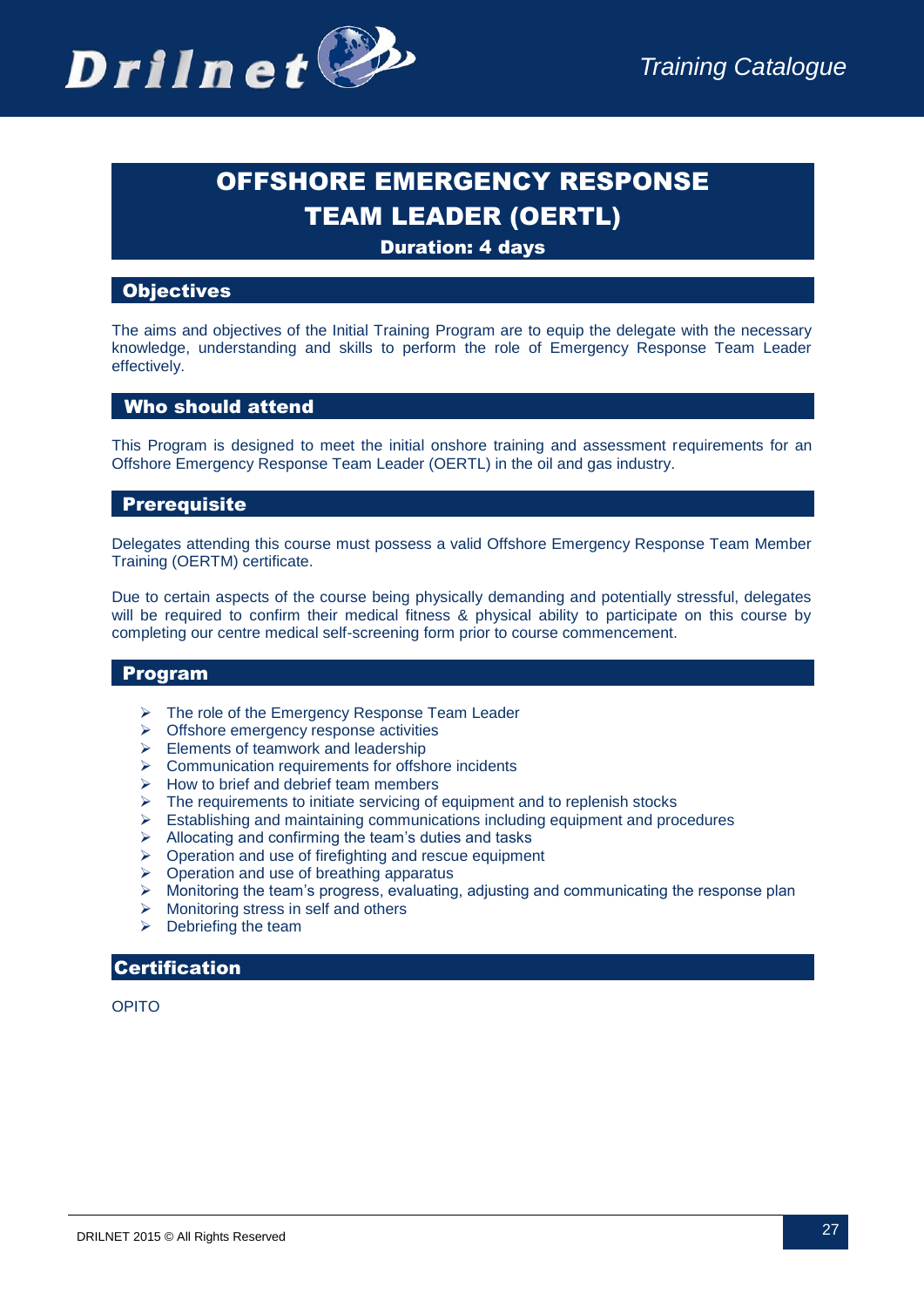

## OFFSHORE EMERGENCY RESPONSE TEAM MEMBER (OERTM)

Duration: 5 days

### **Objectives**

The aims and objectives of the Initial Training Program are to equip the delegate with the necessary knowledge, understanding and skills to perform the role of Emergency Response Team Member effectively.

### Who should attend

This Program is designed to meet the initial onshore training and assessment requirements for an Offshore Emergency Response Team Member (OERTM) in the oil and gas industry

### Prerequisite

Attendance on this training Program is open to delegates who can provide proof of the following course prerequisites:

- A valid Basic Offshore Safety Induction and Emergency Training (BOSIET) or Further Offshore Emergency Training (FOET) / T-BOSIET/T-FOET certificate
- Due to certain aspects of the course being physically demanding and potentially stressful, delegates will be required to confirm their medical fitness & physical ability to participate on this course by completing our centre medical self-screening form prior to course commencement

### Program

- $\triangleright$  Offshore Emergency Response arrangements including the role of the Emergency Response Team Member
- $\triangleright$  Incident planning and incident monitoring activities
- Operation of fixed fire systems including extinguishing a fire and/or securing an area
- $\triangleright$  Emergency response team operations when dealing with non-fire incidents
- $\triangleright$  Preparing to enter and gaining access to the incident area using best working practices and procedures
- $\triangleright$  Locating missing personnel and handling and removing casualties
- $\triangleright$  Selecting and using portable firefighting equipment
- $\triangleright$  Selecting, operating and flushing foam firefighting equipment
- $\triangleright$  Conducting and controlling breathing apparatus operations
- $\triangleright$  Minimizing damage to property and maintaining communications

### **Certification**

OPITO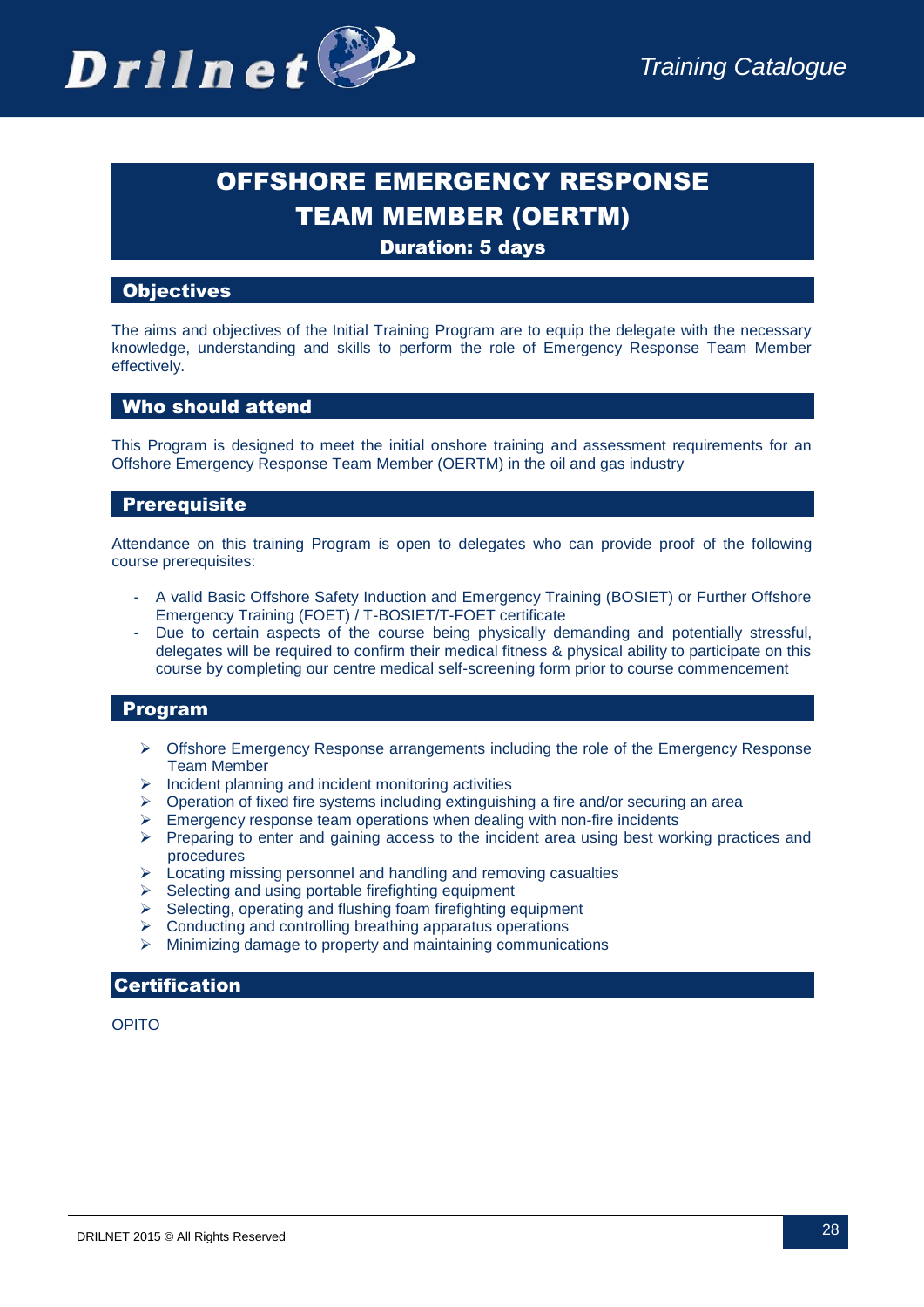

## BASIC OFFSHORE SAFETY INDUCTION & EMERGENCY TRAINING (BOSIET)

Duration: 3 days

### **Objectives**

The aim of the BOSIET is to introduce delegates to the specific safety issues and regimes relevant to offshore installations, and to equip them with the basic emergency response knowledge and skills for travelling to and from offshore installations by helicopter.

### Who should attend

This training Program is designed to meet the initial offshore safety and emergency response training requirements for personnel new to the offshore oil and gas industry.

### Program

Delegates will receive theoretical and practical knowledge in the following areas:

- $\triangleright$  Safety induction: Offshore hazards, their control and consequences. Waste disposal/ environmental awareness. How offshore safety is regulated. How offshore safety is managed. Procedures for prescribed medicines. Alcohol and substance abuse policy. PPE requirements. Procedures for reporting incidents, accidents and near misses. Role of the medic.
- $\triangleright$  Helicopter safety & escape: Pre boarding. Safe boarding. In flight safety. Safe disembarkation. In flight emergency actions. Use of emergency breathing system equipment. Practical emergency escape breathing system training. Practical emergency ditching and escape training.
- $\geq$  Sea survival: Abandonment theory and practical sea survival training. Actions for mustering and boarding of a survival craft and actions as a passenger during launching operations. Use of helicopter rescue strops and winching procedures. Emergency First Aid including C.P.R.
- Fire fighting and self rescue: Nature and causes of fire. Fixed systems and response. Use of hand held extinguishers. Operation of fixed hose reels. Self rescue techniques in reduced visibility and completely obscured visibility. Use of escape hoods.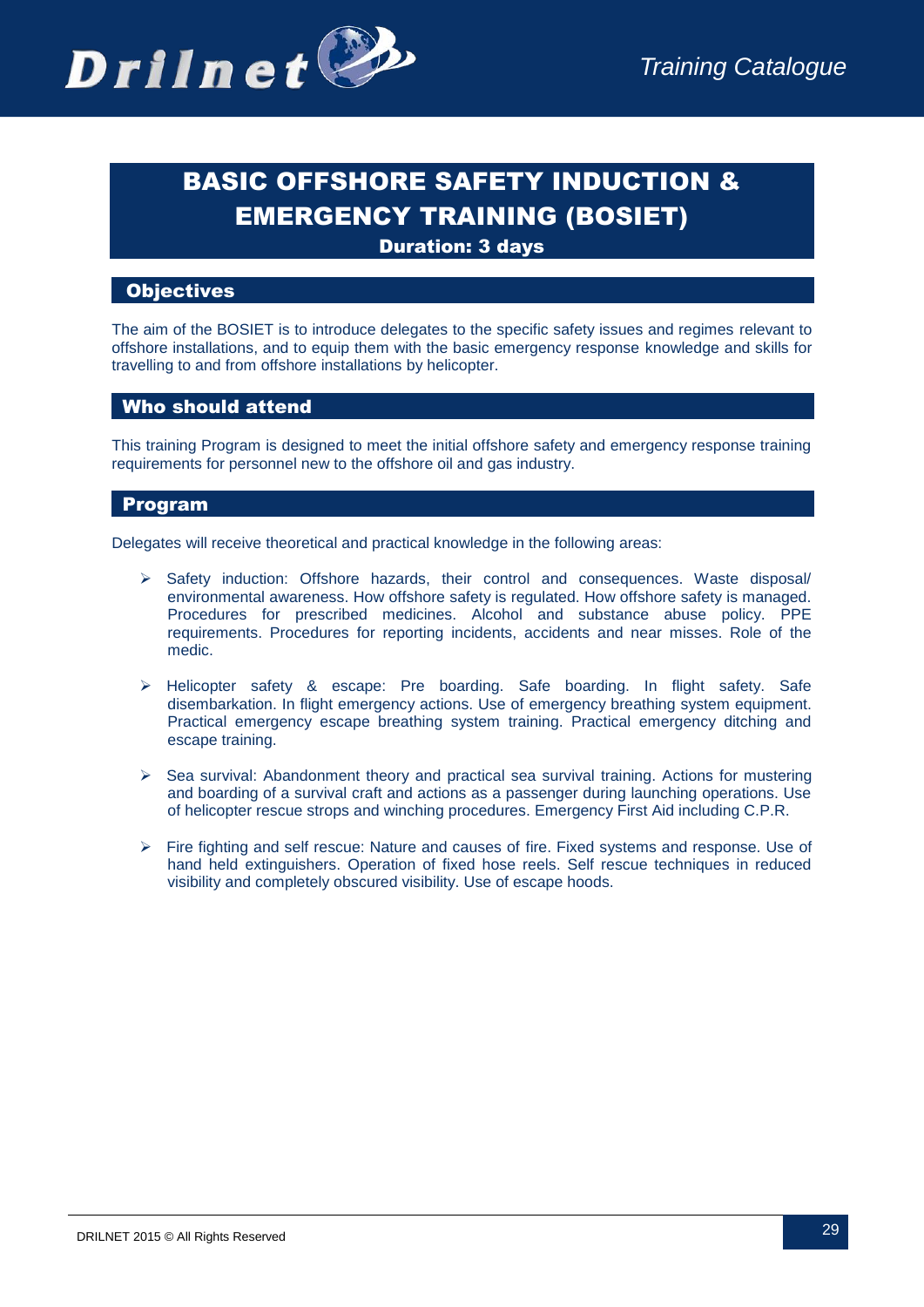## TROPICAL BASIC OFFSHORE SAFETY INDUCTION & EMERGENCY TRAINING (T-BOSIET)

Duration: 3 days

### **Objectives**

The aim of the T-BOSIET is to introduce delegates to the specific safety issues and regimes relevant to offshore installations, and to equip them with the basic emergency response knowledge and skills for travelling to and from offshore installations by helicopter in a tropical environment.

### Who should attend

This training Program is designed to meet the initial offshore safety and emergency response training requirements for personnel new to the offshore oil and gas industry in a tropical environment.

### Program

Delegates will receive theoretical and practical knowledge in the following areas:

#### SAFETY INDUCTION

- $\triangleright$  Offshore overview specific to tropical regions.
- $\triangleright$  Offshore hazards, their control and consequences.
- $\triangleright$  Waste disposal/environmental awareness. How offshore safety is regulated. How offshore safety is managed. Procedures for prescribed medicines. Alcohol and substance abuse policy.
- $\triangleright$  PPE requirements.
- Procedures for reporting incidents, accidents and near misses. Role of the medic.
- > Helicopter safety & escape:
- $\triangleright$  Pre boarding. Safe boarding. In flight safety. Safe disembarkation. In flight emergency actions.
- $\triangleright$  Practical emergency ditching and escape training.

#### SEA SURVIVAL

 $\triangleright$  Abandonment theory and practical sea survival training. Actions for mustering and boarding of a survival craft, and actions as a passenger during launching operations. Use of helicopter rescue strops and winching procedures. Emergency First Aid including CPR.

#### FIRE FIGHTING AND SELF RESCUE

- $\triangleright$  Nature and causes of fire. Fixed systems and response. Use of hand held extinguishers.
- $\triangleright$  Operation of fixed hose reels. Self rescue techniques in reduced visibility and completely obscured visibility. Use of escape hoods.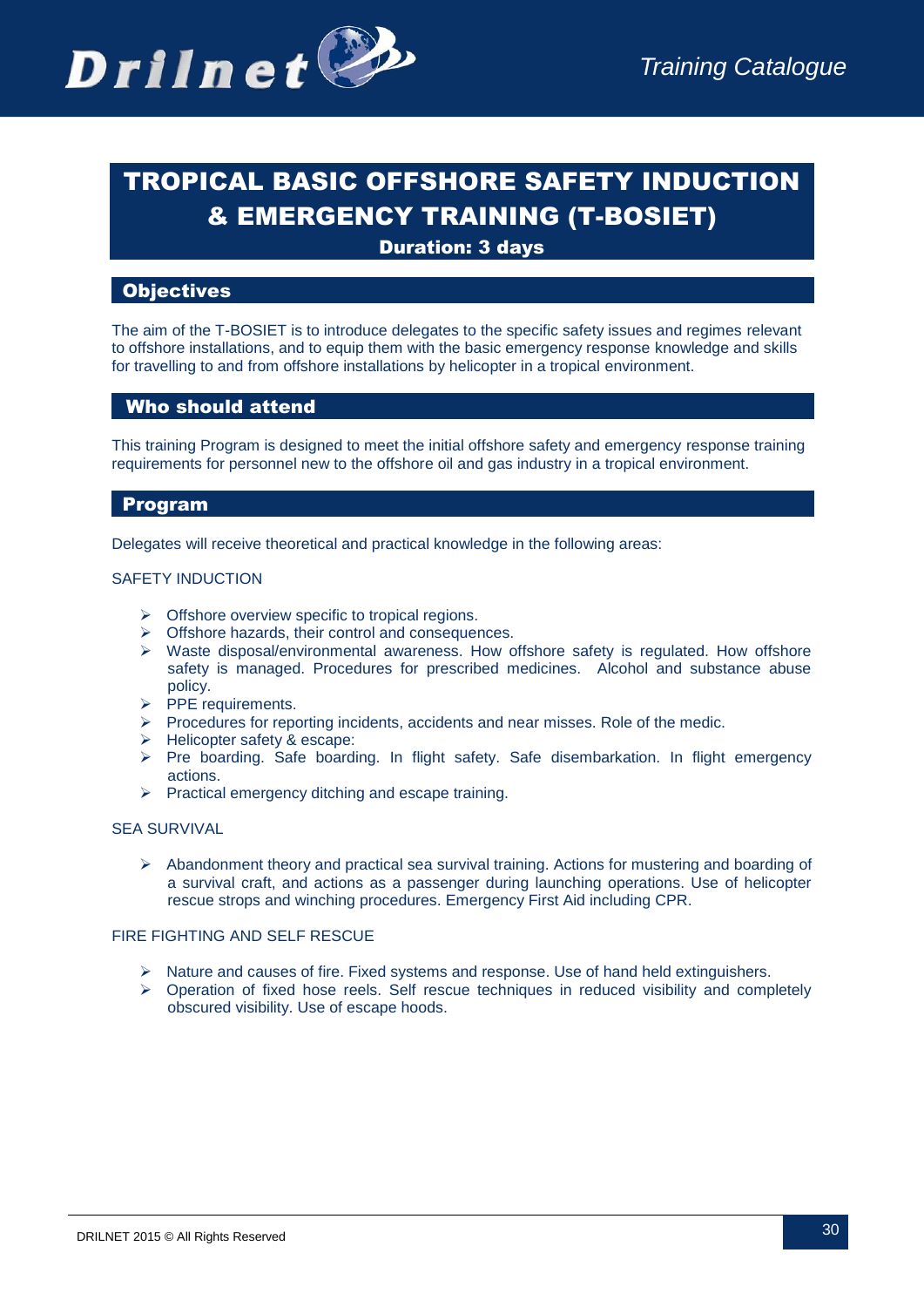

## FURTHER OFFSHORE EMERGENCY TRAINING (FOET)

Duration: 1 day

### **Objectives**

The aim of the FOET is to provide the delegates with the opportunity to practice and demonstrate emergency response skills which are not possible to practice during drills, exercises and emergency training offshore.

### Who should attend

This Program is designed to meet the further offshore safety and emergency response training requirements for personnel working in the offshore oil and gas industry.

### **Prerequisite**

- In-date OPITO-approved BOSIET or T-BOSIET, or FOET or T-FOET certificate
- All delegates will be asked to complete a medical questionnaire prior to course commencement.

### Program

Delegates will receive theoretical and practical knowledge in the following areas:

#### HELICOPTER SAFETY & ESCAPE

- Use of Emergency Breathing System (EBS) equipment.
- $\triangleright$  Practical emergency escape training with EBS.
- $\triangleright$  Practical emergency ditching and escape training with the use of EBS.

#### FIRE FIGHTING AND SELF RESCUE

- $\triangleright$  Use of hand held extinguishers.
- $\triangleright$  Operation of fixed hose reels.
- $\triangleright$  Self rescue techniques in reduced visibility and completely obscured visibility.
- Use of escape hoods.

#### EMERGENCY FIRST AID

- $\triangleright$  Raising the alarm.
- $\triangleright$  Immediate First Aid actions including "ABC".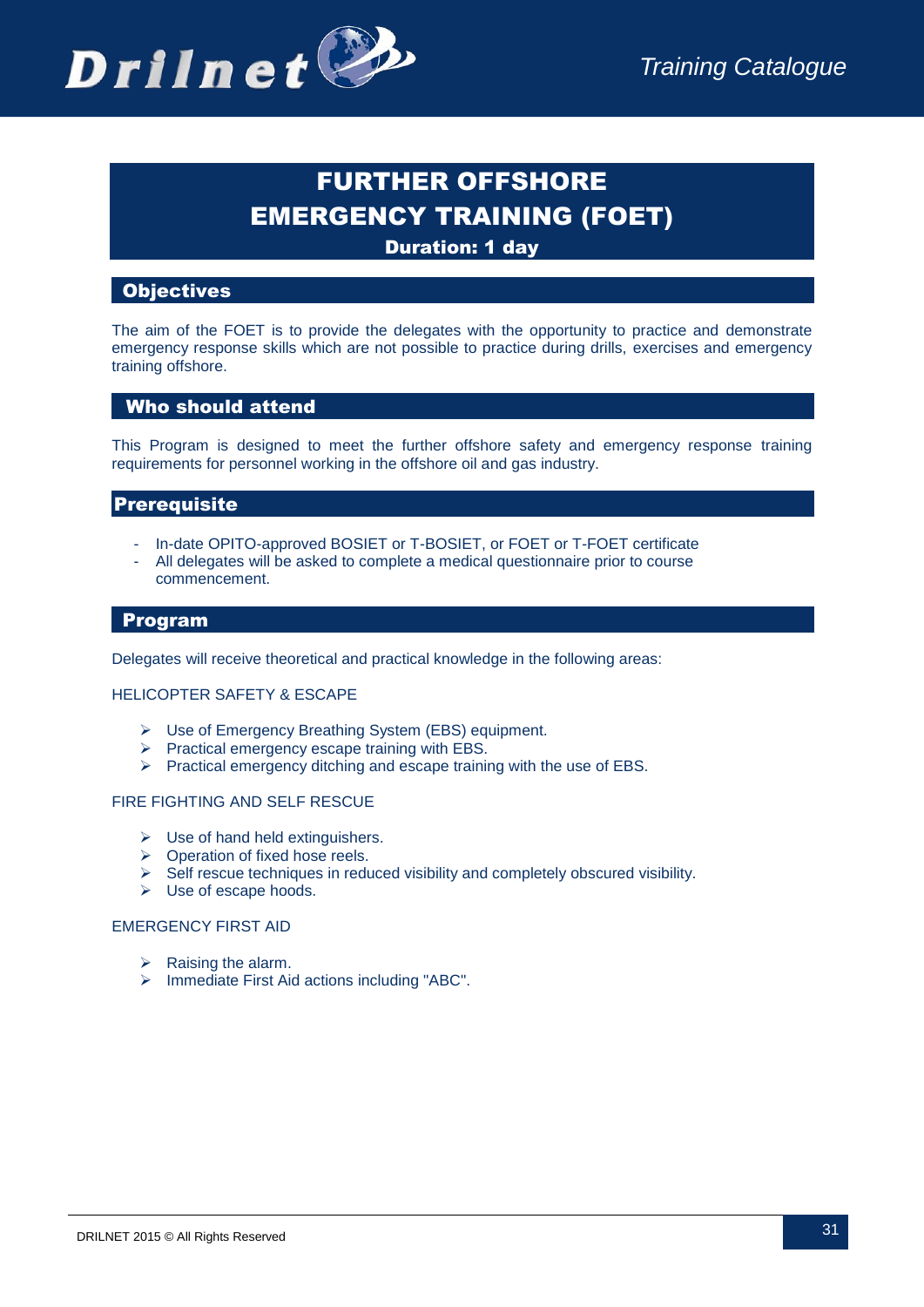

## TROPICAL FURTHER OFFSHORE EMERGENCY TRAINING (T-FOET)

**Duration: 1 day** 

### **Objectives**

The aim of the T-FOET is to provide the delegates with the opportunity to practice and demonstrate emergency response skills which are not possible to practice during drills, exercises and emergency training offshore.

### Who should attend

This Program is designed to meet the further offshore safety and emergency response training requirements for personnel working in the offshore oil and gas industry in a tropical environment.

### **Prerequisite**

- In-date OPITO-approved BOSIET or T-BOSIET, or FOET or T-FOET certificate
- All delegates will be asked to complete a medical questionnaire prior to course commencement.

### Program

The course focuses on the following elements:

#### HELICOPTER SAFETY & ESCAPE

 $\triangleright$  Update on offshore safety specific to tropical regions. Use of emergency breathing system equipment. Practical emergency escape breathing system training. Practical emergency ditching and escape training.

#### FIRE FIGHTING AND SELF RESCUE

- $\triangleright$  Use of hand held extinguishers. Operation of fixed hose reels. Self rescue techniques in reduced visibility and complete obscured visibility.
- Use of escape hoods.

### EMERGENCY FIRST AID

- $\triangleright$  Raising the alarm.
- $\triangleright$  Immediate first aid actions including ABC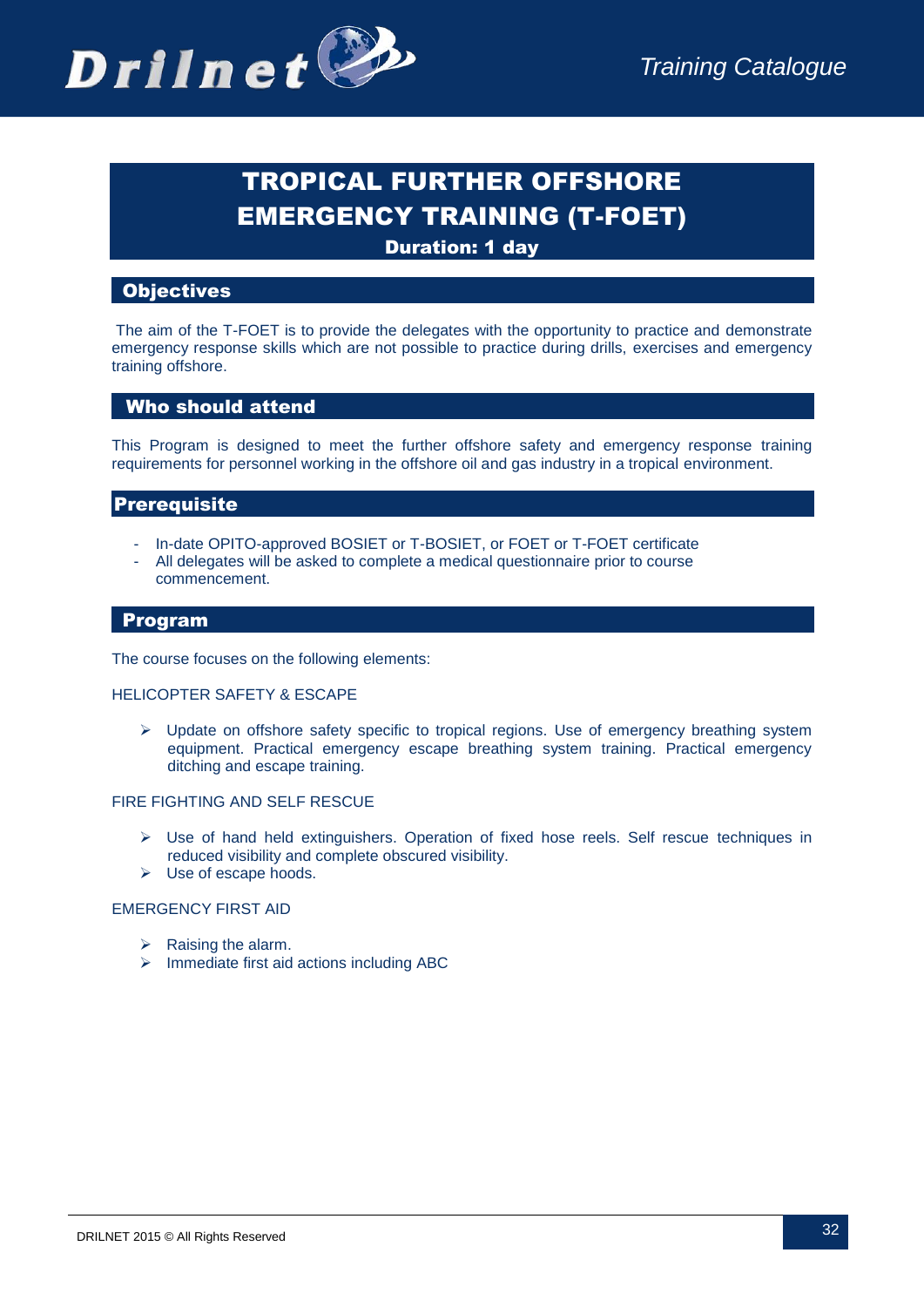

## ACCIDENT & INCIDENT INVESTIGATION

Duration: 1 day

### **Objectives**

To enable organizations to meet their moral and legal obligations to investigate accidents and incidents, to identify their root causes and learn from safety failure

This one-day course will provide delegates with a broad understanding of the accident investigation process, looking at the benefits of accident prevention and putting the emphasis on practical training exercises and real-life case studies.

### Who should attend

Training is suitable for line managers, supervisors, safety representatives – and anyone with the responsibility for investigating accidents.

### Prerequisite

None

### Program

- $\triangleright$  Principles of accident investigation
- $\triangleright$  Benefits of accident prevention
- $\triangleright$  Basic concepts of human factors
- $\triangleright$  Accident reporting and scope of investigation
- $\triangleright$  Accident investigation techniques
- $\triangleright$  Stages of accident investigation
- $\triangleright$  Practical exercises and case study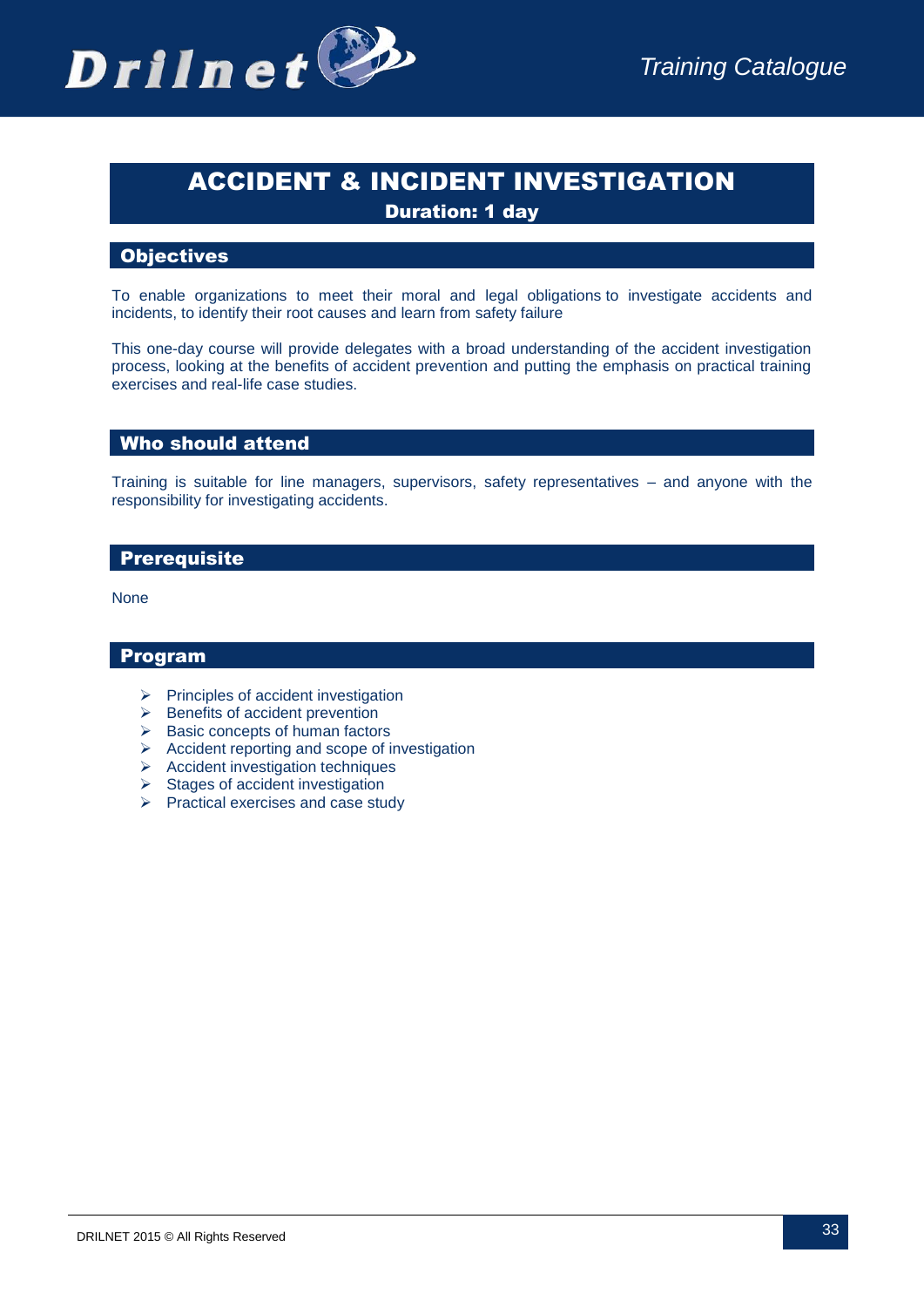

### RISK ASSESSMENT & MANAGEMENT Duration: 1 day

### **Objectives**

The 1 day training course provides detailed guidance and methodology on the use of risk assessment as a tool to identify, evaluate and control risks in the workplace to create safe and healthy work environment in the workplace. The objective of the course is to equip the participants with the knowledge and skills that would enable them to apply the system for the conduct of risk assessments within their workplaces and the process of managing the risk assessments.

The course Program led the participants through the process of simple risk assessment and then developed those skills through the application of risk assessment to the most common health and safety issues such as workplace risk assessment, safe working at height, machinery safety, chemical safety, etc..

### Who should attend

Our course is suitable for anyone with responsibility for undertaking risk assessments a management, particularly line managers, supervisors and safety representatives.

### Prerequisite

None

### Program

This one-day risk assessment training course puts the emphasis on practical exercises and covers:

- $\triangleright$  An introduction to risk assessment
- $\triangleright$  Legal requirements
- > Hazards
- $\triangleright$  Risks
- > Objectives of risk assessments
- $\triangleright$  The five stages of risk assessment
- $\triangleright$  Practical exercises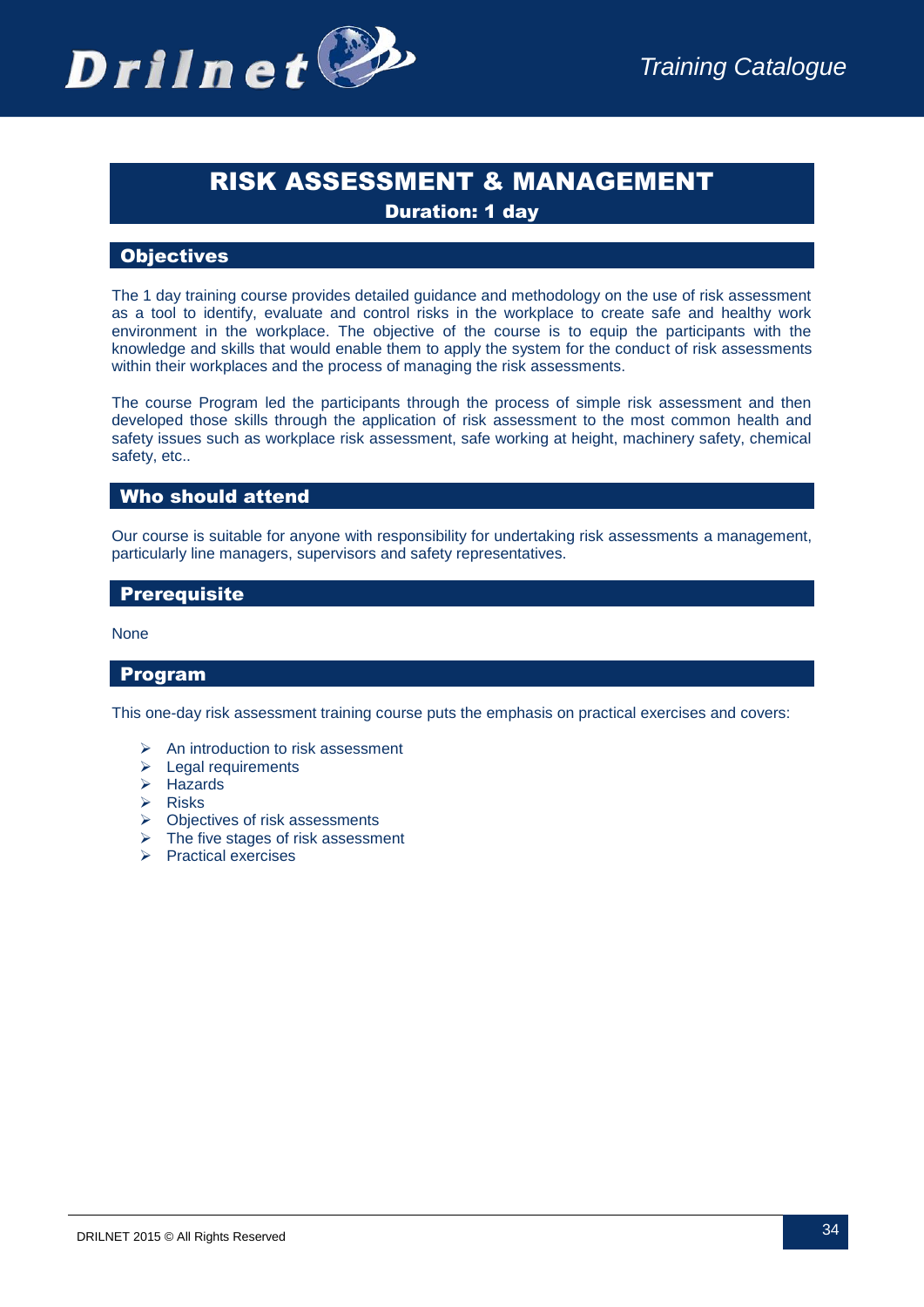

## CRISIS MANAGEMENT & HUMAN BEHAVIOUR

Duration: 1 day

### **Objectives**

This 1 day course is designed for any person who has responsibility for the safety of passengers in emergency situations. This course will include practical and theory training.

### Who should attend

This course is suitable for masters, chief officers, chief engineer officers, second engineer officers and any person having responsibility for the safety of passengers in an emergency.

### Prerequisite

None

### Program

- $\triangleright$  Shipboard emergency plans
- $\triangleright$  Ship design & layout
- $\triangleright$  Emergency plans & legislation
- $\triangleright$  Shipboard emergency procedures
- $\triangleright$  Identification of stress
- ▶ Communication
- $\triangleright$  Control methods for situations involving passengers and crew members

### Certification

STCW 95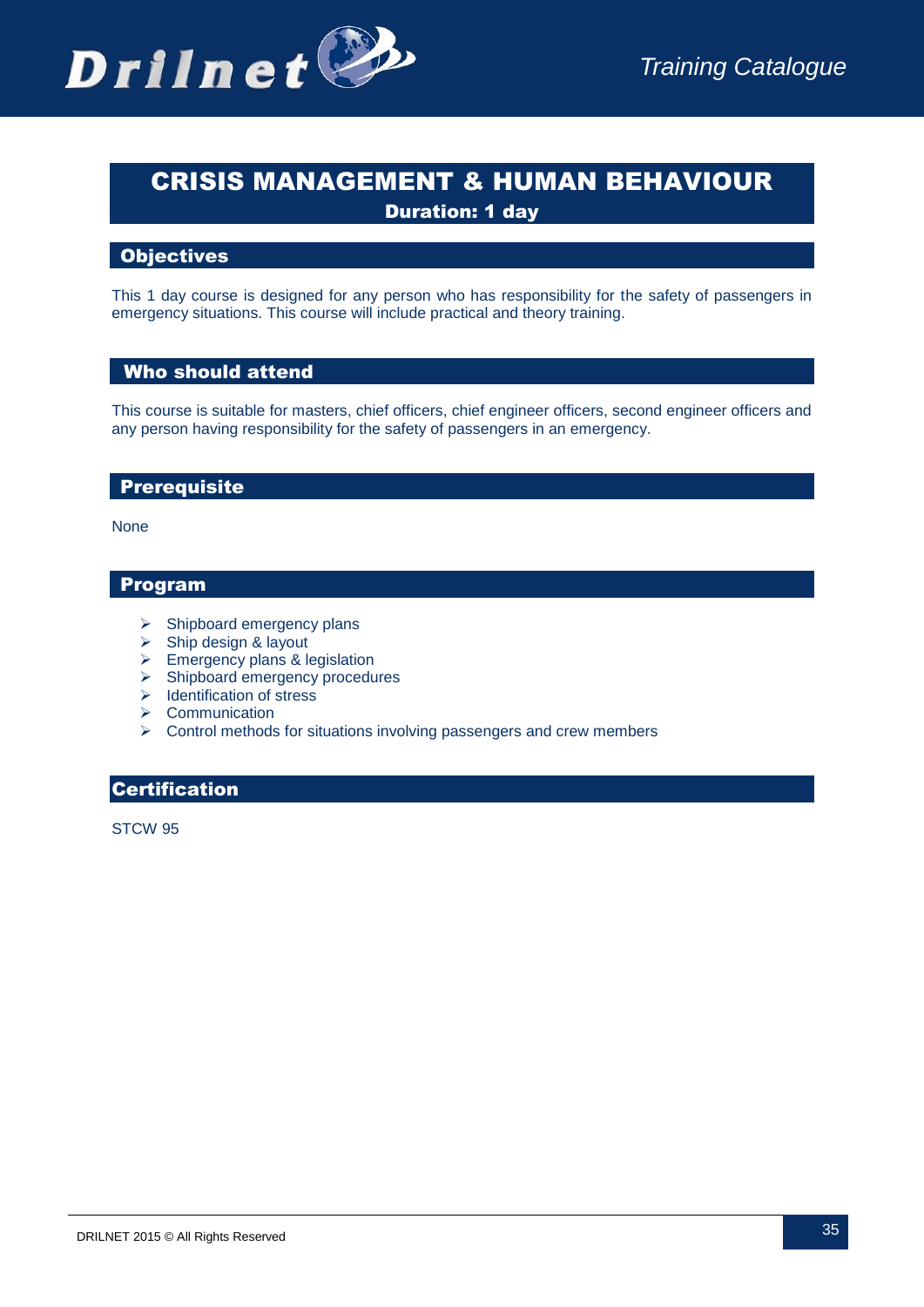

### DANGEROUS, HAZARDOUS & HARMFUL CARGOES Duration: 5 days

### Objectives

Trainees successfully completing this course will thereby enabled to contribute to the preparation and execution of the safe carriage of dangerous goods and marine pollutants by sea, will understand the legal implications of and correctly apply or verify compliance with the rules in force.

### Who should attend

The course is intended for:

- seafaring personnel responsible for the cargo handling of packaged dangerous, hazardous and harmful cargoes (hereafter referred to as "dangerous goods") aboard ships
- Shore based personnel (including Competent Authority and similar personnel) responsible for the transport of dangerous goods by sea and involve in any of the aspects set out below.

### Prerequisite

None

### Program

The course will include but is not limited to:

- Classification
- $\triangleright$  Packaging
- **▶ Consignment procedures**
- $\triangleright$  Loading, segregation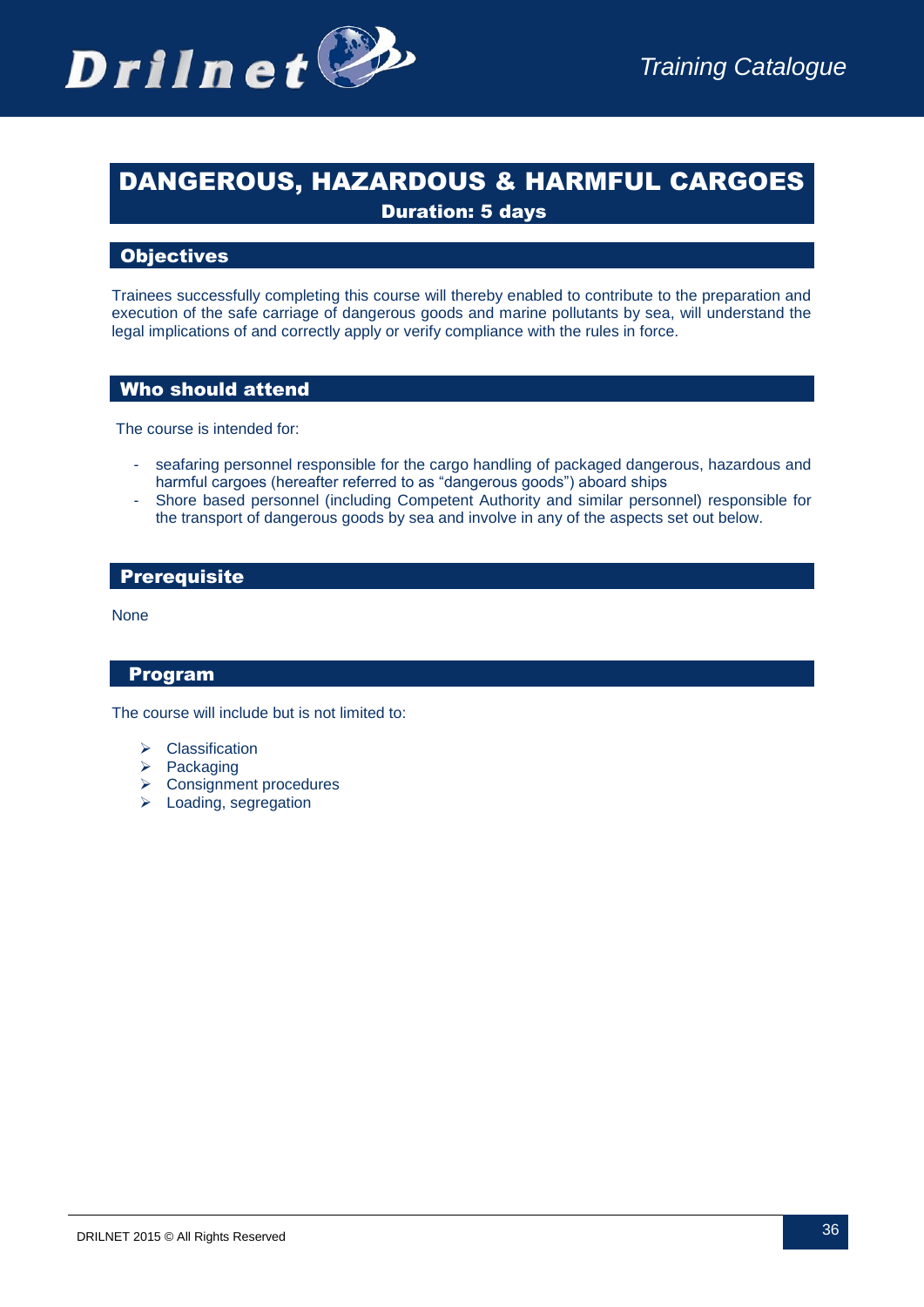

### SHIP SECURITY OFFICER (SSO)

Duration: 3 days

### **Objectives**

A Ship Security Officer (SSO) is responsible for the security of the ship and for maintaining the Ship Security Plan, set out by the shipping company. To do so, he or she must have knowledge of, and have received training in a range of competencies listed in the ISPS Code Part B Article 13.1. Our SSO Course is designed to meet this requirement.

### Who should attend

Ship Captains and Officers

### Prerequisite

This course has been very popular with security consultants and military service leavers looking to begin a career in maritime security. It is important to highlight that only those who can prove 12 months sea service will be issued with the SSO certificate.

### Program

The aim of this training Program is to provide a Ship Security Officer with the knowledge and skills to carry out his/her duties as a designated Ship Security Officer, in accordance with the International Ship and Port Facility Code. The course includes:

- $\triangleright$  ISPS Code background & introduction
- $\triangleright$  Maritime security threats
- $\triangleright$  ISPS duties & responsibilities
- $\triangleright$  Maritime security levels
- $\triangleright$  The ship security assessment
- $\triangleright$  The ship security plan
- $\triangleright$  Security verification & certification
- $\triangleright$  Interaction with vessels, authorities & ports
- $\triangleright$  Training, drills & exercises
- $\triangleright$  Training the trainer
- $\triangleright$  Suspicious persons & behaviour & circumvention of security
- $\triangleright$  Weapons & explosives
- $\triangleright$  Practical protective measures & contingency planning (including anti piracy procedures & drills)
- Documents, records, communications & confidentiality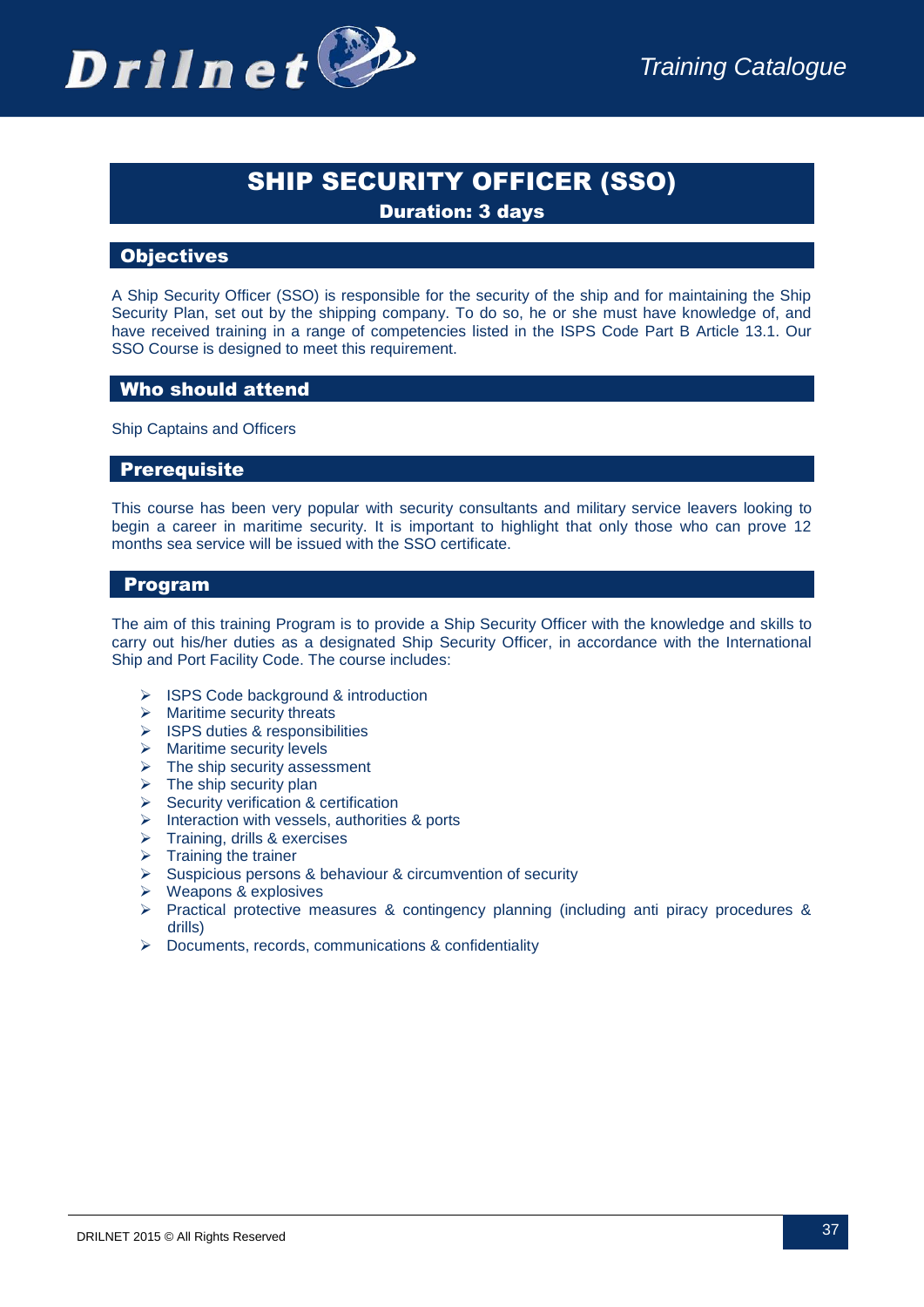

### COMPANY SECURITY OFFICER (CSO)

Duration: 5 days

### **Objectives**

At the end of the course, participant would be able to:

- Assume the responsibilities and perform the duties of the CSO.
- $\checkmark$  Conduct ship security assessment and use findings to develop a ship security plan.
- $\checkmark$  Conduct security internal audits and reviewing of security activities.
- $\checkmark$  Develop and ensure maintenance of the Ship's Security Manual, Security and Training Plans.
- $\checkmark$  Conduct shipboard security briefings, training, drills and exercises as a competent trainer.
- $\checkmark$  Enhance security awareness and vigilance.

### Who should attend

Offshore and maritime operational staff

### Prerequisite

There are no formal entry requirements however candidates are expected to have a prior knowledge of maritime operations.

### Program

- $\triangleright$  Introduction to Maritime Security Threats and Requirements of the ISPS Codes
- $\triangleright$  Security Threats and Counter-measures
- Vulnerability Assessment & Risk Management Methodology
- Operations Counter- Threat Security Programs & Standards
- Developing / Implementing Ship Security Manual & Security Plans
- ▶ Company Security Officers as Security Trainers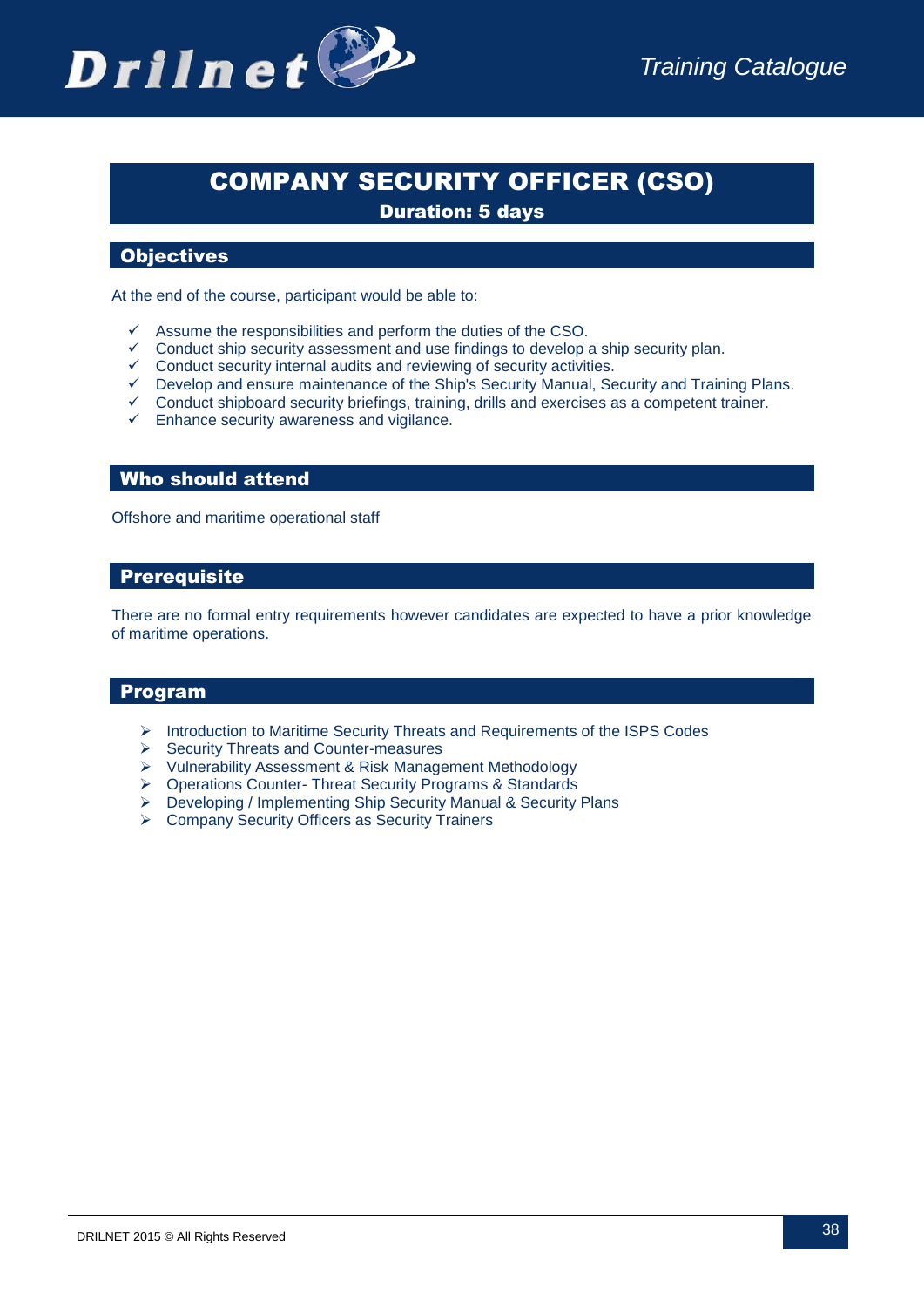

## PORT FACILITY SECURITY OFFICER (PFSO)

Duration: 3 days

### **Objectives**

This course is designed to meet the requirements for training laid out in the International Ship and Port Facility Security Code (ISPS Code) and the guidance laid out in the SOLAS Regulations 1974. The Port Facility Security Officer position was formalized under the regulations listed above and the training has become mandatory for all those wishing to fulfil the role of the Port Facility Security Officer at facilities servicing vessels involved in international transits.

### Who should attend

This course is suitable for those employed in the port sector of the maritime industry seeking to engage in aspects of security, or who are seeking to become employed as a Port Facility Security Officer. It is also suitable for security professionals seeking to expand their employability or consultancy skills into the burgeoning maritime oil & gas security sectors. In particular many new entrants to the maritime security sector would be expected to possess this qualification prior to employment or contracting.

### Prerequisite

There is no prior training or experience required. However, basic literacy and numeracy are required due to course content & knowledge of the maritime industry would be useful.

### Program

The course is run over 3 days and covers:

- $\triangleright$  ISPS Code background & introduction
- > Maritime Security Threats
- > ISPS Duties & Responsibilities
- $\triangleright$  Maritime Security Levels
- > The Port Facility Security Assessment
- $\triangleright$  The Port Facility Security Plan
- Security Verification & Certification
- $\triangleright$  Interaction with Vessels
- $\triangleright$  Training, Drills & Exercises
- $\triangleright$  Training the Trainer
- Suspicious Persons & Behaviour & Circumvention of Security
- Weapons & Explosives
- ▶ Practical Protective Measures & Contingency Planning
- Documents, Records, Communications & Confidentiality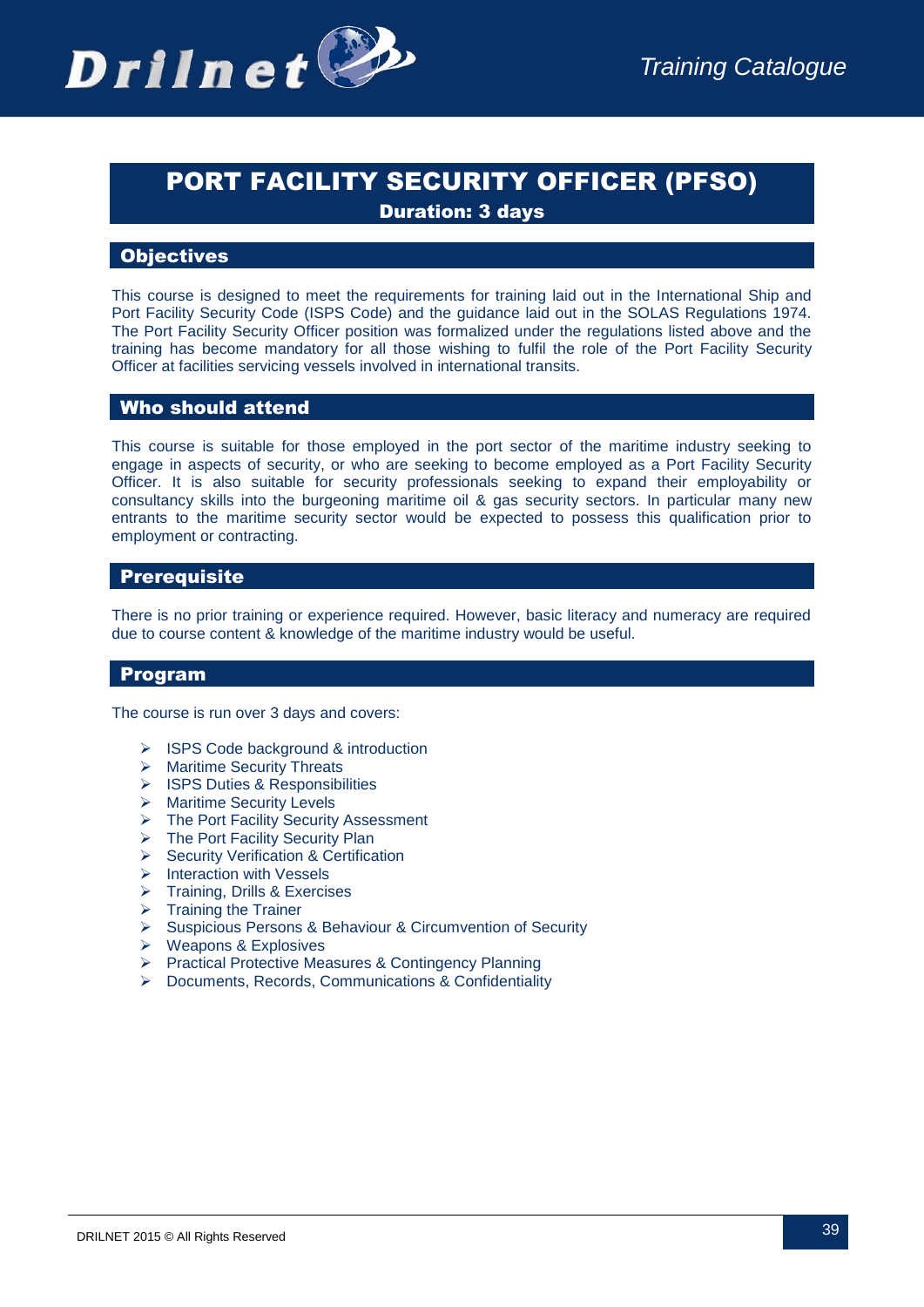

### GENERAL RADIO OPERATOR

Duration: 10 days

### **Objectives**

A trainee successfully completing this course and passing the prescribed examination will be enabled to efficiently operate the GMDSS (Global Maritime Distress and Safety System) equipment and to have primary responsibility for radio-communications during distress incidents. Training will also be provided in techniques to avoid the unintentional transmission of false distress alerts and the procedures to use in order to mitigate the effects of false distress alerts following unintentional transmission.

### Who should attend

Offshore and maritime operational staff

### Prerequisite

Medical fitness

### Program

- $\triangleright$  Introduction
- $\triangleright$  Principles of maritime radio communications
- $\triangleright$  GMDSS communication systems
- > Other GMDSS equipment
- > Distress alerting
- $\triangleright$  Operational procedures for general communications
- $\triangleright$  Assessment and discussion
- $\triangleright$  Final examination for the certification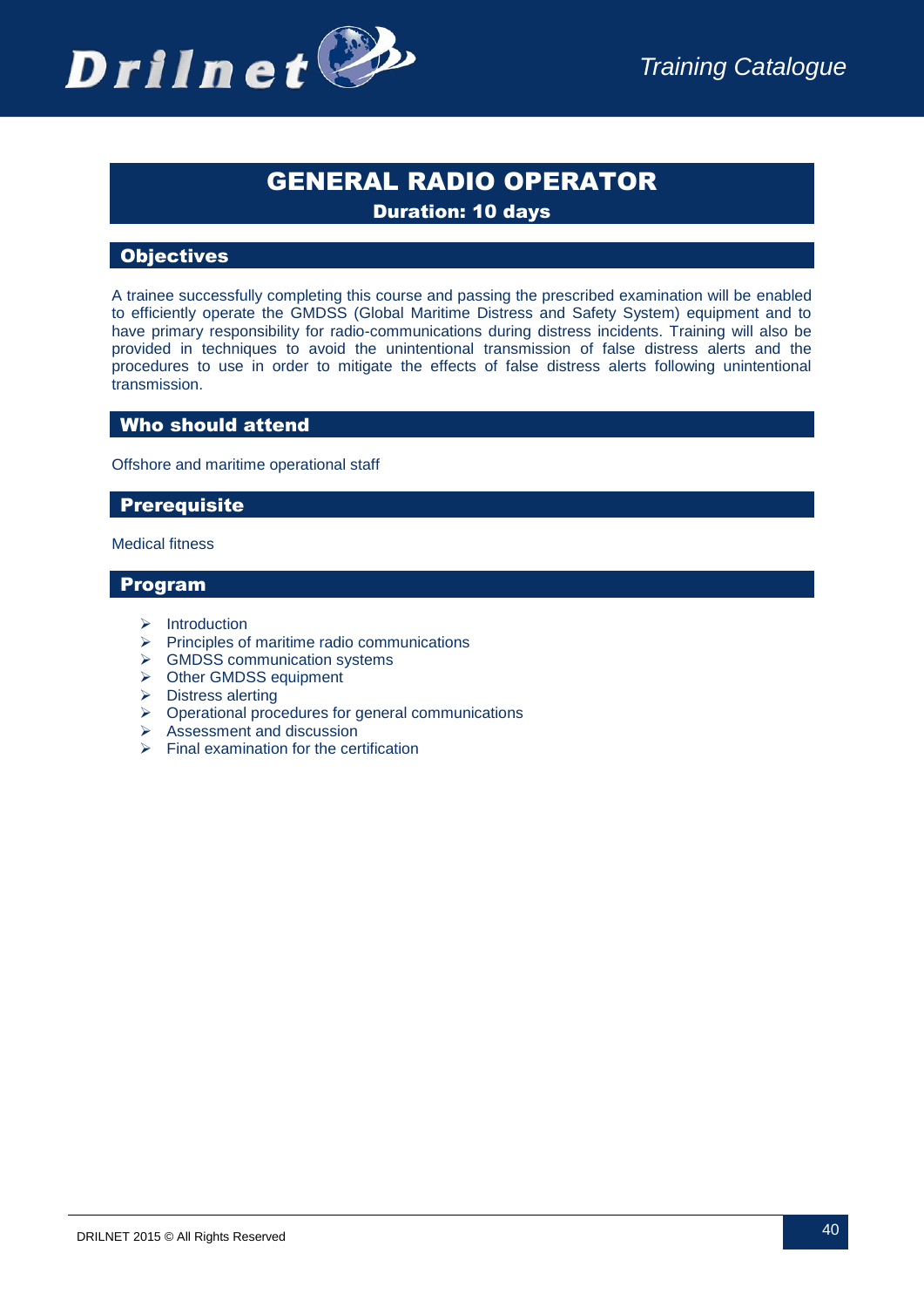

### RESTRICTED RADIO OPERATOR

Duration: 1 day

### **Objectives**

This course represents the minimum requirement for commercial operators and users of MF/HF (SSB) radio. Its objective is to learn correct MF/HF (SSB) radio operation.

### Who should attend

Offshore and maritime operational staff

### Program

#### ROUTINE OPERATION

- $\triangleright$  Common features & functions
- $\triangleright$  Pro-words & phonetic alphabet
- $\triangleright$  Call signs & channel allocation
- > MF/HF (SSB) operation
- Frequency allocation
- $\triangleright$  Radio propagation

### **SAFETY**

- $\triangleright$  Trip reports
- $\triangleright$  Weather information
- $\triangleright$  Security

#### DISTRESS & URGENCY

- > "Mayday" & "Pan" calls
- ▶ EPIRB and SAR
- $\triangleright$  Alarm signal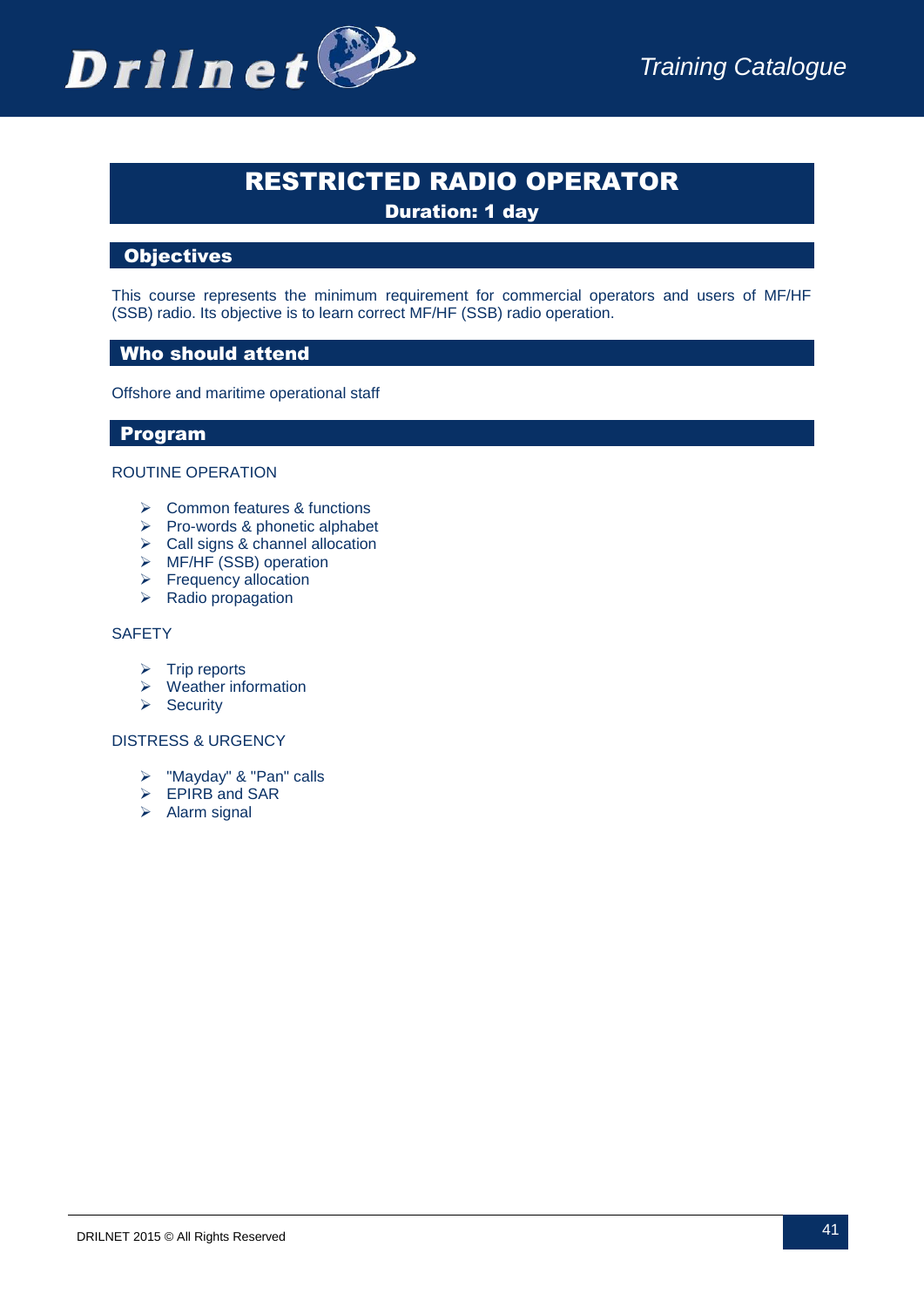### BASIC NAUTICAL TRAINING

Duration: 4 days

### **Objectives**

To provide offshore personnel with knowledge in Maritime legislation and skills for safe transit, station keeping and mooring of MOU. According the training matrix, Navigation, Marine regulation, dangerous goods

### Who should attend

OIM / Barge Supervisor / Barge engineer / BCO

### Prerequisite

None

### Program

- $\triangleright$  Cargo and storage
- **≻** Colreg
- > IMDG
- $>$  IMO
- $\triangleright$  ISM
- $\triangleright$  Load lines
- $\triangleright$  MARPOL
- $\triangleright$  MERSAR
- Weather report
- $\triangleright$  Navigation Lights
- $\triangleright$  Navigation
- > Offshore
- $\triangleright$  SOLAS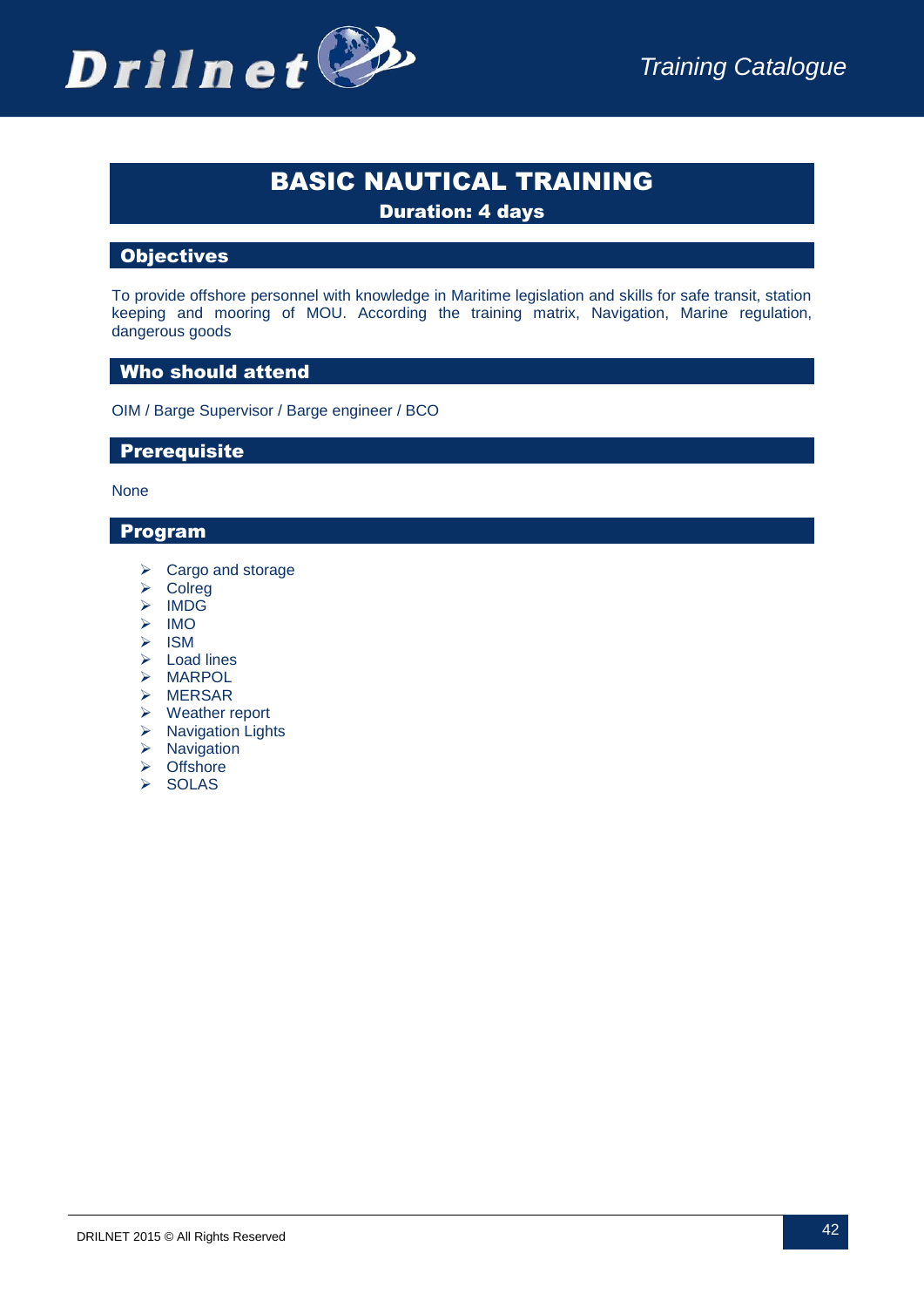

### WATER WAYS STABILITY

Duration: 2 days

### **Objectives**

To provide the participants with knowledge of stability of vessels and waterways: vessels, intervention methods.

### Who should attend

All companies and institutions staff

### Prerequisite

None

### Program

### THEORETICAL TRAINING

- $\triangleright$  Maritime environment
- $\triangleright$  Vessel building
- $\triangleright$  Vessel stability
- $\triangleright$  Intervention methods and tactics
- $\triangleright$  System of command
- $\triangleright$  Waterways

### PRACTICAL TRAINING

 $\triangleright$  Aboard intervention exercises on a waterway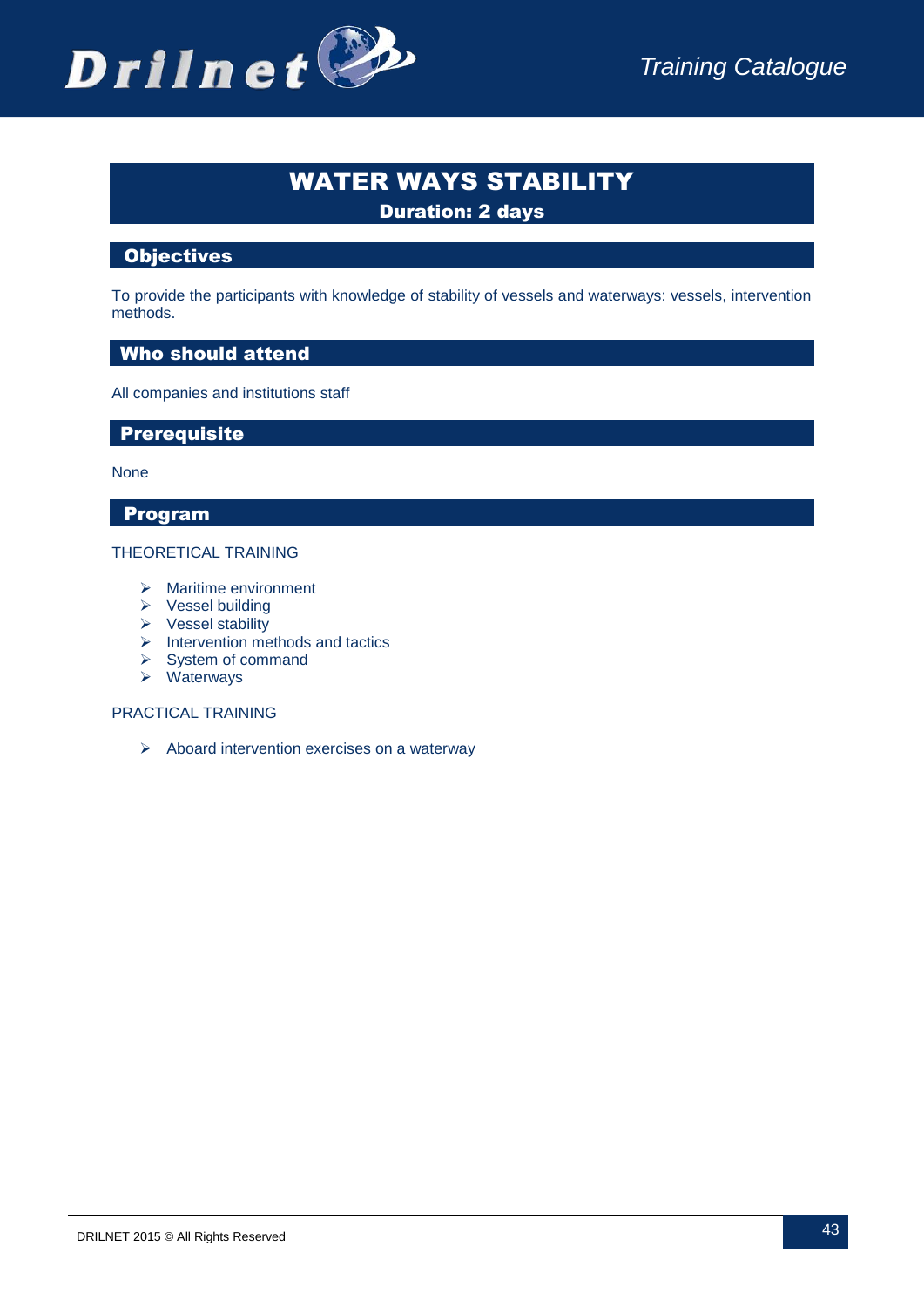

### DYNAMIC POSITIONING OPERATOR

Duration: 5 days

### **Objectives**

After the course, the successful participants are able to:

- $\checkmark$  Define the principles of DP
- $\checkmark$  Recognize the component parts of a DP system
- $\checkmark$  Understand the relationship between vessel movement, position reference systems, sensors, computers, propulsion units and feedback.
- $\checkmark$  Understand the concept of redundancy
- $\checkmark$  Understand the DP modes of control
- $\checkmark$  Describe the operation of sensors and common position reference systems
- $\checkmark$  Describe the operation of computers
- $\checkmark$  Describe propulsion units, types and configurations
- $\checkmark$  Understand power supply, redundancy and management
- $\checkmark$  Practice communication and watch handover procedures

### Who should attend

Navigators, DP operator trainees and other users of DP systems who would like to start the Nautical Institute's DP Operator Certification Scheme.

### Prerequisite

With reference to NI's circular 004/2011, dated 02.12.2011.

- The Minimum qualification to be set at STCW Regulation II/1 II/2 II/3 Deck and Regulation III/1 - III/2 - III/3 Engine.
- Alternative appropriate marine vocational qualification will be considered on a case by case basis.
- Prospective DPOs, who are in the process of training for an STCW certificate, can start the DP scheme and complete the course and 30 days Familiarization only.

### Program

The training will be a combination of theoretical lessons and practical exercises. During the course each participant will have his own operator station with generic DP software.

- $\triangleright$  Definition of DP, elements of the DP system, DP systems redundancy, and DnV Class **Requirements**
- $\triangleright$  Functions of the DP system, and DP principles
- $\triangleright$  Different types of DP vessels and DP operations, sensors and use of sensor inputs
- $\triangleright$  Introduction to position reference systems and the DP system's use of position measurements
- $\triangleright$  Vessel capability, DP consequence analysis and DP capability analysis
- $\triangleright$  Thrusters and manoeuvring systems
- Power systems and Blackout Prevention
- $\triangleright$  Operational procedures for DP operation, and procedures for operating the DP system
- $\triangleright$  Study of DP incidents
- $\triangleright$  Principal use of the DP system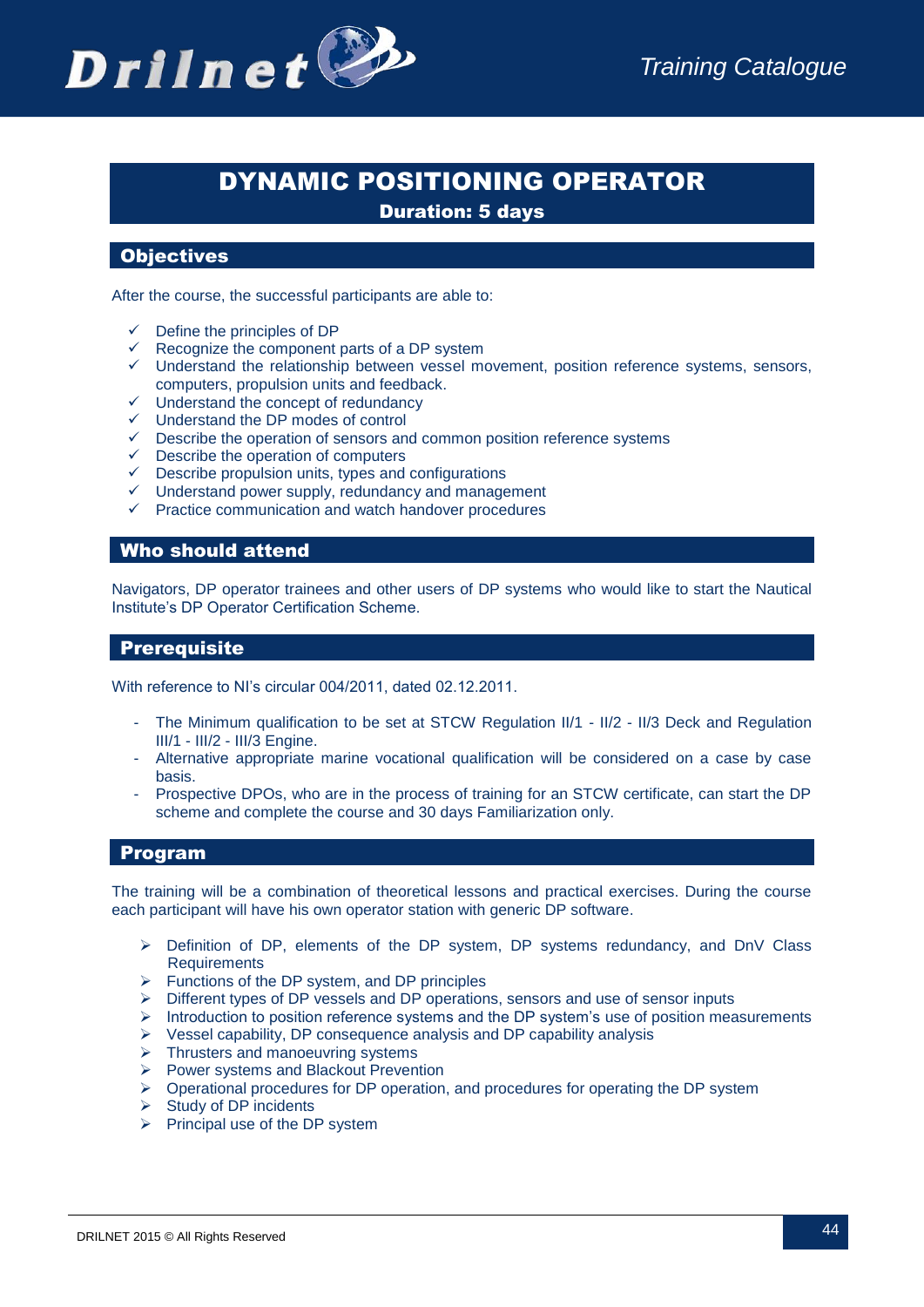

## DYNAMIC POSITIONING INDUCTION BASIC

### Duration: 4 days

### **Objectives**

The DP training classroom is a state of the art facility for dynamic positioning practical simulation as well as theory. At the end of the course the student should have acquired knowledge of the principles of Dynamic Positioning, be able to set up a dynamic positioning system and have an understanding of the practical operation of associated equipment, including position reference systems. He/she should be able to recognize and respond to the various alarms, warning and information messages. He/she should also be able to relate the DP installation to the ship system, e.g. power supply, manoeuvring facility, available position reference systems and nature of work. He/she should also be able to relate DP operations to the existing environmental conditions of wind, sea state, current and vessel movement.

### Who should attend

Dynamic positioning training is recommended for deck and engineering officers working on any type vessel equipped with the system and is required for vessels which are classed as DP vessels.

### Prerequisite

The sea time recorded before the introduction course will be only accepted up to a maximum of 30 days. These 30 days allow employers to continue the practice of evaluating prospective DPOs prior to attending an induction course.

Candidates must hold one of the following Certificates of Competency or be in training towards the issuance of an acceptable CoC. Due to the requirement, one of the following certificates of competency or proof that you are in the process of obtaining an STCW qualification must be presented to register for the DP Course.

- II/1 Deck Officers in charge of a navigational watch on ships of 500 GRT or more.
- II/2 Deck Master and chief mate on ships of 3,000 GRT or more.
- II/3 Deck Officers in charge of a navigational watch and of masters on ships of less than 500 GRT.
- III/1 Engine Officers in charge of an engineering watch in a manned engine room or designated duty engineers in a periodically unmanned engine room.
- III/2 Engine Chief engineer officers and 2nd engineer officers on ships powered by main propulsion machinery of 3,000kw propulsion power or more.
- III/3 Engine Chief engineer officers and 2nd engineer officers on ships powered by main propulsion machinery of between 750kw and 3,000 kw propulsion.

Alternative qualifications are considered on a case by case basis.

### Program

This course involves both theory and practice on a simulated DP system and covers the following topics:

- $\triangleright$  Principles of DP
- $\triangleright$  Elements of the DP System
- Practical Operation of the DP System
- ▶ Position Reference Systems
- Environment Sensors and Ancillary Equipment
- Power Generation / Supply / Propulsion
- **▶** DP Operations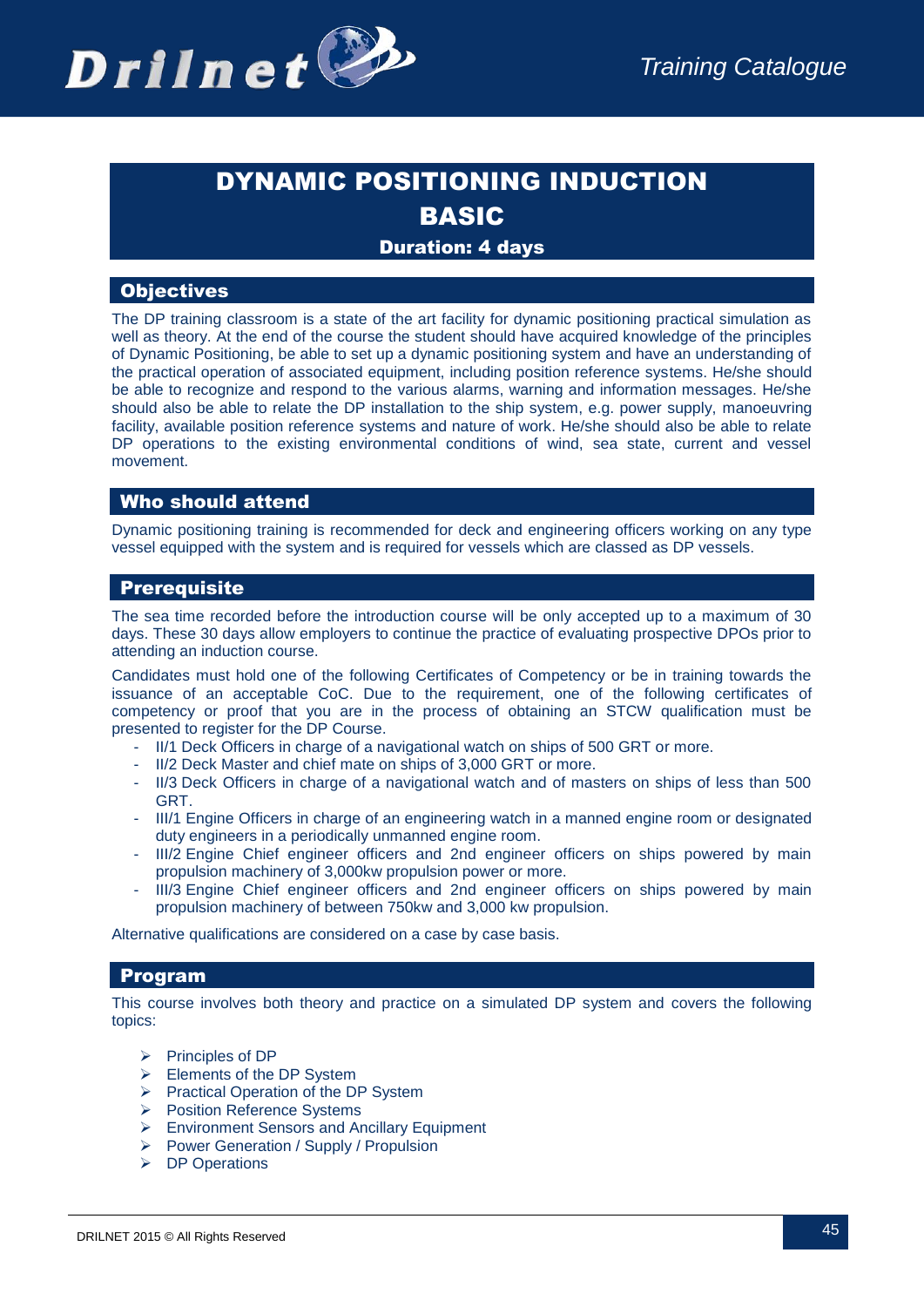

## DYNAMIC POSITIONING SIMULATOR ADVANCED

### Duration: 4 days

### **Objectives**

The DP training classroom is a state of the art facility for dynamic positioning practical simulation as well as theory. At the end of the course the student should have acquired knowledge of the principles of Dynamic Positioning, be able to set up a dynamic positioning system and have an understanding of the practical operation of associated equipment, including position reference systems. He/she should be able to recognize and respond to the various alarms, warning and information messages. He/she should also be able to relate the DP installation to the ship system, e.g. power supply, manoeuvring facility, available position reference systems and nature of work. He/she should also be able to relate DP operations to the existing environmental conditions of wind, sea state, current and vessel movement.

### Who should attend

Dynamic positioning training is recommended for deck and engineering officers working on any type vessel equipped with the system and is required for vessels which are classed as DP vessels.

### Prerequisite

The sea time recorded before the introduction course will be only accepted up to a maximum of 30 days. These 30 days allow employers to continue the practice of evaluating prospective DPOs prior to attending an induction course. The time in excess of the 30 days between the Induction / Basic and the Advanced / Simulator course will normally be counted towards the required 6 months DP watch keeping experience.

Candidates must hold one of the following Certificates of Competency or be in training towards the issuance of an acceptable CoC. Due to the requirement, one of the following certificates of competency or proof that you are in the process of obtaining an STCW qualification must be presented to register for the DP Course.

- II/1 Deck Officers in charge of a navigational watch on ships of 500 GRT or more.
- II/2 Deck Master and chief mate on ships of 3,000 GRT or more.
- II/3 Deck Officers in charge of a navigational watch and of masters on ships of less than 500 GRT.
- III/1 Engine Officers in charge of an engineering watch in a manned engine room or designated duty engineers in a periodically unmanned engine room.
- III/2 Engine Chief engineer officers and 2nd engineer officers on ships powered by main propulsion machinery of 3,000kw propulsion power or more.
- III/3 Engine Chief engineer officers and 2nd engineer officers on ships powered by main propulsion machinery of between 750kw and 3,000 kw propulsion.

Alternative qualifications are considered on a case by case basis.

### Program

This course involves principally simulated DP operations including errors, faults and failures giving the participants the opportunity to apply the lessons learned in both the Induction/Basic course and the seagoing DP familiarization. It covers the following topics:

- **Practical Operation of the DP System**
- > DP Operations
- ▶ DP Alarms, Warnings and Emergency Procedure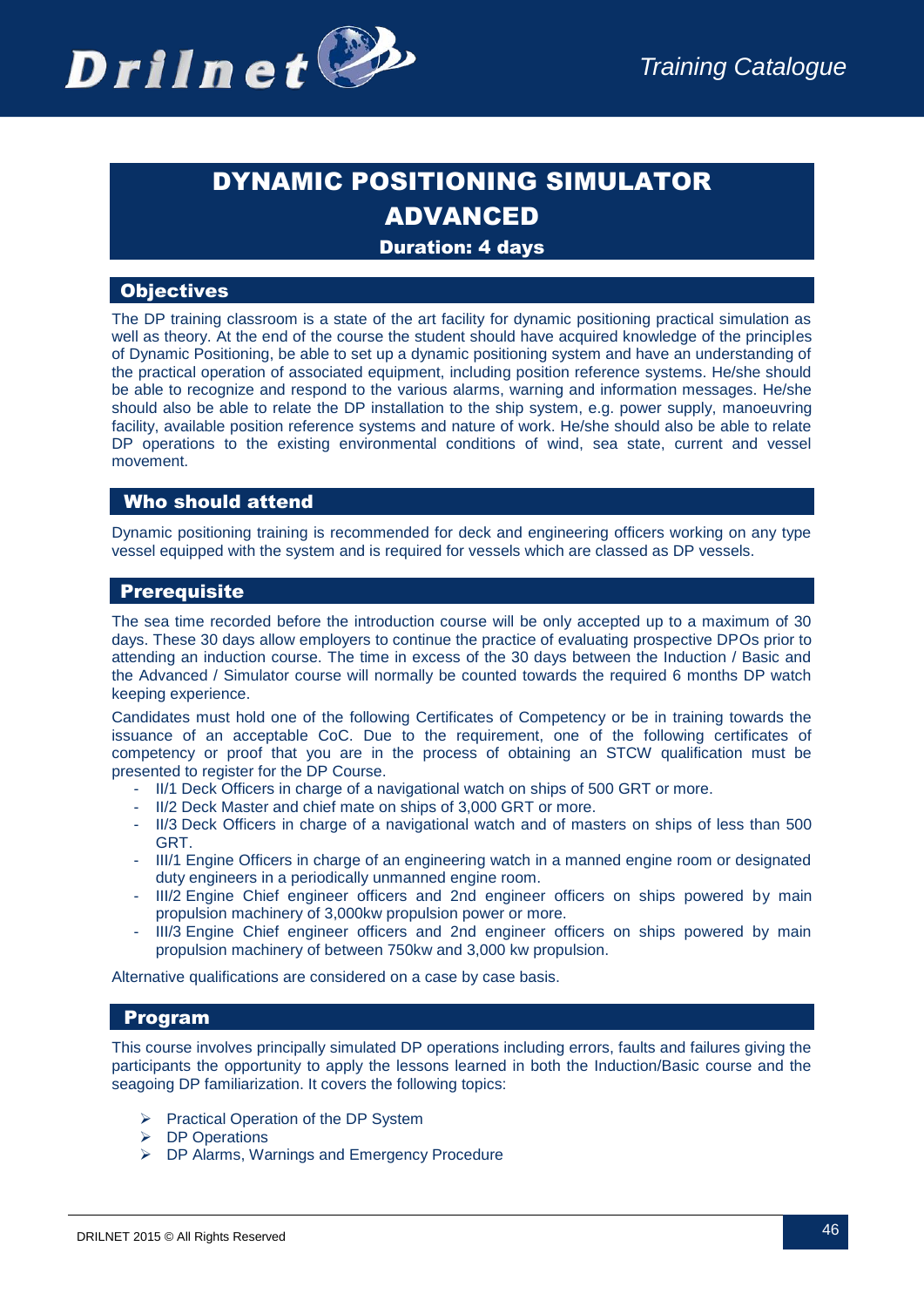

## HELIDECK ASSISTANT (HDA)

Duration: 4 days

### **Objectives**

By the end of this training Program delegates will be:

- $\checkmark$  Aware of the relevant regulations regarding offshore helidecks.
- $\checkmark$  Familiar with the use and limitations of emergency equipment.
- $\checkmark$  Capable of identifying different helicopter types and their specific requirements and hazards.
- $\checkmark$  Aware of helideck best practices and able to adhere to them.
- $\checkmark$  Capable of working as part of a helideck team and assist in routine and emergency situations.
- $\checkmark$  Able to use and maintain helideck equipment.
- $\checkmark$  Conversant with helideck design, markings and signalling systems.
- $\checkmark$  Able to respond to emergency situations under supervision.
- $\checkmark$  Capable of assisting in helicopter refuelling operations.

### Who should attend

All personnel who are, or intend to become, part of an offshore helideck team.

### Program

The course will: train delegates in the correct procedures to be followed when involved in offshore helideck operations – in both routine and emergency response situations and in the relevant regulations. The course is a mix of theoretical and practical sessions, during which delegates will be required to demonstrate their level of knowledge and understanding of the training Program content.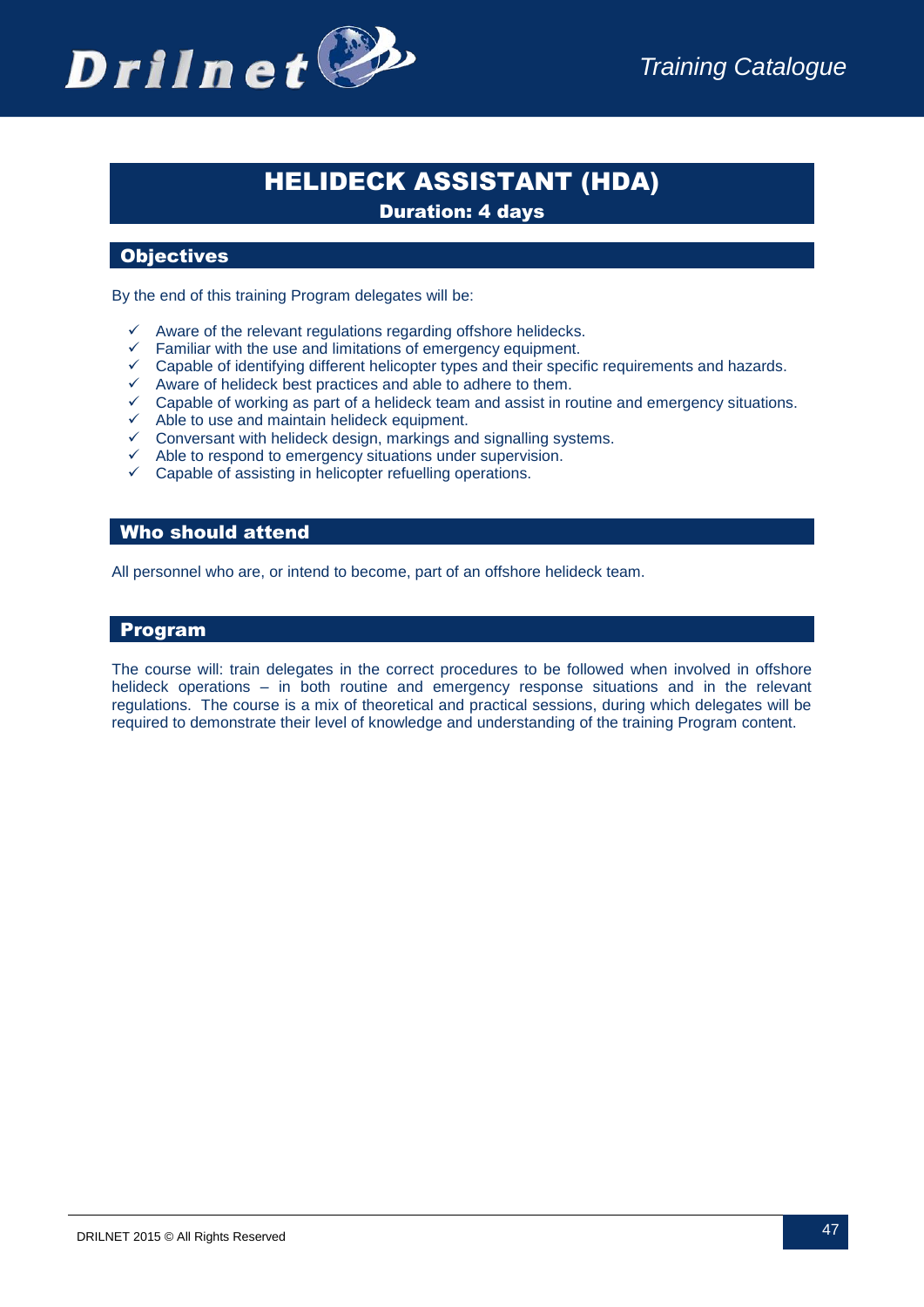

## HELICOPTER LANDING OFFICER (HLO)

Duration: 2 days

### **Objectives**

This course is designed to meet the initial training requirements including emergency response, for Offshore Helicopter Landing Officers (HLO). Successful completion of the course will demonstrate the achievement of a level of competence enabling the participant to work as an offshore HLO, under the supervision of a competent HLO for further installation specific training and development.

### Who should attend

This course concerns persons who have previous experience as Helideck Assistants offshore or similar experience onshore.

### Prerequisite

All delegates must be in possession of an emergency Helideck Team member (or equivalent) certificate and a VHF certificate.

### Program

During this course participants will be given the opportunity to demonstrate their knowledge of shore helicopter routine operations, emergency response arrangements and the actions they are required to take as a HLO.

- $\triangleright$  Helicopter refuelling theory and practical exercises
- $\blacktriangleright$  Legislation
- $\triangleright$  Communications
- $\triangleright$  Helicopter operations safety and emergency procedures
- $\triangleright$  Documentation and records to be maintained
- $\triangleright$  Safety from fire and electricity / firefighting equipment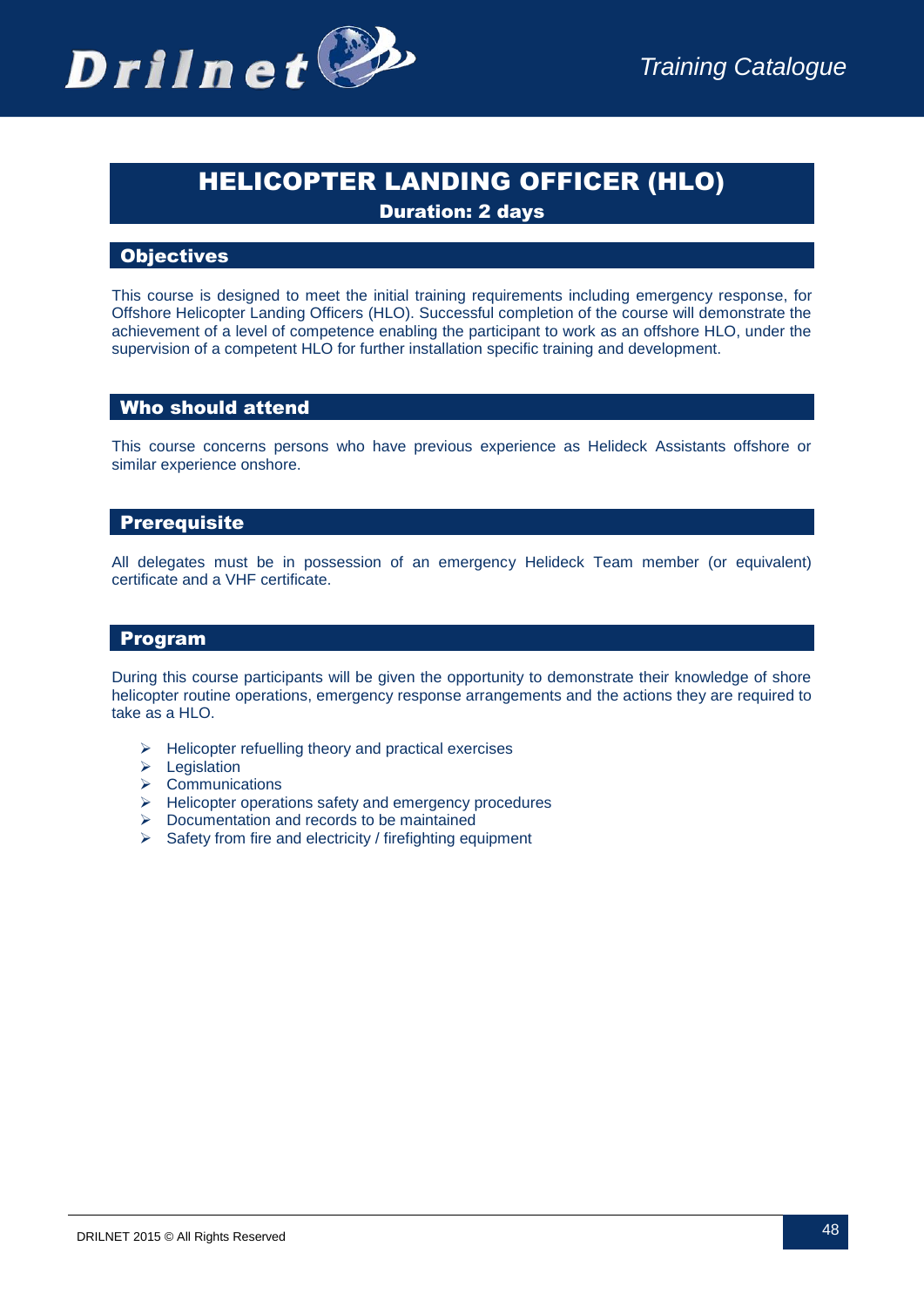## HELICOPTER REFUELLING

Duration: 2 days

### **Objectives**

This course has been designed to give participants a basic knowledge of helicopter refuelling and quality control procedures. It will also give a greater understanding of the role and responsibility of those involved in refuelling.

### Who should attend

Persons working offshore who are responsible for the duties of HLO or HDA, involved in helicopter refuelling operations on offshore platforms and mobile units

### Prerequisite

Persons attending the course should be qualified as an HLO or HDA with experience in offshore helicopter operations.

### Program

- $\triangleright$  Legislation and government requirements
- $\triangleright$  A full explanation of helifuel systems
- **▶** Quality control
- $\triangleright$  Documentation and record keeping
- $\triangleright$  Various practical exercises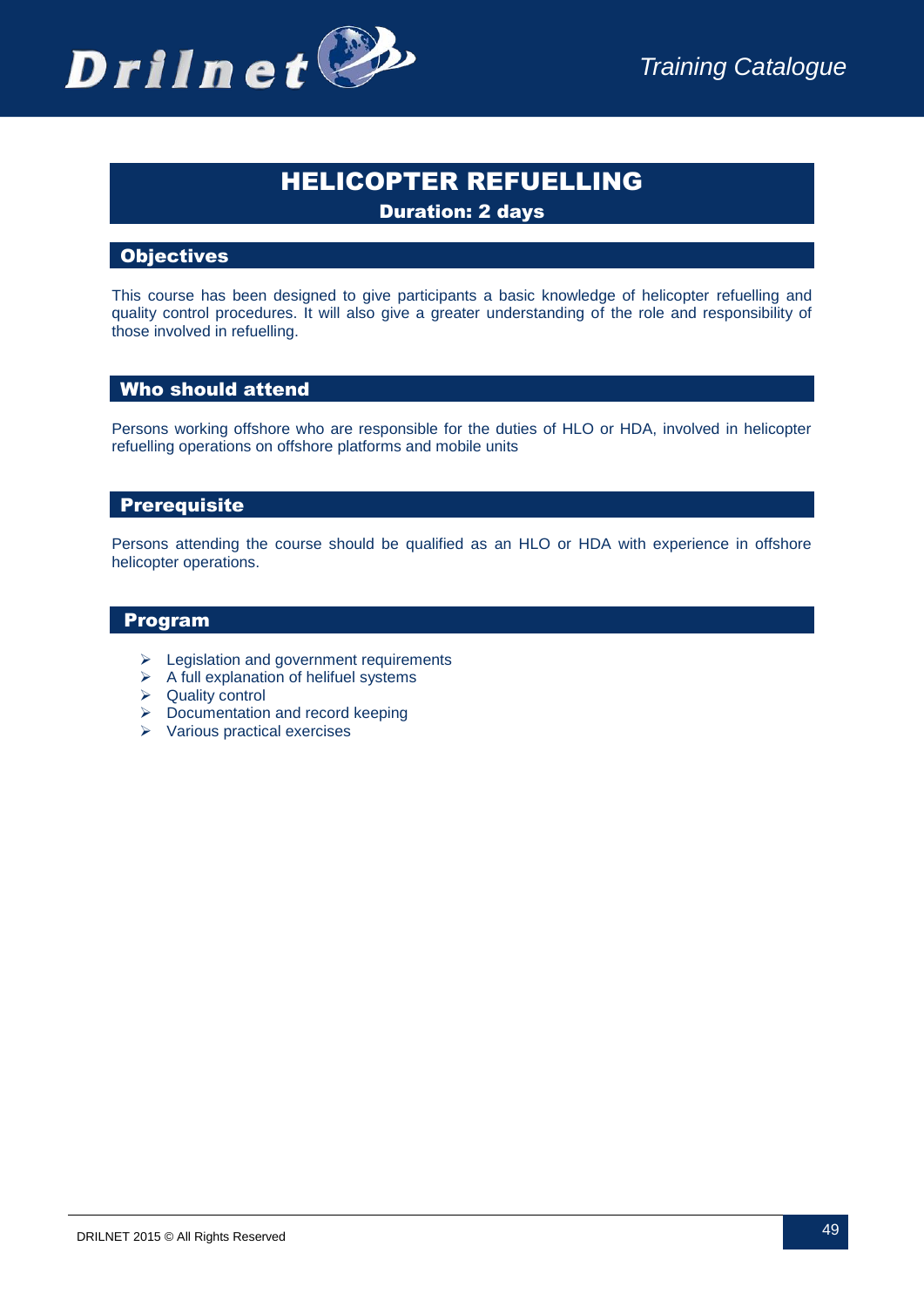

### HELIDECK FIRE FIGHTING (HDFF)

Duration: 1 day

### **Objectives**

To train personnel as part of incident response team to respond to an emergency landing or aborted takeoff of a helicopter requiring rescue and containment services.

A helicopter on fire, on an offshore major hazard facility, is classed as a Major Accident Event in the oil and gas industry. Response to this type of incident must be both immediate and assertive to prevent loss of life and further escalation to the facility. Once any fire is under control rescue of passengers and crew requires awareness of specific helicopter hazards and training in techniques that are not taught in Fire Team Member training; the HDFF course will provide the knowledge and skills required.

### Who should attend

Heli Deck Fire Fighting s designed for personnel working in support of helicopter operations at a remote location or specialized helideck landing facility. In the event of an incident personnel would undertake a front line role in rescue operations and damage control.

### Prerequisite

- Medical certificate
- Basic Fire Fighting Training

### Program

It is essential that competence be demonstrated throughout the duration of the course:

- $\triangleright$  Aircraft construction and hazards
- $\triangleright$  Helideck emergency procedures
- $\triangleright$  Correctly use incident response equipment (where required)
- $\triangleright$  Firefighting strategies and tactics
- $\triangleright$  Safety and/or successful recover an individual and others affected by the incident response, and afford priority in the actions taken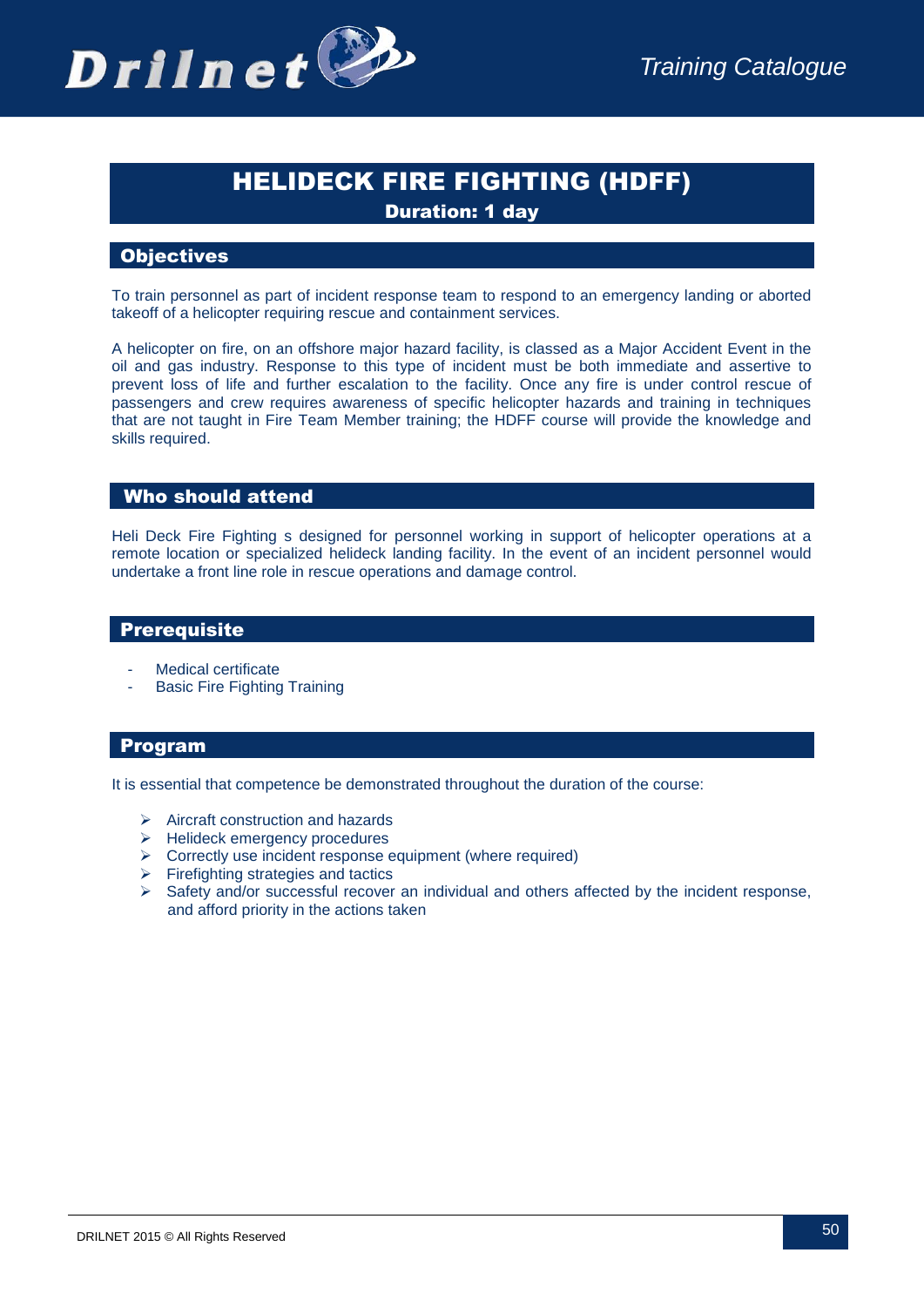

-

## HELIDECK RESCUE

Duration: 3 days

### **Objectives**

To provide participants with knowledge of different types of evacuation of casualties on Helideck or by helicopter

### Who should attend

Offshore personnel

### Prerequisite

None

### Program

- > Injured persons evacuation from hardly accessible places such as boat's bilge, slipway, etc
- $\triangleright$  Casualty movement using a corset evacuation carrier
- $\triangleright$  Rescue of casualties using ropes, straps, rescue kit
- $\triangleright$  First Aid equipment use
- $\triangleright$  Preparation for winching up the helicopters
- $\triangleright$  Reminders of first aid definitions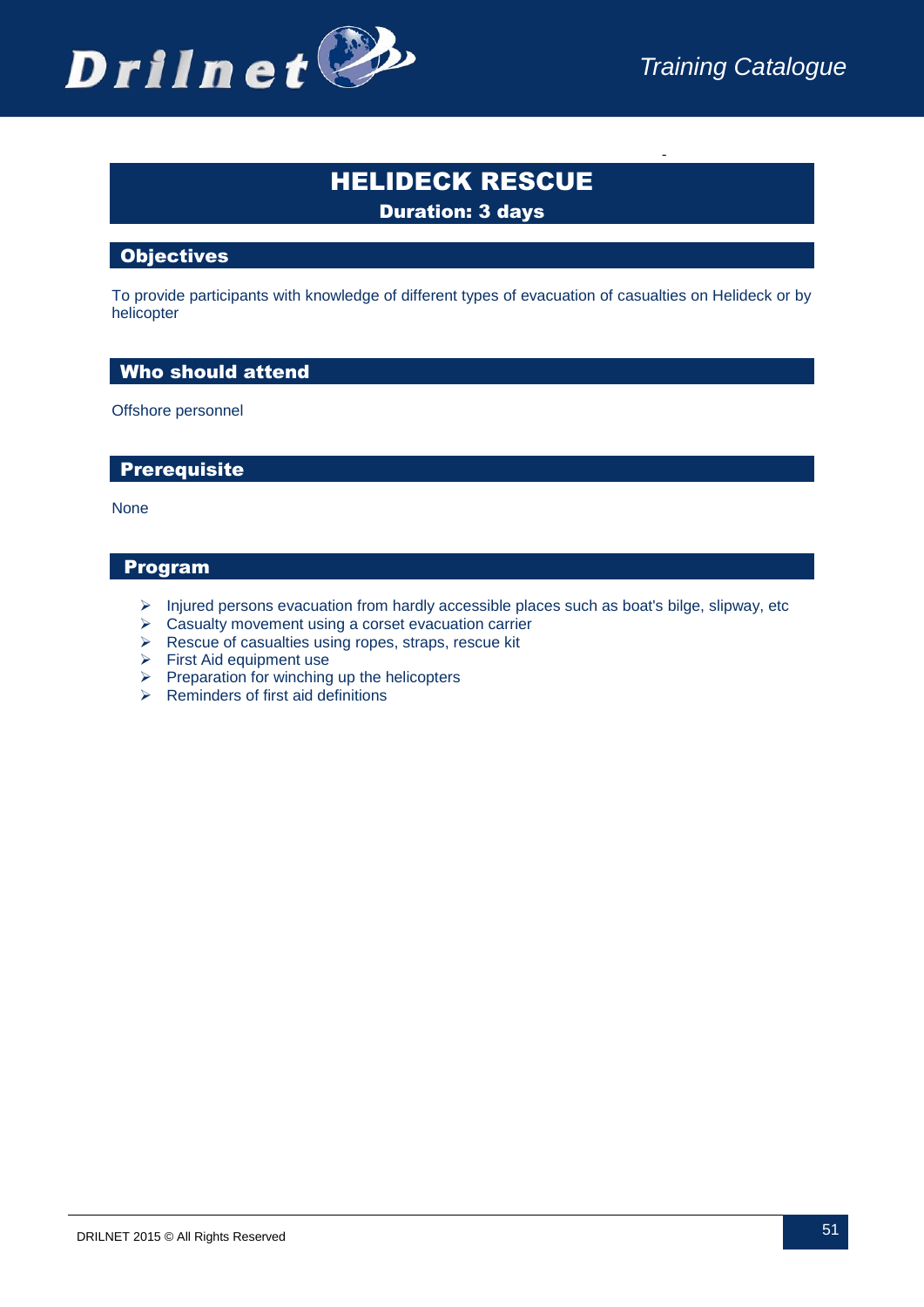## HELICOPTER UNDERWATER ESCAPE TRAINING (HUET)

### Duration: 1 day

### **Objectives**

This course is designed to provide personnel who travel by helicopter an understanding of helicopter escape procedures and in particular, action to be taken to evacuate or escape from a ditched/ capsized helicopter.

### Who should attend

- The course is intended for any personnel who travel by helicopter over water.
- It is also suitable for personnel who have undertaken survival training, which did not include helicopter underwater escape training

### Prerequisite

Participants must hold a valid and current medical certificate in accordance with: if non marine industry personnel – Industry Standards.

### Program

- $\triangleright$  Example of a sea Crash Helicopter
- $\triangleright$  How to deal with stress and other physiological reactions (Hypothermia, drowning, etc)
- $\triangleright$  Helicopter operations safety and emergency procedure
- $\triangleright$  Presentation of the means of communication and signs.
- $\triangleright$  Presentation of overalls, life jackets, life rafts and their materials
- $\triangleright$  Practical exercises of evacuation of a helicopter cabin (Normal, capsize).
- $\triangleright$  Exercises of evacuation of an helicopter with a life raft
- > Helicopter emergency procedures: Injured people on stretchers
- $\triangleright$  Real shots of emergency signals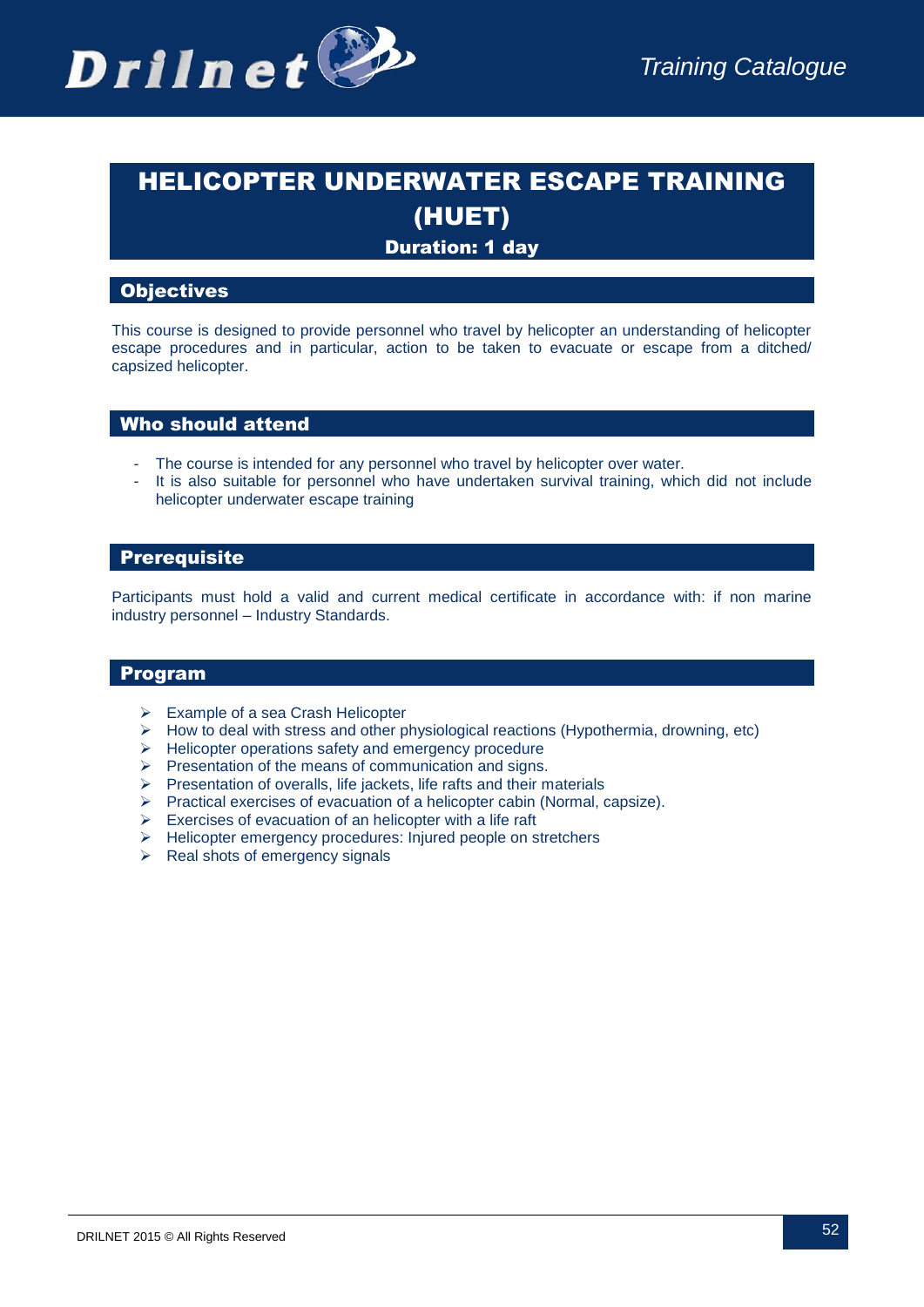

## TROPICAL HELICOPTER UNDERWATER ESCAPE TRAINING (T-HUET)

Duration: 1 day

### **Objectives**

This course is designed to provide personnel who travel by helicopter an understanding of helicopter escape procedures and in particular, action to be taken to evacuate or escape from a ditched/ capsized helicopter.

### Who should attend

The target group is personnel travelling to oil and gas installations/facilities via helicopter in a tropical environment

### Prerequisite

All delegates will be asked to complete a medical questionnaire prior to course commencement.

### Program

Delegates will receive theoretical and practical knowledge in the following areas Helicopter safety & escape:

- $\triangleright$  Pre boarding
- $\triangleright$  Safe boarding
- $\triangleright$  In flight safety
- $\triangleright$  Safe disembarkation
- $\triangleright$  In flight emergency actions
- $\triangleright$  Practical emergency ditching and escape training
- $\triangleright$  Abandonment theory and practical sea survival training
- $\triangleright$  Actions for mustering and boarding of a survival craft, and actions as a passenger during launching operations
- $\triangleright$  Use of helicopter rescue strops and winching procedures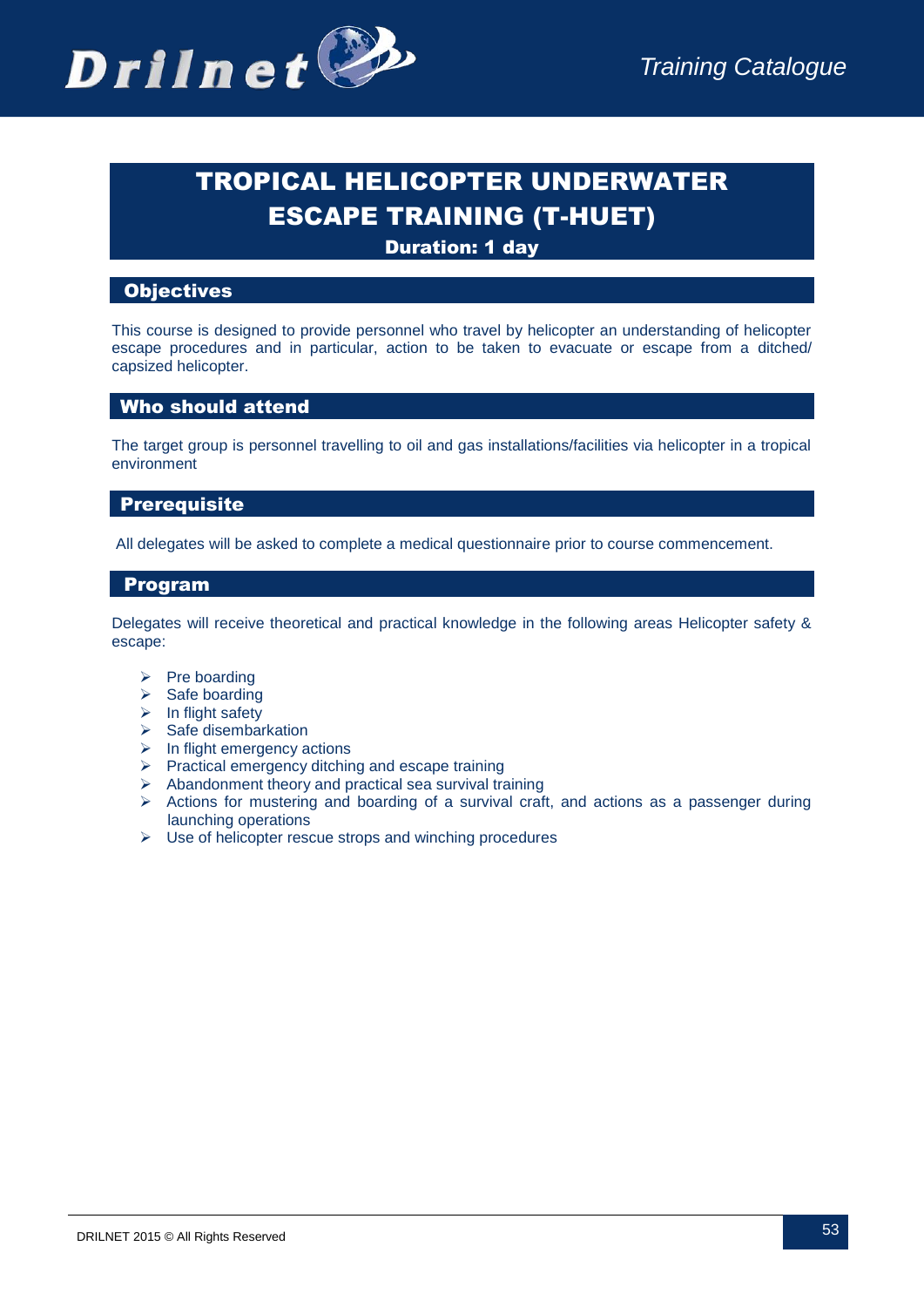

## HELICOPTER UNDERWATER ESCAPE TRAINING & EMERGENCY BREATHING SYSTEM (HUET & EBS)

Duration: 1 day

### **Objectives**

Course aims at training persons flying in a Helicopter, either as crew or as passengers, in the survival techniques, in case the Helicopter ditching or landing. The course trains the person to survive from the time the Helicopter touches down in water till he/she is rescued by the rescue team. Theoretical and practical training sessions include Sea Survival techniques and Helicopter safety and escape, including the use of Emergency Breathing System.

### Who should attend

The target group is personnel travelling to oil and gas installations/facilities via helicopter

### Prerequisite

Physical: possess a valid, current offshore medical certificate or possess an operator approved medical certificate

### Program

The course focuses on the following elements:

- > Helicopter Safety & Escape:
- $\triangleright$  Pre boarding.
- $\triangleright$  Safe boarding.
- $\triangleright$  In flight safety.
- $\triangleright$  Safe disembarkation.
- $\triangleright$  In flight emergency actions.
- Use of Emergency Breathing System equipment.
- Practical Emergency escape Breathing System training.
- $\triangleright$  Practical emergency ditching/landing and escape training